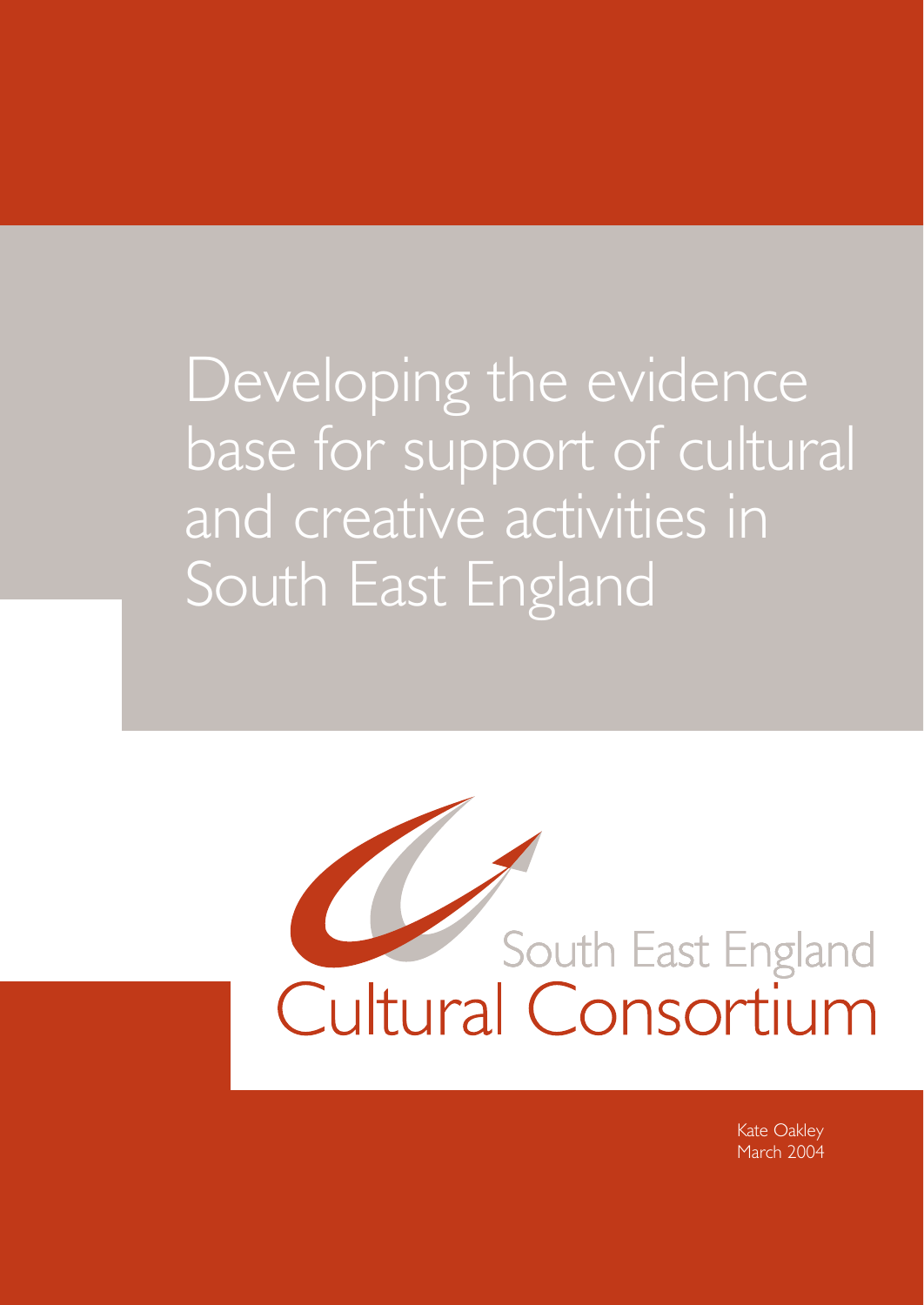This report has been commissioned and published by the South East England Cultural Consortium (SEECC) and the South East England Development Agency (SEEDA) as part of an initiative to develop evidence based practice in the use of culture to achieve Regional Economic Strategy Objectives.

The report is published as a discussion paper in order to stimulate debate. The views expressed do not necessarily reflect the views of SEECC, SEEDA or their partners.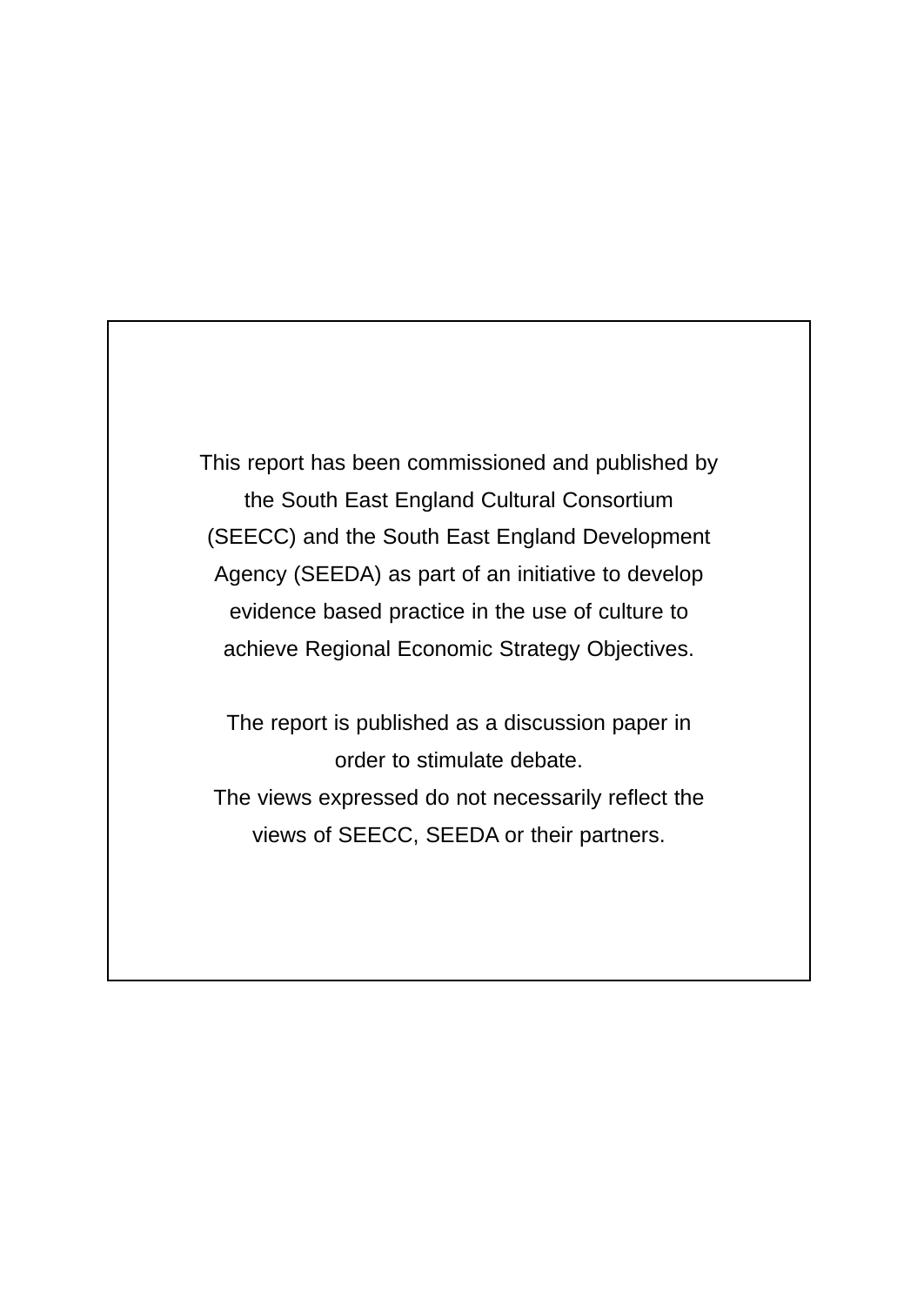# Developing the evidence base for support of cultural and creative activities in South East England

# **By Kate Oakley March 2004**

|   |                                   |                                     |                            | Page           |  |
|---|-----------------------------------|-------------------------------------|----------------------------|----------------|--|
|   |                                   | <b>Executive Summary</b>            |                            | 2              |  |
|   |                                   |                                     |                            |                |  |
| 1 | Introduction                      | 4                                   |                            |                |  |
|   | 1.1 The need for an evidence base | 5                                   |                            |                |  |
|   |                                   | 1.2 Critiques of current approaches |                            | 5              |  |
|   |                                   | 1.2.1                               | The advocacy problem       | 5              |  |
|   |                                   | 1.2.2                               | Telling stories            | 6              |  |
|   |                                   | 1.2.3                               | Systematic shortcomings    | 6              |  |
|   |                                   | 1.2.4                               | What causes what?          | $\overline{7}$ |  |
|   | 1.3 The developing evidence base  | 7                                   |                            |                |  |
|   |                                   | 1.3.1                               | The RCDF $-$ getting the   |                |  |
|   |                                   |                                     | basics in place            | 8              |  |
|   |                                   | 1.3.2                               | Observatories              | 8              |  |
|   |                                   | 1.3.3                               | Future research frameworks | 9              |  |
| 2 |                                   |                                     | The South East context     | 10             |  |
| 3 | Competitive businesses -          |                                     |                            |                |  |
|   | culture and the economy           | 11                                  |                            |                |  |
|   | 3.1 The cultural sectors          | 11                                  |                            |                |  |
|   |                                   | 3.2 The creative class              |                            |                |  |
|   |                                   | 3.3 Wider economic impacts          |                            |                |  |
|   |                                   | 3.4 Conclusions                     | 15                         |                |  |
| 4 | Successful people                 | 16                                  |                            |                |  |
|   |                                   | 4.1 Introduction                    |                            |                |  |
|   | 4.2 Culture and education         | 16                                  |                            |                |  |
|   | 4.3 Creativity and innovation     | 17                                  |                            |                |  |
|   | 4.4 Conclusions                   | 18                                  |                            |                |  |
| 5 | <b>Vibrant Communications</b>     | 19                                  |                            |                |  |
|   | 5.1 Introduction                  |                                     |                            | 19             |  |

|                                   |                                             |                                                              | Page |
|-----------------------------------|---------------------------------------------|--------------------------------------------------------------|------|
|                                   | 5.2 Cultural participation and the socially | 19                                                           |      |
|                                   |                                             | 5.3 Build it and they will come -                            |      |
|                                   |                                             | culture and the built environment                            | 20   |
|                                   |                                             | 5.4 Joining in - the benefits                                |      |
|                                   |                                             | of participation                                             | 21   |
|                                   |                                             | 5.5 Conclusions                                              | 22   |
| 6                                 | Effective infrastructure                    |                                                              |      |
|                                   |                                             | 6.1 Introduction                                             | 23   |
|                                   |                                             | 6.2 What's driving broadband take-up?                        | 23   |
|                                   |                                             | 6.3 Conclusions                                              | 23   |
| $\overline{7}$                    |                                             | Sustainable use of natural resources                         | 24   |
|                                   |                                             | 7.1 Introduction                                             | 24   |
|                                   |                                             | 7.2 Natural and environmental capital                        | 24   |
|                                   |                                             | 7.3 Conclusions                                              | 25   |
| 8                                 |                                             | Conclusions and recommendations                              | 26   |
|                                   |                                             | 8.1 Introduction                                             | 26   |
|                                   |                                             | 8.2 Evidence-based policy in the<br>cultural arena           | 26   |
|                                   |                                             | 8.3 Strengths and weaknesses of the<br>current evidence base | 26   |
|                                   |                                             | 8.4 Cultural indicators and broader                          |      |
|                                   |                                             | social frameworks                                            | 27   |
|                                   |                                             | 8.5 Recommendations                                          | 27   |
| Bibliography                      |                                             |                                                              | 29   |
| Abbreviations used in this Report |                                             |                                                              |      |
| Acknowledgements                  |                                             |                                                              |      |
|                                   |                                             | Inside Back Cover<br>About the author                        |      |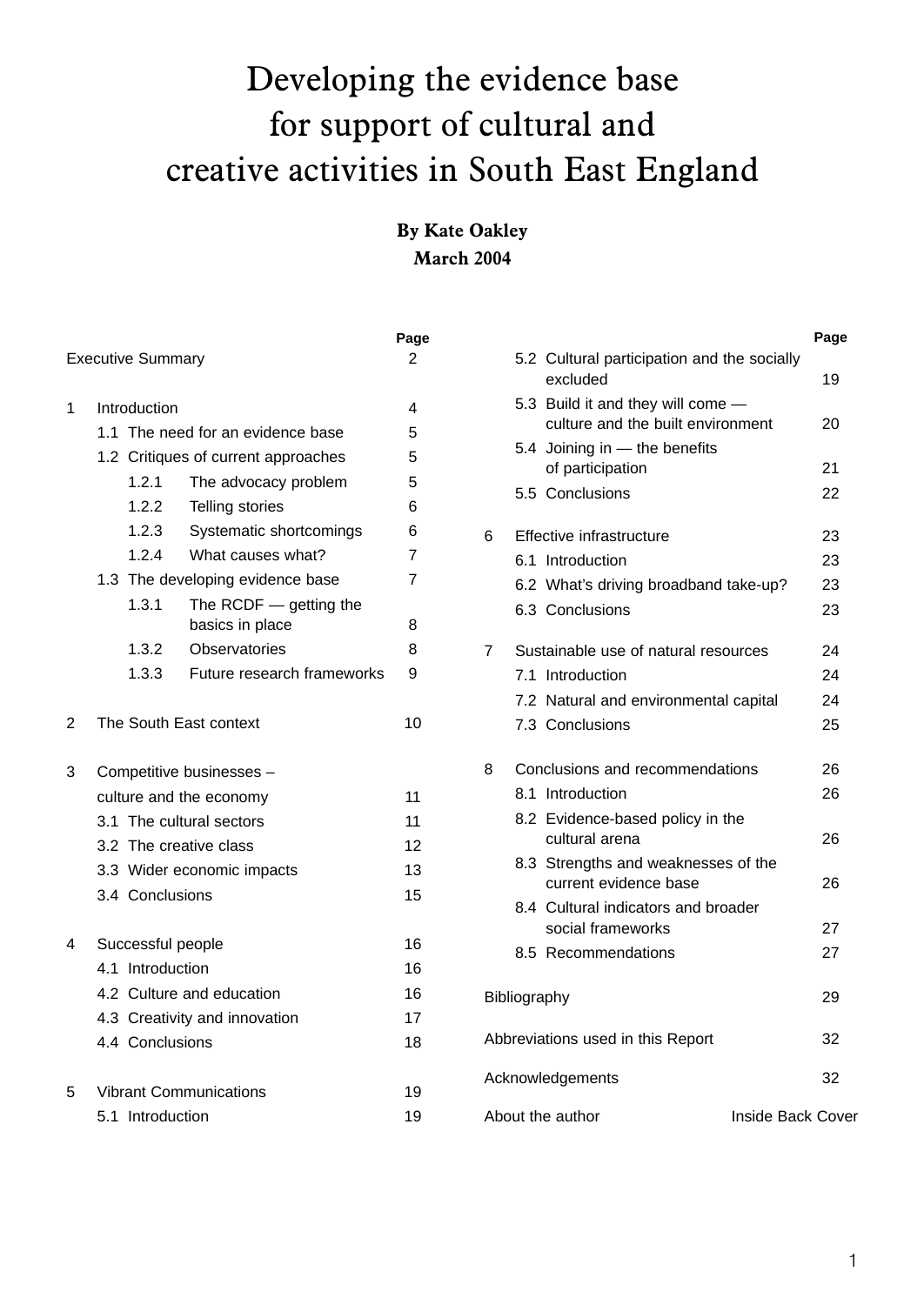# Executive Summary

In recent years, 'culture' has made progress, albeit erratic<br>progress, towards being a more mainstream policy area. n recent years, 'culture' has made progress, albeit erratic Interest in the economic possibilities of the creative industries has gone together with a growing interest in the social effects of cultural investments; in short, to what degree can culture contribute to better education, health or social outcomes? Thus cultural policy is no longer exclusively concerned with issues of public funding for culture, of market failure and of access to public culture, important those these questions remain.

Alongside this more mainstream profile has gone a pressure for a stronger evidence base to support the claims made for cultural effects. In other words, as cultural events and services have increasingly been funded from more mainstream budgets — those for health, education or regeneration — the standards of evidence that have increasingly been applied to those mainstream areas have begun to be applied to cultural investments.

It is in this context that the South East England Development Agency (SEEDA), together with the South East England Cultural Consortium (SEECC), commissioned this piece of work. Its aim is to provide an initial overview of the existing evidence bases across a wide range of areas. These areas were determined by SEEDA's economic strategy and thus cover economic competition, social inclusion, urban regeneration and the environment.

The result is not a systematic review (SR) of all the literature in these fields. It is instead a narrative survey of the major arguments and primary research in these areas, with a clear emphasis on the current state of knowledge. The plan was not to conduct a historical review, but to lay the groundwork for SEEDA's future research and evidence work in this area.

The paper argues that in many cases the evidence base is under-developed and thus few 'conclusive' claims can be supported or disproved. This is largely because of the lack of long term research funding for work in culture, with the consequence that much of the research has been carried out in an ad hoc, small-scale way and often as part of 'making the case' for cultural investments. Thus much research work is thinly-disguised advocacy and lacks the rigour that is necessary for evidence based policy making. This is not to say that the claims made for such work are untrue, simply that they are not supported by sufficient evidence.

The report also argues however, that the situation, both in the UK and perhaps even more internationally, is improving rapidly and substantial evidence bases are being developed in some areas. We need to harness and build on this work if we believe that the demand for better evidence in this field is unlikely to diminish, and that better evidence can help lead to more successful interventions.

So what is the current evidence base telling us about the claims made for economic and social effects?

- There is strong evidence that the cultural economy is growing and at a generally faster rate than the rest of the economy. Long term demographic trends, increasing longevity, a more highly-educated population and rising disposable incomes (in some cases), suggest that these trends will continue.
- There is also a strong argument that innovation in the future will be closely linked to the creative sectors as well as to science and technology. But research work on this has tended to concentrate on the individual, or on studies of specific firms, and there is less research on creativity and innovation in a social context. The evidence base is under-developed here, but is currently the subject of much scholarly interest.
- There is clear evidence, which reflects much of what we already know about education, that early intervention and promotion of cultural participation at school and pre-school can influence basic skills and literacy acquisition. The evidence base is less convincing later in life; but it appears that a variety of social or softer skills may be connected to participation in arts and cultural activities. As many employers argue that such skills are increasingly in demand, this is an area for further, large-scale, study.
- Connected to this is a body of work, largely from North America, which claims that cultural participation can help develop social capital. This includes the argument that those who participate in cultural activities are more likely to volunteer in other capacities (often used as a measure of social capital), and that participation in cultural events has more influence than other kinds of events when it comes to developing other elements of social capital such as trust and tolerance. It would be a mistake to translate these results directly to the UK context, but it indicates that the increasing body of research in social capital currently underway in the UK should pay more attention to questions of culture.
- Many of the claims for broader economic effects rely on the idea of cultural investments as attractors of talent. There is some support for this, notably in the work of Richard Florida and other economic geographers, but similarly detailed research has not been conducted in the UK and there are dangers in simply translating US findings to a different cultural context. In general, European populations are less geographically mobile than in the US; thus a strategy built on attracting a mobile 'creative class' is unlikely to be sufficient for economic turnaround in depressed regions.
- Work on culturally-led economic development, or regeneration, is under-developed in the UK context, though detailed work from North America presents a mixed picture. Areas of cultural investments (from facilities to workspace) often see rises in property values, retail sales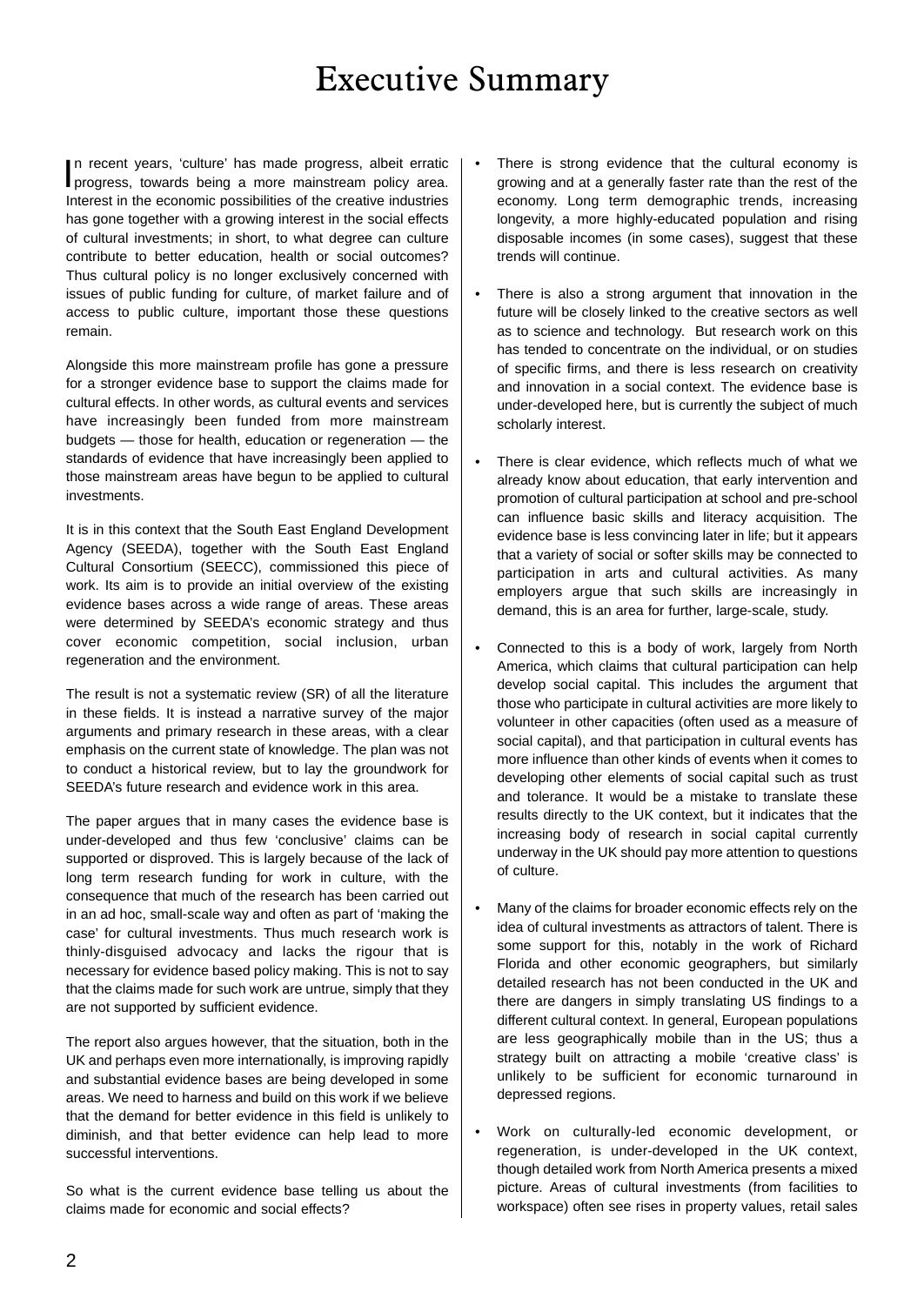and so on; but the welfare gains from these have accrued unevenly, benefiting better-educated incomers rather than existing residents. In this respect the effects are probably no more skewed than in other forms of regeneration, but implicit in the claims of many advocates of culturally led regeneration is that it is more socially balanced. Given its current high profile, this is an area where more rigorous research and debate is clearly needed.

• Much of the research on social exclusion has historically been done with specific groups — offenders, young people at risk, the disabled and so on. This is a hugely contested area and while there should be no presumption that cultural participation cannot have an effect here, it has to be said that much of the research that has been carried out is not sufficiently robust to provide evidence. It is a field that needs much more 'multi method' research, which compares qualitative findings such as 'improved selfconfidence' with harder data on outcomes such as reoffending rates.

The need now is to acknowledge the weaknesses in the evidence base and to move on to develop more robust methods, for instance longer-term and more systematic research, and a more realistic appraisal of the spillover effects of cultural investments. This will involve being more explicit about the role of research vis-à-vis other sources of information, as well as providing clarity about the relative strengths and weaknesses of different methodologies. We should not expect case study-type work to diminish in this area and we are likely to see a growth in qualitative work — surveys — and so on. This is all to the good. But where claims are being made for particular effects, we should not be afraid to demand some harder evidence of these effects.

Other recommendations for SEEDA from this work include:

**Using the Regional Cultural Data Framework as a basis from which to enhance the quantitative baseline.** Given its acknowledged gaps, it may need to be supplemented by locally collected data, particularly on participation — available from the South East Museum, Library and Archive Council (SEMLAC), Tourism South East, Local Authorities employment (particularly freelance employment), skills and training needs.

**Improved training for staff in cultural agencies.** Evidencebased policymaking is relatively new in the cultural arena and many agencies are (for very understandable reasons) keener to assemble advocacy material than evidence. Staff need to be more aware of what constitutes acceptable evidence in specific cases.

**Collaborative research efforts with other Regional Development Agencies (RDA).** Most RDAs now have staff dedicated to the creative industries and to sport or tourism. There is no common formula across RDAs and there is divergence in the amount of resources devoted to these areas though collaborative meetings have taken place between agency staff. A cross-RDA research sub-group could be established to pool research resources, commission collaborative projects and share existing research.

**Consider development of a Cultural Observatory.** Many RDAs have established observatories in a variety of fields, such as health or the economy, and others are considering Cultural Observatories. SEEDA is already represented on the South East England Intelligence Network and should consider developing its cultural indicators as part of this grouping. In the longer term, the development of a South East Observatory could offer a better framework for the inclusion of cultural statistics, or a cultural module could be developed, as is the case in the South West (which has modules including public health, the environment, skills, etc).

**Develop a South East Cultural Research Panel.** This would bring representatives of cultural agencies together with Higher Education and representatives of industry bodies. The idea is, where possible, to share material and develop collaborative learning. As a first step, SEEDA & SEECC should engage Higher Education South East (HESE) to provide an overview of relevant research and research centres in the South East who are working in this area.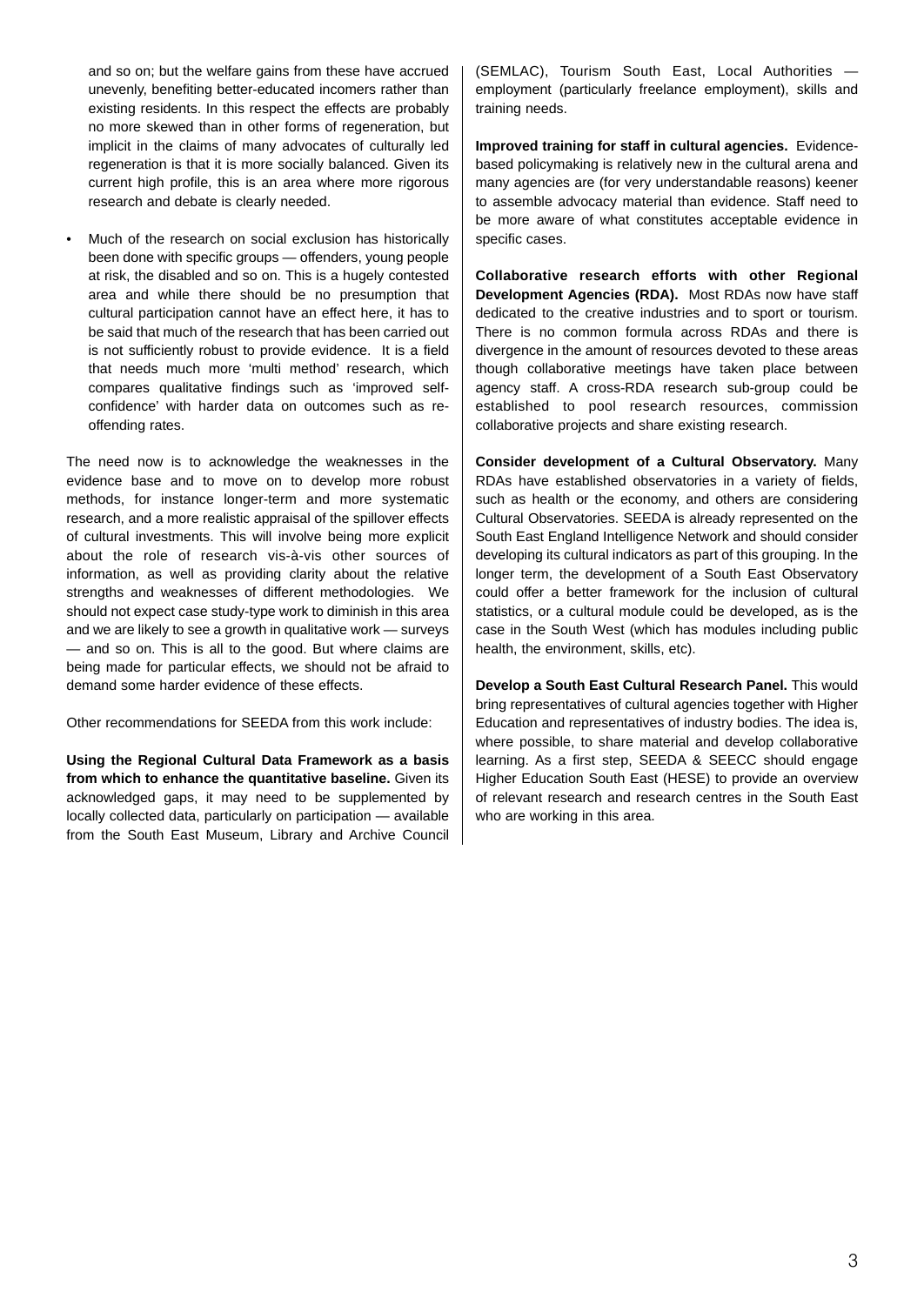# 1. Introduction

This report is a policy and literature review, which it is hoped<br>will help both the South East England Development Agency (SEEDA) and the South East England Cultural Consortium (SEECC) to begin to develop a robust evidence base with which to assess the contribution to wider social goals of its cultural investments. SEEDA is not a mainstream cultural funding organisation and the report will therefore not concern itself primarily with questions of aesthetic quality, or market failure in cultural provision. Likewise, although SEECC includes many cultural organisations, it is, in this context, primarily concerned with the contribution cultural investments can make to the economic, social and environmental wellbeing of the region.

The report thus accepts the charge of 'instrumentalism,' from the outset. It is primarily concerned to assess the quality of evidence that is used to judge the value of cultural investments in other areas of life, that is, in economic, environmental or social terms but not in artistic terms. This is not to suggest the primacy of those terms above other criteria, simply to state the context of the report.

Given this, and in an area where the terminology is both complex and contentious, I will generally use the shorthand term 'culture'; and 'cultural investments' to describe SEEDA's activities in this area. This is of necessity a crude way of talking about what Raymond Williams famously called 'one of the three most difficult concepts in the English language' (Williams, 1976). But in the interests of clarity, what I mean by 'culture' is effectively the arts, creative industries<sup>1</sup>, sports, heritage and tourism — not culture in the broader sense of 'the whole complex of distinctive spiritual, material, intellectual and emotional features that characterise a society or group' (Stanley, 2003).

Having adopted this specific definition though, I now want to broaden that out by discussing these activities not only as sectors of the economy, but also as endeavours that people engage with in myriad ways throughout their lives. This reflects Colin Mercer's claim, (Mercer, 2002), that 'culture' like 'the environment' is a concept whose motto might be 'only connect.' In other words, looking at culture in the context of other policy areas not only makes sense, but it is difficult to see cultural activities as anything other than connected to our 'real' lives and enmeshed in a web of economic, social and environmental factors.

The literature in this area, both policy and academic, is huge. Attempts to measure the wider benefits for both publicly funded culture and the cultural industries, date back at least 30 years, in some cases further (for a brief history see, for example, Reeves 2002).

But since 1997, at least in the UK, the development of a new rhetoric around 'creative industries,' and their link to the knowledge-based economy, has seen this literature expand still further. This is matched by similar enthusiasm abroad. 'Creative industries' as a notion, is being developed in countries from Australia to Korea (Cunningham, 2003), and both the US and Canada (despite different political contexts) have developed impressive ranges of material — particularly around the issues of culturally-led urban regeneration and the beneficial effects of cultural participation.

The goal of this report is thus to assess the evidence base and see how useful it is in the context of SEEDA's aims. In order to manage this volume of material and to present it in a way that is most useful to SEEDA and SEECC, the core of the report is structured around the main goals of SEEDA (see Section 2), as stated in the Regional Economic Strategy. Using SEEDA headings, we have thus grouped the material into five categories:

- **Competitive businesses** which looks at the growth in creative industries; their role in driving wider growth; as well as at the claims that a diverse cultural life attracts other types of business investment;
- **Successful people** which looks at the claims that participating in cultural activities benefits the individual in a variety of ways;
- **Vibrant communities** which looks at claims for regeneration and social inclusion;
- **Effective Infrastructure** which looks at how cultural products and services are driving the take up of broadband);
- **Sustainable use of natural resources** which looks at how culture can aid sustainable development and at evidence on the 'value' of the built and natural environment).

In each case, the report outlines the main claims made for particular impacts and then assesses the evidence base as currently presented in either academic or policy literature. In each case, the report will also outline the major critiques that have been made and any weaknesses in the evidence base. The report will conclude with recommendations for the future development of a research and evidence base.

In addition to the literature review, the author has also carried out around 20 interviews with policymakers (in cultural agencies and in economic development) and academics both nationally and regionally. The purpose of the interviews is to understand how agencies make use of the evidence that is available to them, where they feel the gaps are and how they would like to develop that evidence base in future.

<sup>1</sup> Advertising, Architecture, Art and Antiques, Crafts, Design, Designer Fashion, Film, Software, Music. Performing Arts, Publishing, TV & Radio (DCMS, 2001)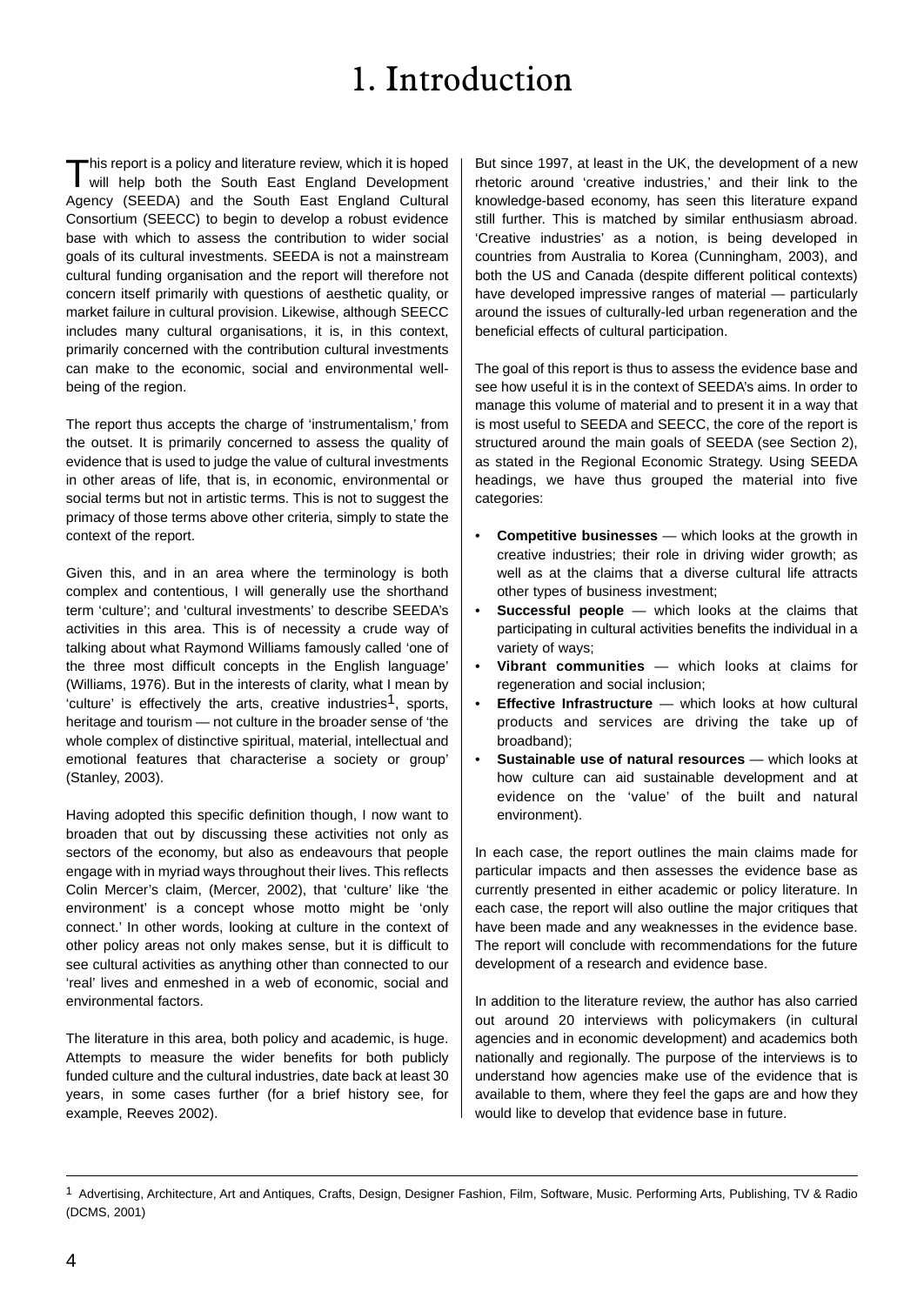# **1.1 The Need for an Evidence Base**

The enthusiasm for evidence-based policy is seen as a hallmark of the New Labour Administration, and is part of its seeming commitment to a less ideological age ('what works?'). In addition, the need to prove value for money to a sometimes sceptical public, the diminution in the public's desire to simply take professionals at their word and the greater amount of policy-relevant research that is being undertaken worldwide, have all contributed to the pressure of public agencies to produce evidence for their actions and investments.

As the DCMS's current research strategy states, it is clear that, compared to healthcare, evidence across all other policy areas is seriously underdeveloped. However, the report's authors are not persuaded that what they describe as the 'cultural and creativity' areas face unique barriers in the construction of an improved evidence base — simply that there is a need to 'catch up.'

There is little doubt that some 'catching up' is going on. The need for evidence-based policy-making is driving a variety of research programmes across the sectors with which we are concerned. Many will focus on 'quality of life issues,' and although culture is by no means systemically embedded in such research, (for example, the Strategy Unit's paper on life satisfaction looks at a variety of potential contributors to happiness, but has no evidence on the role played by cultural activities), it is making more of an appearance. The Audit Commission's development of voluntary Quality of Life indicators is likely to include cultural indicators, while last year's 'Statement of Shared Priorities,' which sets out central and local government's view on how to improve local services, emphasises quality of life issues. To aid this, IDeA will shortly publish a set of case studies in what, it argues, is good practice in linking cultural investments to improved quality of life. Finally, while the widely used Index of Multiple Deprivation (IMD) does not include measures of cultural deprivation aside from education, a new measure of child poverty proposed by the Department for Work and Pensions will include lack of access to leisure, hobbies and other cultural activities as an indicator of deprivation.

Given that we accept the need for evidence of some sort to both justify and direct public spending, what are the immediate problems that arise when looking at the requisite evidence base? Although there is a long list of problems, many of which will be discussed in the next section, they are really of two kinds: the question of measurability itself (for example, whether something can be measured) and the question of data to support that measurement. In the field of culture, both types of problems are common.

As we shall see in the section on 'Competitive Businesses,' basic economic and business data in the Creative Industries is often incomplete or missing, and general statistical frameworks have not kept up with the changing shape of the economy. But it would be fair to say that in broad terms at least we know what the problems are in this area. When it comes to capturing the effects of investment in cultural activities on health, wellbeing or identity, for example, we come up against the question of measurability itself.

Although the pressure to produce meaningful cultural indicators and evidence is growing, the task remains extremely complex. Most of the issues are far from unique to cultural policy — gaps in basic data, inadequate methodologies, absence of causality — these and many more issues are common in social research across the board. The aim is therefore not to achieve some sort of nirvana of perfect information and watertight evidence, but simply to allow us to make better-informed decisions about investments and potential investments. Similarly, much of the research that is conducted, particularly the evaluation of specific projects, is not so much 'bad' or 'worthless,' but is incapable of supporting the often grandiose claims that are made for it.

In other words, evidence cannot replace politics as a basis for governing, and improved evidence bases can only make a contribution to the policy-making process, which remains fundamentally a process of dialogue and ideas, not a rational, managerial exercise.

## **1.2 Critiques of Current Approaches**

Various critiques have been leveled over the years at attempts to measure the value of cultural investments in broad social and economic terms. Some are ideological and others methodological, but it is worth spending some time looking at the general problems identified, because many of them occur in much of the research I have analysed for this report.

#### **1.2.1 The advocacy problem**

A widespread critique is that research in this area is rarely impartial and is too often confused with advocacy (Selwood, 2002). One does not have to read too many documents about urban regeneration or the role of the arts in combating a variety of social ills to see that this criticism is well founded. The most common (if not the most honourable) reason for this, is that many such documents are in fact 'bid' documents, written in support of a particular case (ranging from European City of Culture to funding for the local arts centre), and thus a certain amount of window-dressing is perhaps to be expected.

Other material however, has also been criticised for blurring the line between advocacy and research. Notable in this arena is the series of work initiated by the consultancy Comedia in the mid-1990s, culminating in François Matarasso's report 'Use or Ornament?' The social impact of participation in the arts.' This set the scene for a series of claims about cultural activities as a tool for regeneration in particular — arguing that cultural projects could, among other things, enhance social cohesion, improve local image, reduce offending behaviours, develop self-confidence in individuals and enhance organisational capacity. The document was seen to be very influential in UK cultural policy, and while many of the claims are intuitively attractive, a series of methodological criticisms were leveled at the work and others like it.

These criticisms centre around over-reliance on case studies or small samples, with the consequent problem that it is very difficult to generalise from such research. Indeed, the 'problem of aggregation' plagues many impact studies and, particularly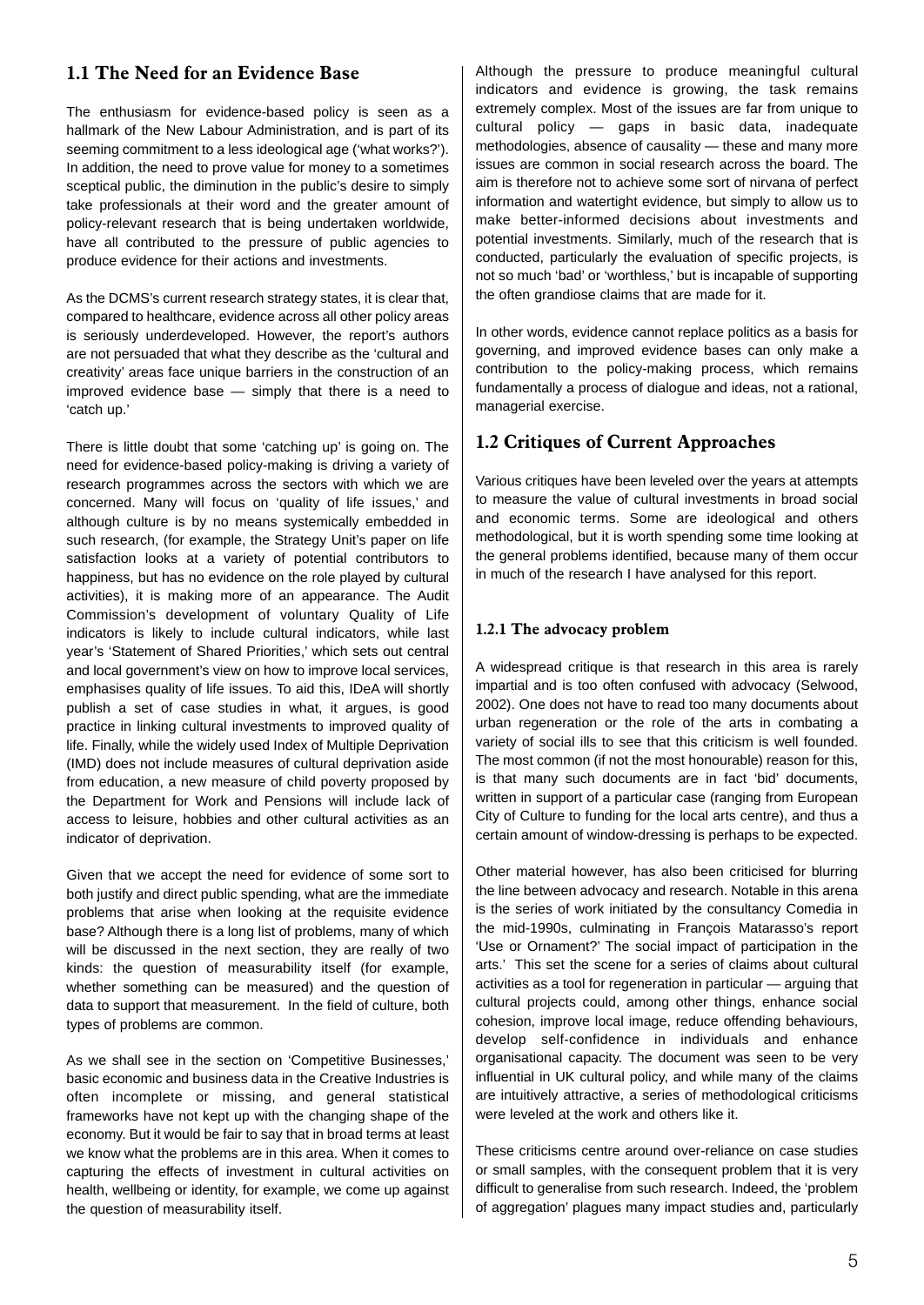in areas such as health or education, there is a difficulty in linking micro-level effects on individuals to the more macrolevel of the community. As Guetzkow (Guetzkow, 2002) points out, several approaches to this have been tried. These include simply adding up the percentage of individuals in a population that are affected by something (more being better); looking for the threshold or 'tipping point' whereby individual effects become community effects; and looking at how a few key individuals or community leaders are affected, and how this feeds into a general climate of opinion. The important thing is that researchers state what method they are using or what their assumptions are, but in practice this happens infrequently.

As well as methodological concerns however, much 'advocacy-type' research has also been criticised for minimising evidence of conflict and presenting only the positive side of any investment. Thus if visitors to a city like a new 'cultural quarter', this will be highlighted, but the reaction of residents to increased noise or traffic congestion will not be mentioned. The fact that cultural investments may improve the look and feel of a neighbourhood will be celebrated, but the fact that this drives up rents for existing tenants and business may not be discussed.

Indeed, arguments over 'gentrification' are where this particular critique is often debated, most famously perhaps in Sharon Zukin's book, Loft Living (Zukin, 1982) detailing changes in the SoHo area of New York City in the 1960s and 1970s. Others have questioned whether recent investments in 'culture quarters' (including leisure and nightlife complexes) have in fact rewarded large corporate investors at the expense of local cultural producers (Klein, 2000; Chatterton & Hollands 2003; Solnit & Schwartzenberg, 2000).

Distinctions between advocacy and research are not binary; it would be naive to suggest that research can be utterly objective; it is often selective in what it chooses to focus on. But as cultural research becomes more evidence based, we should at least expect to see more 'balanced' conclusions, which discuss both the welfare gains and losses that arise from public interventions.

#### **1.2.2 Telling Stories**

The use of 'anecdotal' evidence in policymaking remains contentious. As Ray Pawson comments (Pawson, 2003), 'whilst it is hardly obsessed with the lofty ambition of qualifying for the inner sanctum of 'science,' the very idea of evidencebased policy rests on the matter of differentiating its efforts from 'common sense,' 'intuition,' experience,' 'value judgements,' and so on.'

Yet others have argued passionately that, in this field, we need to find ways of incorporating anecdotal evidence alongside 'harder' measures, in order to get a richer picture. Matarasso, perhaps aware that some of his work would be dismissed as anecdotal, faced his critics head on by stating, 'it cannot be denied that there is a cumulative power in the hundreds of voices we have heard over the past 18 months, in vastly different circumstances, explaining again and again how important they feel participation in arts projects has been for them. How many swallows does it take to make a summer?' (Matarasso, 1997). This plea was echoed by Deborah Bestwick, Director of London's Oval House Theatre, when she asked us to 'trust the audience, participant or user' (Bestwick 2003), not just hard data.

Others argue that in always valuing 'hard data' above the 'anecdotal,' we simply privilege certain kinds of knowledge the scientific and the rational (usually the preserve of cultural and economic elites) above the more informal or intuitive 'local knowledge.' Or that in trying to impose a quantitative measure on everything, we may end up concluding that something (such as participation in an arts programme) has no effect at all, simply because we are unable to measure it.

Even Government documents on evidence-based policymaking allow for the fact that stakeholder consultations and the views of staff and participants can form part of the evidence-based policymaking process (Nutley, Davies, & Walter, 2002).

It is unlikely that in trying to capture and measure notions such as 'quality of life,' that what is referred to as 'anecdotal evidence' can play no part. Moreover notions such as community well-being and social capital rely on us listening to the voices of those who create these resources. The trick however, is to incorporate anecdotes or narratives in a way that can confirm or help understand the picture that arises from other evidence, rather than rely on it solely.

#### **1.2.3 Systematic Shortcomings**

Much policy-driven research is also criticised for its 'adhoccery' (too many one-off studies and snapshots) and because it often takes place after the fact, in other words, to justify spending decisions that have already been taken. A certain amount of such practice is unlikely to be completely removed from public agencies, but the need for some more systematic and particularly longitudinal research is evident. Indeed it was the single issue most often raised by interviewees for this study.

Impact work in particular, such as that which looks at the impacts that cultural participation can have on individuals in terms of learning or personal development, is often far too short-term, and a small short-term impact on a sub-group of people is often presented as though it were an enduring impact on a much larger group. In many cases, it is difficult to say if a longer-term impact has been made because the requisite longitudinal studies have simply not been done.

A clear example of this is the recent Splash Extra Programme (March 2003), run by the Youth Justice Board as part of the Government's Street Crime and Robbery Initiative (SCRI), which provided a wide range of arts and leisure based activities aimed at young people who were deemed to be at risk of committing crime in selected neighbourhoods. The report claims a 'significant reduction' in certain types of crime in areas with Splash schemes over other areas — but there is no evidence about the longer term effects on participants, such as whether they would stay away from crime for few weeks, a few months, forever? And if it is only a few weeks, is the cost of the scheme justified by the reduction in crime?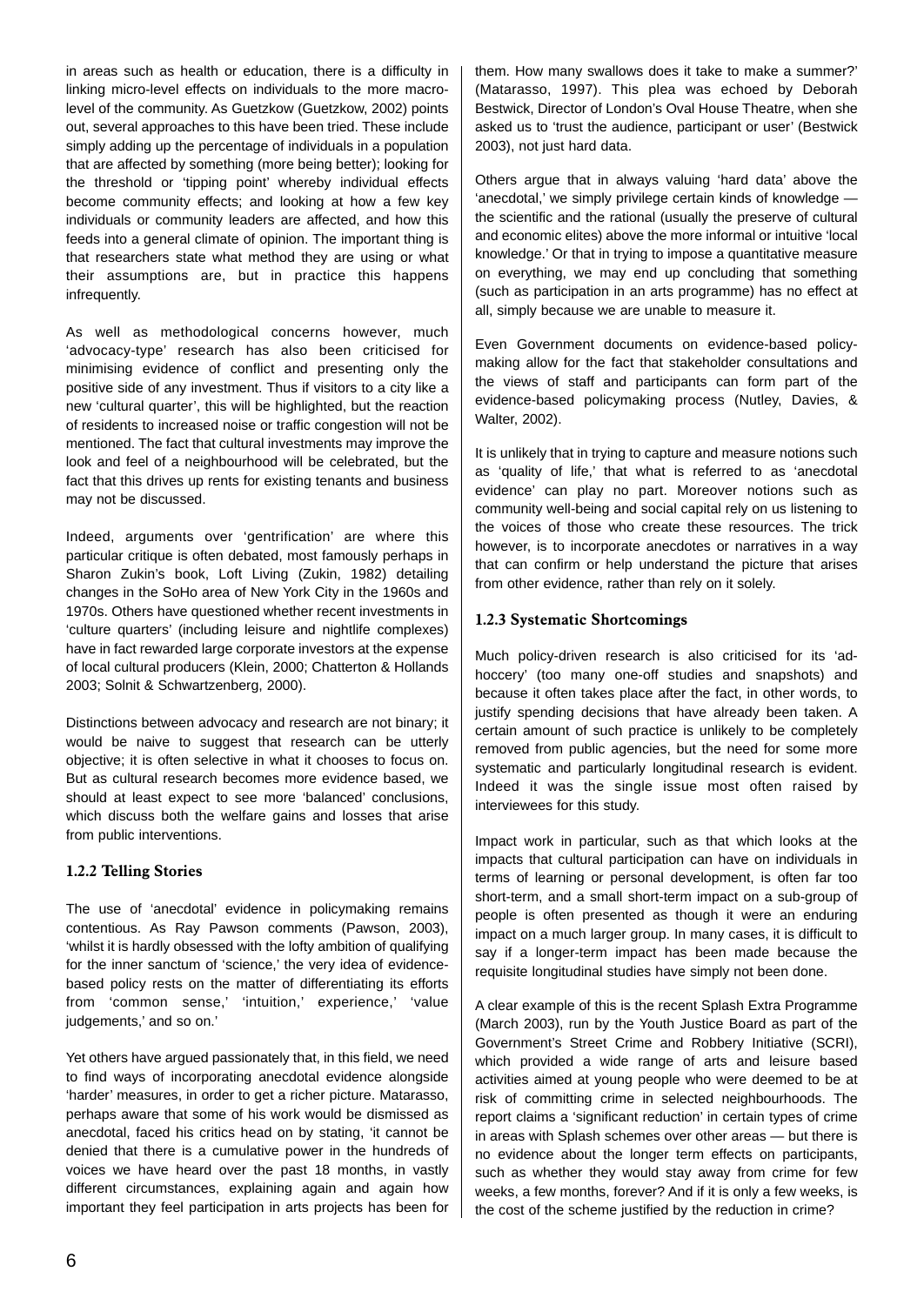Moreover, and in common with much research of this type, there is no attempt to measure opportunity costs — that is, the benefits of spending money on these schemes rather than others. The real question for policymakers is not whether it worked?, but whether it worked better than another approach — for example, is an arts programme more effective that a sports programme for at-risk youth? This is not to mimimise the difficulty in answering such questions. Detailed social experiments of this type, comparing one set of activities with another, are expensive and can be difficult to construct, but that is not an excuse for researchers to ignore the issues altogether.

Even in large-scale public investments, such as a new festival, large sporting event or major public infrastructure investment (new gallery etc), the requisite evaluation programme is rarely long enough. For example, the University of Glasgow is currently carrying out a large amount of research on the social and economic effects of Glasgow's Year as City of Culture in 1990, and while this is no criticism of the researchers involved, very few research programmes were put in place at the time. The result was that effective baselines were not established and changes not tracked over time.

Much policy research is driven by funders and thus produces single pieces of 'evidence,' but little in the way of a framework to relate this to other evidence. As Matarasso states (Matarasso, 2001), these funder-driven efforts 'result, at best, in a partial survey of the cultural life of a city, region or the country as a whole since they ignore what they do not pay for — especially commercial and voluntary activity. The policy implications of further embedding divisions which are already difficult to justify and often damaging are obvious.' Much writing about the creative economy (Florida, 2002) stresses the importance of the ecosystem that supports it, the mix of public culture, private commerce and social space, yet studies of single institutions and services are unlikely to capture this dynamic, and indeed the relationship between 'public culture' and commercial 'creative industries' remains poorly understood.

#### **1.2.4 What causes what?**

A profound criticism of much research in this area is the difficulties there are in attributing causality, for example how can one event (for example, attending an arts class) be said to lead to another (improved results at school)? The problem is generally expressed by the truism that correlation is not causation. So, as Guetzkow points out, if research indicates that people who are involved in the arts are healthier, does this suggest that being involved in the arts makes them healthier, or that healthy people are more likely to get involved? Again, this is a common methodological issue in social sciences, and the critique is not so much that it cannot always be done effectively, but that many policy documents are written as if it can and the issue does not arise.

As the Arts Council's Ann Bridgwood pointed out, (Bridgwood, 2002) while the government's aim to tackle 'joined up problems with joined up solutions' may be laudable, it makes the researchers task difficult. 'In a neighbourhood which could easily have an Education Action Zone, a Health Action Zone, a New Deal for Communities programme, a Single Regeneration Budget scheme, and a Sure Start programme for pre-school children as well as core public services, she questions how one can say which programmes are having which effects.

Furthermore, in the rare cases where causation can be established, very few studies attempt to qualify the magnitude of the effect — necessary if one wants to determine the cost/benefit of a particular programme or policy.

Faced with the complexities of this however, researchers often fall back on the lazy and somewhat misleading technique of measuring commitment and effort, rather than effectiveness. The adoption of an 'action plan for the arts,' by a local authority, for example, is counted as an output; when the real question is, was the action plan implemented and how effective was it in achieving its goals, whatever they were?

An evaluation of the London Arts' Boards 1998/9 Regional Challenge Programme (Carpenter 1999) for example, claimed to 'evaluate the quality of the participative processes,' and asked a variety of questions such as whether artist and audiences had equal roles, who controlled the agenda, and how audiences could make their views known. It is not that the questions themselves are irrelevant, but that the claims made for the responses — that they showed the extent to which the arts organisation had a 'democratic relationship' with their audiences and had 'democratised these art forms' — cannot possibly be substantiated. In other words, who decides what constitutes a democratic art form? How did this 'democratic relationship' actually play out and what were the benefits for audience or performers?

In general, the more subjective an outcome claimed, the more one needs to be careful about providing evidence. If complex notions about 'democratic arts forms,' cannot be evidenced simply by counting up how many members of the audience took part in performance; similar problems will occur when we start to talk about notions like 'sense of community' or 'quality of life.' At the very least, we need to have some way of assessing whether both researcher and subject have some common understanding of the notions being debated and the attributions being made. Put simply, do I think I am part of the same 'community' as the researcher thinks I am?

In summary, there are many valid critiques of evidence for cultural impacts. But the nub of the problem, in many cases, is in the claims that are made for specific pieces of research. This is fundamentally a problem of advocacy. And to solve it we either need to develop better evidence bases (complex, long-term) or tone down the advocacy.

#### **1.3 The developing evidence base**

The problems highlighted in the previous section should not be taken to indicate that no progress is being made in developing evidence bases in this field. A number of efforts are underway internationally both to provide frameworks which can better integrate existing research and to conduct primary research. This section will look briefly at the major research efforts currently underway and at the emerging conceptual frameworks that may offer ways forward.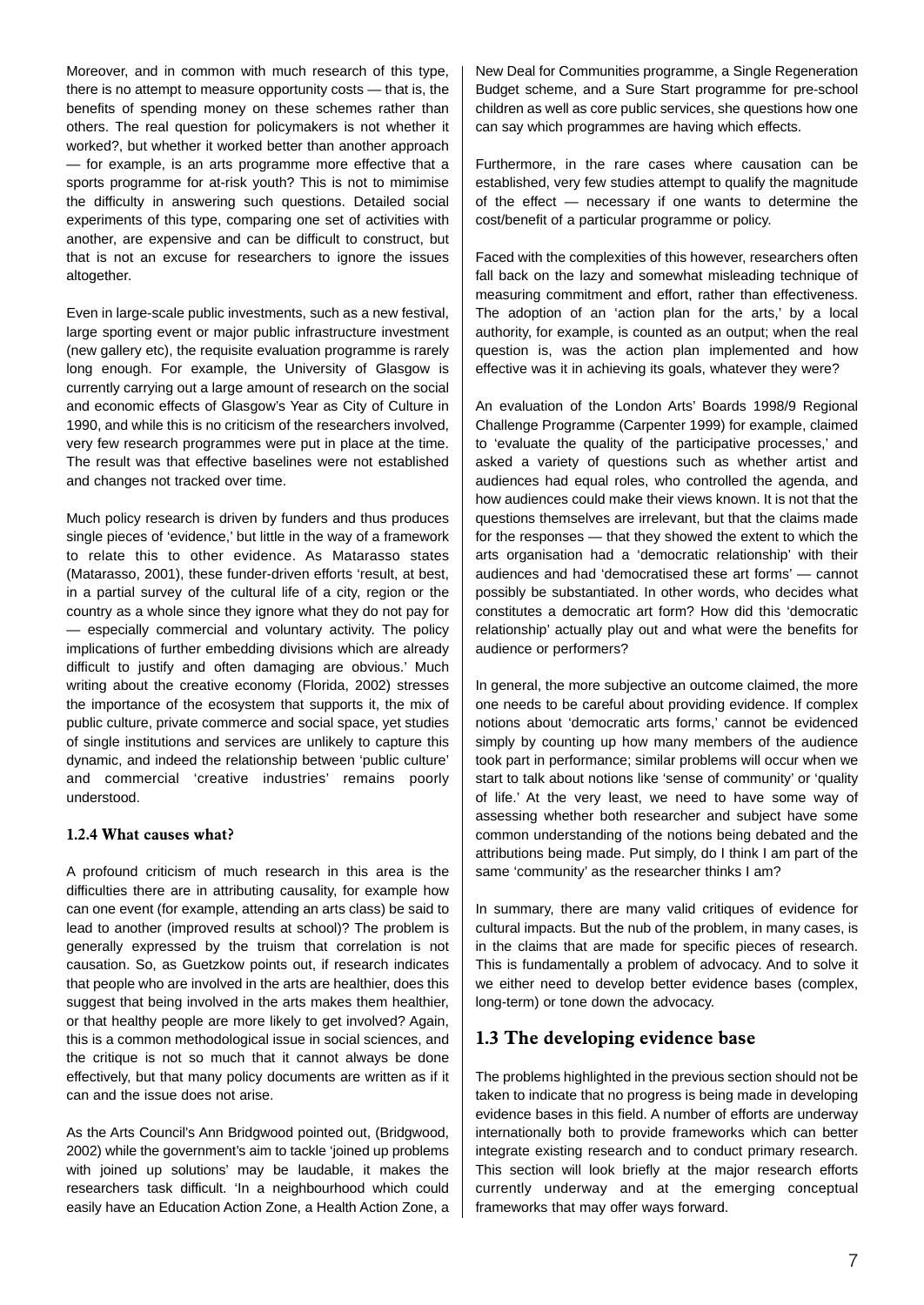#### **1.3.1 The RCDF — getting the basics in place**

In the UK, the DCMS's own research strategy, which runs until 2006, is explicit about the need to build an improved evidence base to support policy-making. It advocates the use of Systematic Reviews (SR) of existing research evidence, partly to help policymakers learn from good practice and partly to alert them to gaps in the current research base. However, as it points out, in the case of cultural research, whereas there are numerous 'superficially relevant studies, very few are of sufficient robustness for inclusion in a systematic review'.

There is clearly a need to improve both the quantitative and the qualitative evidence base — the former having been given renewed emphasis since 1997, with the growing discourse around Creative Industries. The 'DCMS Mapping Documents,' set the stage nationally, but as the creative industries moved to the foreground of regional policy as well, shortcomings in data and statistics at that level became apparent.

With the admirably realistic aim of 'achieving better use of existing statistics' (RCDF November 2002), the Regional Cultural Data Framework (RCDF), was developed to help policymakers, particularly in the regions, to map current availability of data across the cultural sectors.

As Colin Mercer points out in his work for the South West RDA (Mercer 2003), the RCDF is very much a minimum template for developing the quantitative baseline, but it allows us to see where some of the most glaring gaps in current data sets are. Mercer and others (for example Pratt, 1997) have argued for the use of 'value chain,' or what Mercer calls a 'culture cycle' approach to understanding the cultural sectors in economic terms. The number of 'links' in the production chain may vary, but the general approach is to start with content creation at one end, through marketing and distribution, and up to the point of consumption.

In the South West report, Mercer took the approach of mapping the six stages of the 'culture cycle' against the RCDF's cultural 'domains' (from visual art, through to sport and tourism), and plotting how much data is available in each case (number of reports published, national or regional data sets and so on). This revealed where the evidence was weakest (in this case in Visual Arts and Performance). Plotting data set against the cultural cycle, also revealed a view that many of our interviewees expressed — there is far less research at the 'consumption' end of the cycle such as exhibition and reception than at the 'production' end.

The RCDF is already in use and has been tested by a number of RDAs, notably in the East Midlands (Impact, 2003). As the East Midlands 'Roadtesting' report points out, the RCDF can be used for measuring four broad categories of data:

- Labour market data (including unpaid labour)
- User and audience data
- Economic Performance data (turnover, productivity, exports, etc)
- Education and Training Requirements

It reveals a number of problems with the RCDF, most of which

are acknowledged by its authors, and which include problems about data reliability at 5 digit SIC code level and duplication of 4 digit SIC codes, which could lead to double counting. But many of the more intractable problems refer to data at subregional and local levels. This was echoed in a recent study for the LDA and GLA Economics, which speaks of a 'data robustness deficit' at smaller spatial levels. As both reports point out, this is a particular problem for survey data, as sample sizes at the local level tend to be unreliably small. As the Labour Force Survey (LFS) is one of the major datasets used to calculate self-employment, it is little wonder that in the cultural sectors, where part-time and self-employment is widespread, data on self-employment is so often considered unreliable.

Most researchers working in this area have concluded that, in the short to medium term, the unreliability of data at local level means that official statistics need to be supplemented by trade associations' data and commercial market research. It is also accepted that this means that in the cultural arena, some sectors will be better covered than others. In the longer term, better primary research at local and regional evidence is the only answer.

#### **1.3.2 Observatories**

One approach to the complex mixture of statistics, research reports and consultancy that policymakers have to deal with is the development of Observatories, including Cultural Observatories. Europe's early lead in this area, with the development of the Audio-Visual Observatory, is now being matched with similar efforts in the Americas and in Africa (Isar, 2003). But in the UK the real action again is at regional level.

Many RDAs have developed general economic observatories, while others are moving into other policy areas, such as health or culture. The aim of Observatories is to act as a policy tool, bringing hitherto disparate sources of data and intelligence in a way that is hopefully more than the sum of its parts. At a minimum level they provide a repository of existing data sources and a signposting service. And even in this rather 'passive' mode they can represent an improvement on previous knowledge management efforts. 'Second stage' observatories tend to act as research commissioners (having revealed the needs for primary research) and a kind of quality control can result from having a one-stop shop for primary commissioning. But the real aim of such a system should be to develop an analytical tool that allows researchers to track changes over time, to make comparisons between different evidence bases, and to model the evidence in such a way as to yield new insights.

While it would be fair to say that very few Observatories operate at this level — most UK ones are in the early stages — it would be premature to suggest they never will. However, developing their analytical functions requires resources and expertise. Previous research (by the author) for the North West Cultural Observatory, revealed enthusiasm on the part of policymakers in general, but also some unrealistic expectations about what Observatories can deliver, at least in the early stages. This leads to a danger of disappointment, being followed by under-investment and gradual disuse. To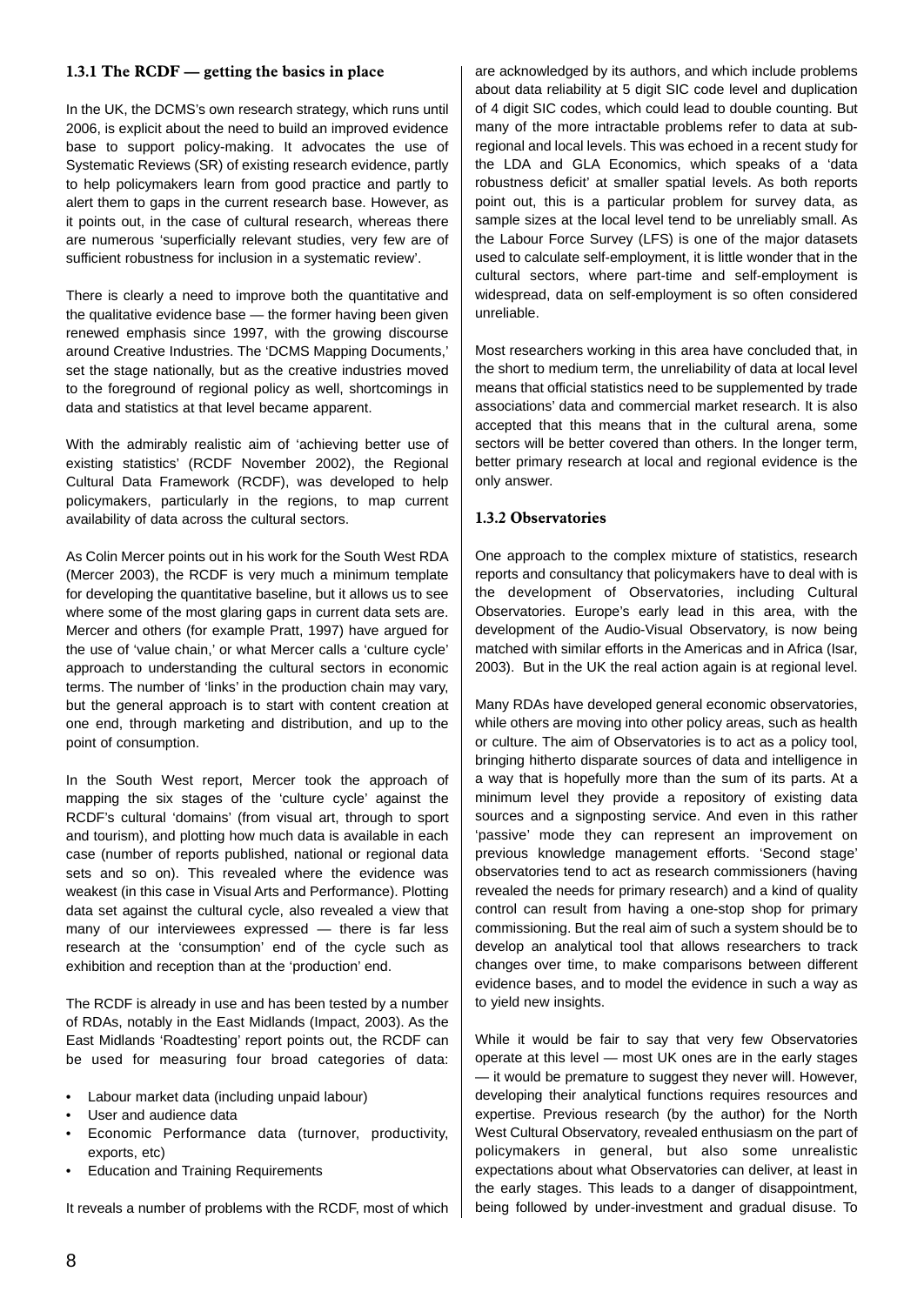avoid this, Observatories need to be seen as a process, a tool around which a region can develop expertise, but one that requires considerable human input.

#### **1.3.3 Future research frameworks**

In moving beyond data on the cultural economy and on its broader economic impacts, we move into the realm of how people use, participate in, and are affected by culture — in other words to culture as experience. This is where we come up against the issues of measurability itself and the recognition of the fact that not only are we lacking data to support various hypotheses, but in some cases we lack the hypotheses themselves. In other words, we don't just need evidence, we also need a theory!

This problem is at its most acute in areas such as 'quality of life,' 'public value' and 'social capital.' These terms are not synonymous, but are related and struggling to express a notion of 'economic growth…plus,' the 'plus' being variously environmental or social sustainability, combined with some notion of happiness or quality of life. Given the novelty of some of these ideas, it is unsurprising that the evidence base for them is far from developed, although research activity in these areas is intensifying.

Canadian researcher Nancy Duxbury (2003), talks about how the 'interpretative frames of quality of life, sustainable development and healthy communities' are merging into what the Canadians call 'community indicator' — projects within which arts and cultural indicators can be combined with a wide range of other social and economic indicators.

It seems likely that cultural research in future will increasingly become embedded in and part of these larger research efforts. Two areas in particular — research into social and cultural capital and research into public value — are likely to take something of a cultural turn and may take us closer to understanding the mechanisms by which investing in culture can yield improved social outcomes.

Both social and cultural capital theories start from the relatively simple notion that capital is a resource in which one might invest and develop, and which may then be employed to generate a future flow of benefits. Classic economics had generally regarded capital as various forms of physical assets. Some 40 years ago the notion of 'human capital' was introduced by Theodore Schultz and Gary Becker, who had been intrigued by the fact that despite its physical devastation, Western Europe had recovered its productivity capacity more quickly that most predicted in the aftermath of the second world war. This they attributed to the (then) undervaluing of human capital — knowledge and skills. Since then, 'new growth' or 'human capital' theories have become widely, if not uncritically, accepted.

Both social and cultural capital seeks to build on the insights of human capital theory but to site the asset value either in social relationships (social capital) or in tastes and distinctions (cultural capital). Put very simply, one refers to the volume of connections an individual has and the other to the type of connections and the ability of individuals to make use of these connections. Given the failure of many 'regeneration' projects over the last 20 years or so, and the persistence of social inequalities, the social and cultural asset bases of both individuals and their communities is increasingly seen as the resource base that must be strengthened in order to improve social outcomes. Both notions are intensely contested and some of the efforts to demonstrate their importance have been subject to the same flaws as other cultural research. But they continue to exert influence on policymakers, and research initiatives currently underway are well worth following. This is an issue I will explore further in Chapter 5.

Public Value, the idea of the value created by the public realm (Kelly & Muers, 2002), can be seen as one way to move beyond the narrow focus on outputs that some see as part of public management theory, and to develop a richer evidence base on outcomes. For research into culture therefore, it offers a way of analysing the broader 'public' benefits to be derived from cultural investments – beyond simply counting the number of people who attend cultural events or take part in sport.

As Kelley & Muers argue, the lens of public value helps to explain why, despite many predictions, Western European societies have generally retained public models of provision in health, education and welfare. It suggests that beyond the 'consumer' experience of these services, there is value attached to their perceived equity and fairness. As research for the Institute of Fiscal Studies suggests, even in cases where people use privately funded alternatives to public provision (such as private health or education), this does not affect their willingness to support state spending on the same services.

The implications for cultural research are obvious suggesting that people often attribute values to things they do not use themselves, and that there are ways of measuring this. Public libraries are an obvious example. Most evidence indicates that library usage is in decline; but the closure of any specific public library will often cause outrage in a community. This suggests that people derive value from the presence of a library (so-called existence value), or from the use of the library by others (altruistic value). It also suggests that what economists call loss aversion operates in these instances; that people dislike the loss of an existing asset sometimes more than they would value the creation of a new one.

Moreover, what is known as 'contingent valuation' (Noonan 2002) offers us a way of measuring at least some aspects of public value. Contingent valuation works by asking people how much they are willing to pay for a public good — that is something which does not exist in a market and for which therefore people cannot express personal preferences through direct payment. There have been many applications of contingent value to cultural goods (see Noonan for a bibliography), and while there are some criticisms of the methodology (Sunstein, 2002), it seems that it will figure in future studies of the public value of cultural assets.

These frameworks are not likely to provide all the answers, not least because the ideas they seek to test are far from universally accepted. However, they do offer us improved ways of linking various sets of evidence and an explanatory framework for what has often, hitherto, been observable but not explicable phenomena.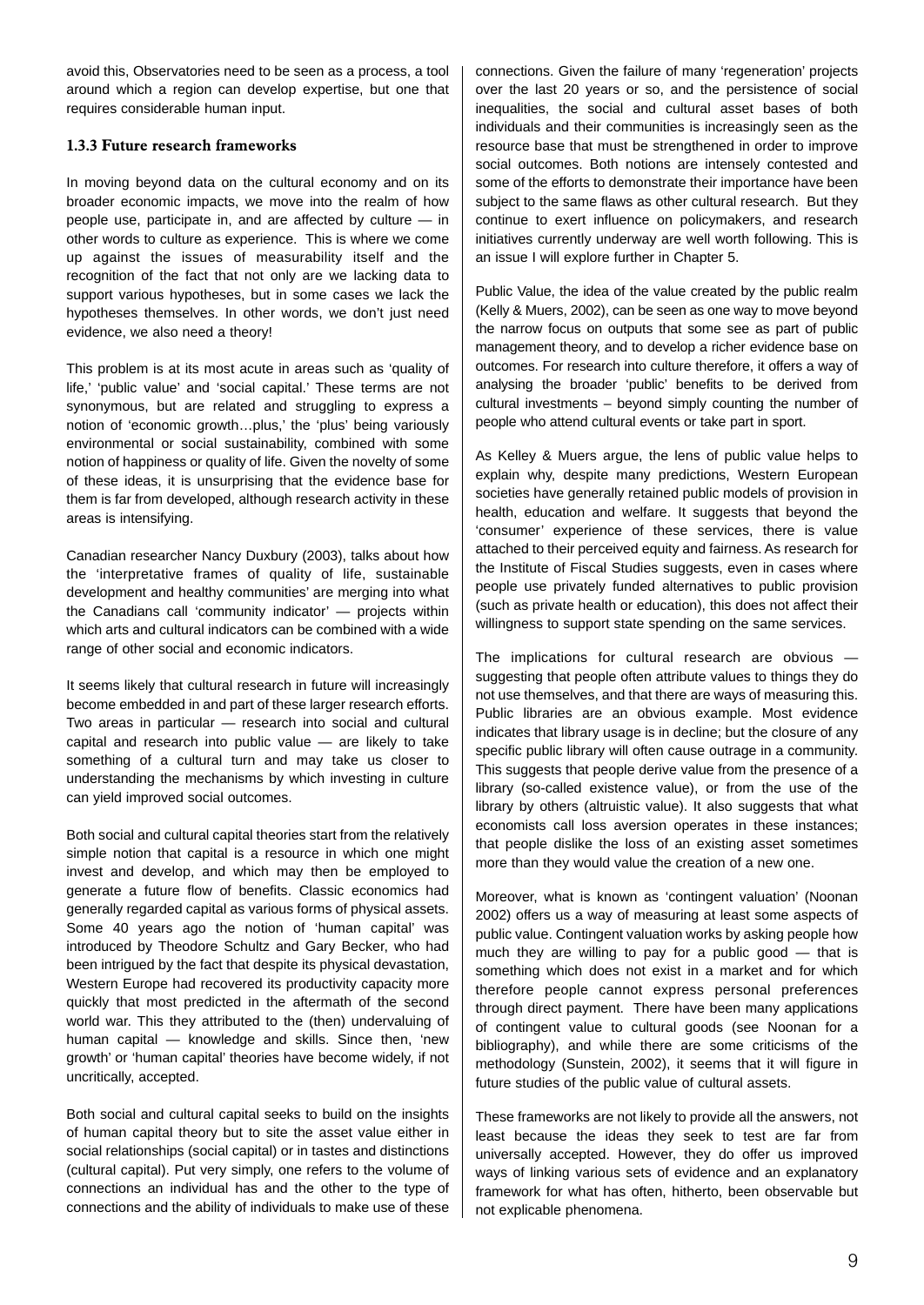# 2. The South East context

SEEDA's overall goals are set within the context of<br>Sustainable development — a notion which implies the interaction of economic, social and environmental factors in order to build a society that is more equitable and uses natural systems in a way that protects them for future generations. In other words, it is not about growth at all costs. At the same time, as Erkki Liikanen, European Commissioner for Enterprise, has pointed out, 'It should not be seen as a limitation to growth and employment, but rather as an attractive enabler for investment, prosperity, welfare and social justice' (Alakeson, Aldrich, Goodman & Jorgensen, 2003).

This is where ideas of knowledge-based or smart growth become important, in order to, as the SEEDA Economic Strategy says, 'maximize the benefits to be gained from scarce resources.' In addition, as Liikanen's comment indicates, in an economy where the attraction of high quality human capital is seen as a major source of competitive advantage, the 'environment' in its narrower sense — the places where people live, work and play, and the assets, both natural and cultural, that are available to them — becomes important. Moreover, in a region such as the South East with a relatively high cost of living and some of the problems associated with the 'limits to growth' (congestion, high house prices, shortage of key workers), the lifestyle 'offer' may become more important.

It is in this context that our discussion of cultural investments becomes concrete. What is the evidence that they can contribute to SEEDA's specific goals — for example competitive businesses, successful people, vibrant communities, effective infrastructure and sustainable use of natural resources?

In the following chapters I will look at each category in turn and try — where possible — to group the research under these five headings. In each case, I will focus not on an exhaustive study of all research, but on the directions that I feel offer the most opportunity for SEEDA to build its evidence base.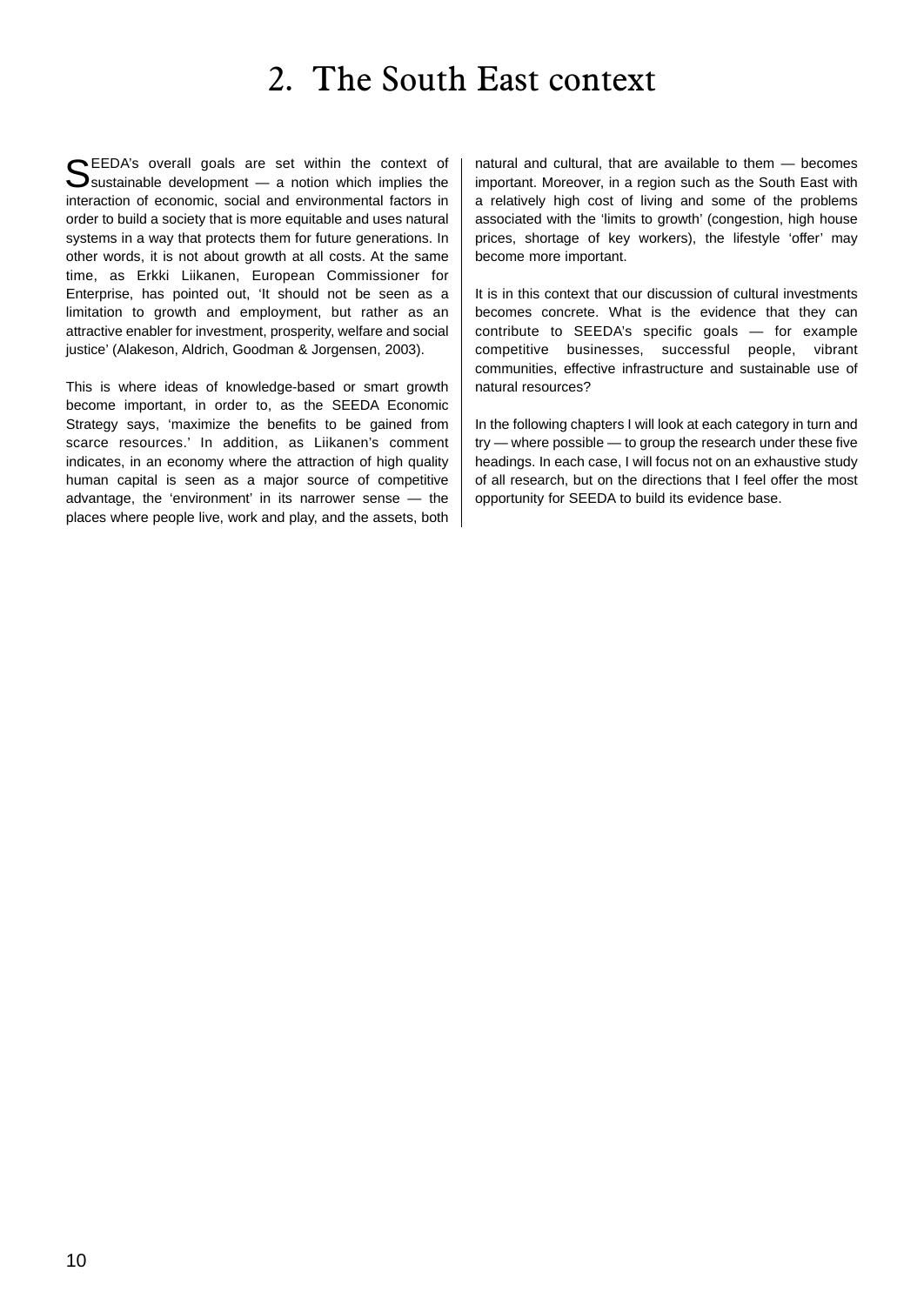# 3. Competitive Businesses – culture and the economy

The material on the economic impacts of investments in culture falls into three broad camps:

- Growth in the cultural sectors themselves (the creative industries and sport)
- The role of 'culture' in attracting and retaining businesses, workers and particularly knowledge-workers
- Wider economic impacts (including other sectors such as leisure, retail and tourism)

In addition to this, questions about the role of culture in broader 'innovation' have opened up in the last few years (Hartley, J., Cunningham, S., Jones, J., Hearn, G., 2002; Lengrand, 2002; Oakley, 2003; Mitchell, Inouye, & Blumenthal, 2003). The growth in digital content and our changing understanding of how innovation happens are driving new research in this area, but there is still little in the way of evidence in the vast literature on innovation. This argument has something in common with the debate about 'creativity' as a skill set and its application across domains, so I have chosen to look at this issue in the section on skills in Chapter 4.

## **3.1 The Cultural Sectors**

Of all the evidence bases under discussion in this report, the evidence for growth in the cultural sectors themselves is probably the strongest. This is well accepted within SEEDA, where media and creative industries, tourism and leisure are all among the priority sectors. Sector groups have been established for media technologies and telecoms and for tourism, and there are recognised concentrations of activity in Brighton, East Sussex, Hampshire, Oxfordshire and Surrey.

The region's Economic Impact Study (Powell, 2003) estimated that the region's cultural and creative industries provide jobs for around 560,000 people and contribute an annual turnover of £46.5bn. In addition, with employment increasing by 28.4% between 1995 and 2000, its growth is seen to have outperformed other UK regions, including London.

Above-average growth in these sectors is reported in other regions (SWDA 2003, NWDA 2003, Huggins 2003), and the Strategy Unit reported in 2003 that London's creative industries now provide more jobs than financial services (London, 2003). Similarly, sport as a sector claims to be growing, at least in employment terms, with sport-related employment accounting for 2% of all jobs, up from 1.5% in 1998 (Sport England, 2003).

There is thus a fairly strong consensus among economists and others that these sectors have demonstrated high growth and are likely to do so in future.

Debate occurs around the vexed issue of what to count. John Howkins' 'copyright sectors' included science and technology and led to his claim that these sectors have been the US' number one export since the late 1990s, outselling clothes,

chemical, cars, computers and planes (Hopkins, 2001). And Richard Florida's 'Creative Class' includes, even more expansively, 'people in sciences and engineering, architecture and design, education, arts, music and entertainment, whose economic function is to create new ideas, new technology and/or new creative content' (Florida, 2002). Both writers have been accused of over-claiming the economic importance of these sectors, and it is certainly the case that if one makes any group large enough one can demonstrate impressive growth.

DCMS's characterisation of 'creative industries' has also been criticised, not least by those who feel that it lumps sometime dissimilar sectors together. But at least it provides a basis for better statistics and one that is currently being built on by the RCDF and other research programmes. Concern continues, as discussed in Section 1, about the reliability of statistics at sub-regional or local level. As recent work for the LDA on the creation of a Creative Industries Data and Intelligence Framework (CIDIF) reported, there is a 'data robustness deficit' which can only be addressed, in the short term, by drawing together a variety of sources according to a common template, and over the longer term by primary research.

The main ONS datasets used in compiling figures are the Annual Business Inquiry 1 & 2 (ABI), the Labour Force Survey (LFS) and the national input-output tables (I/O). However, all three are limited in their disclosure of the economic impact of the creative industries by their reliance on SIC92. The robustness of ABI data at the 4-digit SIC level is limited to the regional level. The reliability of LFS data is similarly circumscribed while the I/O tables are based upon the classification of industries at the 2-digit SIC level, and therefore cannot indicate the economic performance of the creative industries with confidence.

The authors recognise that some Creative Industry sectors have better evidence than others and that there are a variety of trade bodies and commercial datasets that can and should be used to supplement official statistics. Their recommendation is to develop a rolling programme of data collection from a variety of sources that can build momentum and fill gaps as it progresses, similar to the work being undertaken by those using the RCDF.

A recent example of such an approach is that taken by GLA Economics in its report on London's Leisure Economy (GLA, 2003), which uses a variety of official statistics, supplemented by commercial and trade association data, such as that supplied by the Society of London Theatres.

In short there is a considerable weight of UK and international evidence attesting to growth in the cultural sectors. This cannot be ignored. But detailed interventions, particularly at the sub-regional or local levels, and in individual sectors, are not yet supported by robust data. The problem is well recognised, and the development of regional frameworks will help to address the issue over the next few years.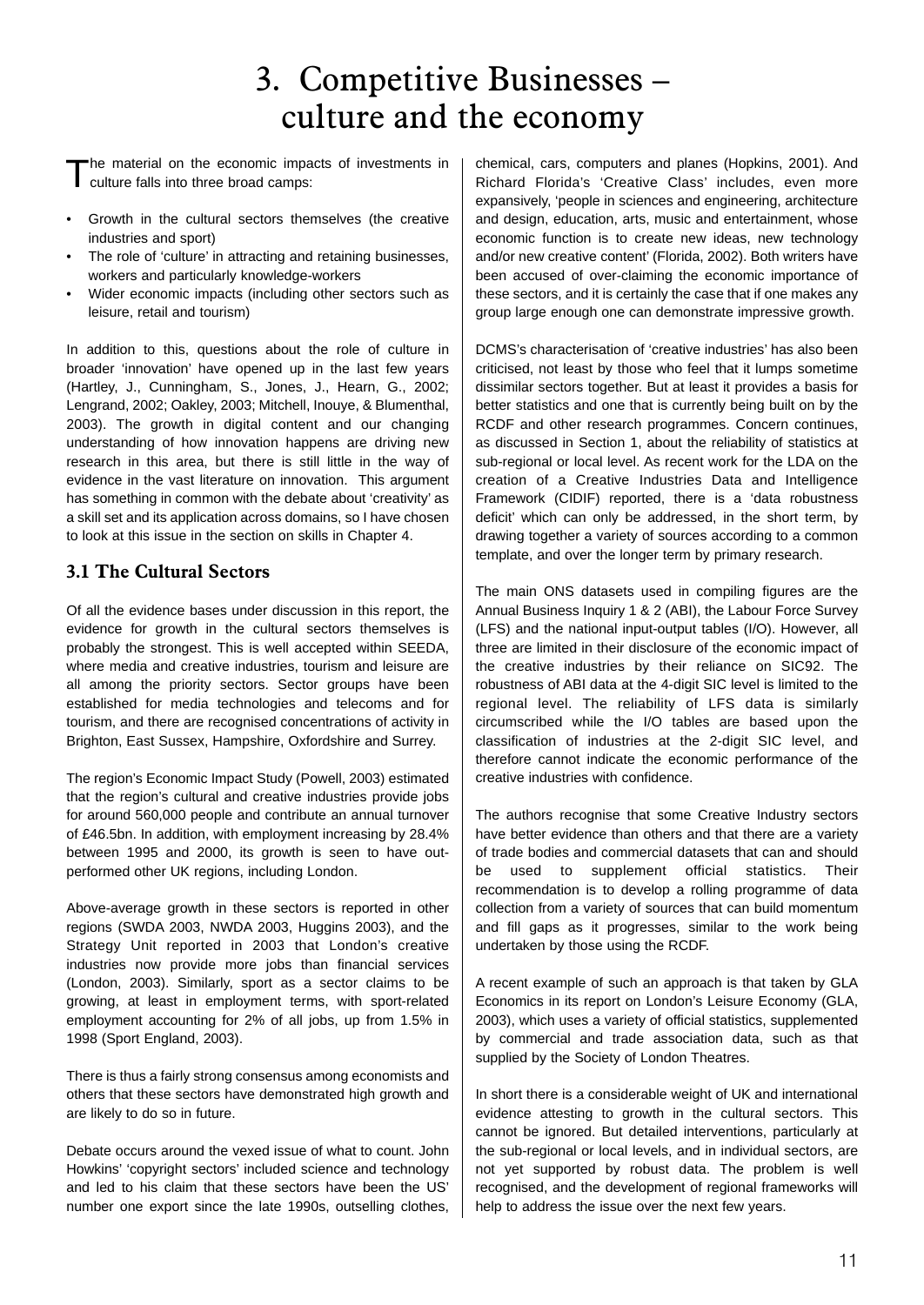# **3.2 The Creative Class**

Richard Florida's 'The Rise of the Creative Class' was eagerly seized upon by policymakers in the UK and elsewhere. Florida's book, and his other work over more than a decade, builds on the insights of urbanists (Jacobs, 1992; Hall, 1998) and 'new growth theorists' (Romer 1994) about the importance of human capital in a knowledge-based economy and the roles of cities and city-regions in attracting that capital.

Firstly, urban areas provide 'thick' labour markets — a depth of skills and talent, together with the associated institutional infrastructure (education, business support, networks), for firms to draw on. This, it is argued, leads to greater innovation than a firm on its own would be capable of, as innovation involves many people engaging in dynamic, collaborative processes, face to face interaction and the transmission of codified and tacit knowledge (Porter, 2000).

Florida's contribution was to link this to the mobility of his creative class, to argue that in a consumer economy, this class will pursue employment opportunities less on the qualities of the employer itself and more on the amenities and lifestyle options of the city or region where potential employers are located. Of particular interest to policymakers is his linking of amenities (arts, entertainment, access to countryside) to broader cultural and social conditions, such as the diversity and tolerance of an area.

His other distinctive contribution is his attempt to quantitatively measure, through the uses of 'indexes' of various kinds, the conditions that he deems necessary for successful cityregions. By doing this, Florida can be said to have moved beyond the work of other 'new economy' advocates and to have tried to escape the weaknesses of much case-study type research, as detailed in Section 1. The fact that much of his methodology has been criticised (for a summary, see Douglas & Morrow, 2003) demonstrates how difficult it is to evidence many of these hypotheses, and the fact that his numbers do not always translate well onto other countries and regions suggests that quantitative work as well as qualitative, can encounter difficulties when it is generalised.

Florida's claims rest on four 'indexes' that measure the conditions he believes are important to attract the creative class. His analysis of this 'talent model', together with figures on regional economic growth, leads him to argue that there is a causal relationship between cities and regions that have high numbers on the various indexes and their growing economies.

Both the 'gay index' and the 'bohemian index' are said to measure a region's tolerance and lifestyle diversity — based on Florida's notion that gay people in particular are often the advanced guard of 'gentrification' in a particular area. Thus a high number of gays in the population signals a tolerant community. His measure is of coupled, same-sex households living in a particular Metropolitan area. The numbers are drawn from the US Census and have been criticised for including same-sex households that are not gay. The UK Census does not contain a question about sexual orientation, so UK researchers attempting to do the same thing, as in the Demos 'Boho' Index, are forced to use proxies (number of gay clubs, bars, networks, support groups, businesses etc), which are obviously unsatisfactory.

Likewise his 'bohemian' index attempts to measure the number of individuals employed in 'artistic and creative occupations' in a particular area. But as discussed earlier, data about creative occupations in the UK is very unreliable at local level.

Like all researchers into human capital, Florida is faced with having to use qualifications as a proxy for skills in his talent index, thus not capturing the talents or skills of those without formal education qualifications. However, given that the aim is to compare region with region, this will allow for a comparative, if not numerically accurate, figure in each case.

Although Florida's methodology has been criticised, his work has proved sufficiently compelling for others to try to replicate it in other countries (Gertler, Florida, Gates, Vinodrai, 2002; Florida, 2004), and analysis of the recent US Census provides some support for his idea that cultural amenities are what draw knowledge workers, particularly younger ones. A report for the Brookings Institute (Gottlieb, 2004), argues that younger workers migrate more often than older ones to regions that are considered to be high amenity and have high human capital. During the 1990s, this migration benefited the economies of San Francisco, Denver, Seattle and Atlanta in particular. The significance of younger workers (and the thinking behind many brain drain strategies) is that they are less likely than older workers to have family responsibilities, and therefore may be more willing to take risks — giving an entrepreneurial push to the economy. However, Florida's focus on young workers above others has drawn criticism, as we shall see.

As Douglas & Morrow point out (2003), Florida's talent index has been adopted by many North American city regions and his frequent appearance outside the US suggests internationally as well. However, many of the practical interventions that have resulted from it have focused on simply marketing the consumption value of 'bohemian' districts, concentrating on short term physical improvements to particular neighbourhoods, while at the same time underinvesting in the essential amenities (from good schools to good public transport) that help sustain city-regions. The critique is that simply focussing attention on 'the creative class' (for which read young, single men) may lead to neglect of other policies, from affordable childcare to good schools, that may apply to older or female knowledge workers.

Florida's preference for 'street-level culture' also means that resources may be made available for certain kinds of cultural consumption (restaurants, bars, night clubs, a music scene), while others (from brass bands to historic houses) may be neglected.

While funding for cultural amenities has always reflected certain kinds of taste preferences (traditionally high art over popular culture), an over-concentration on the amenities that attract the young or bohemian at the expense of others could be counter-productive.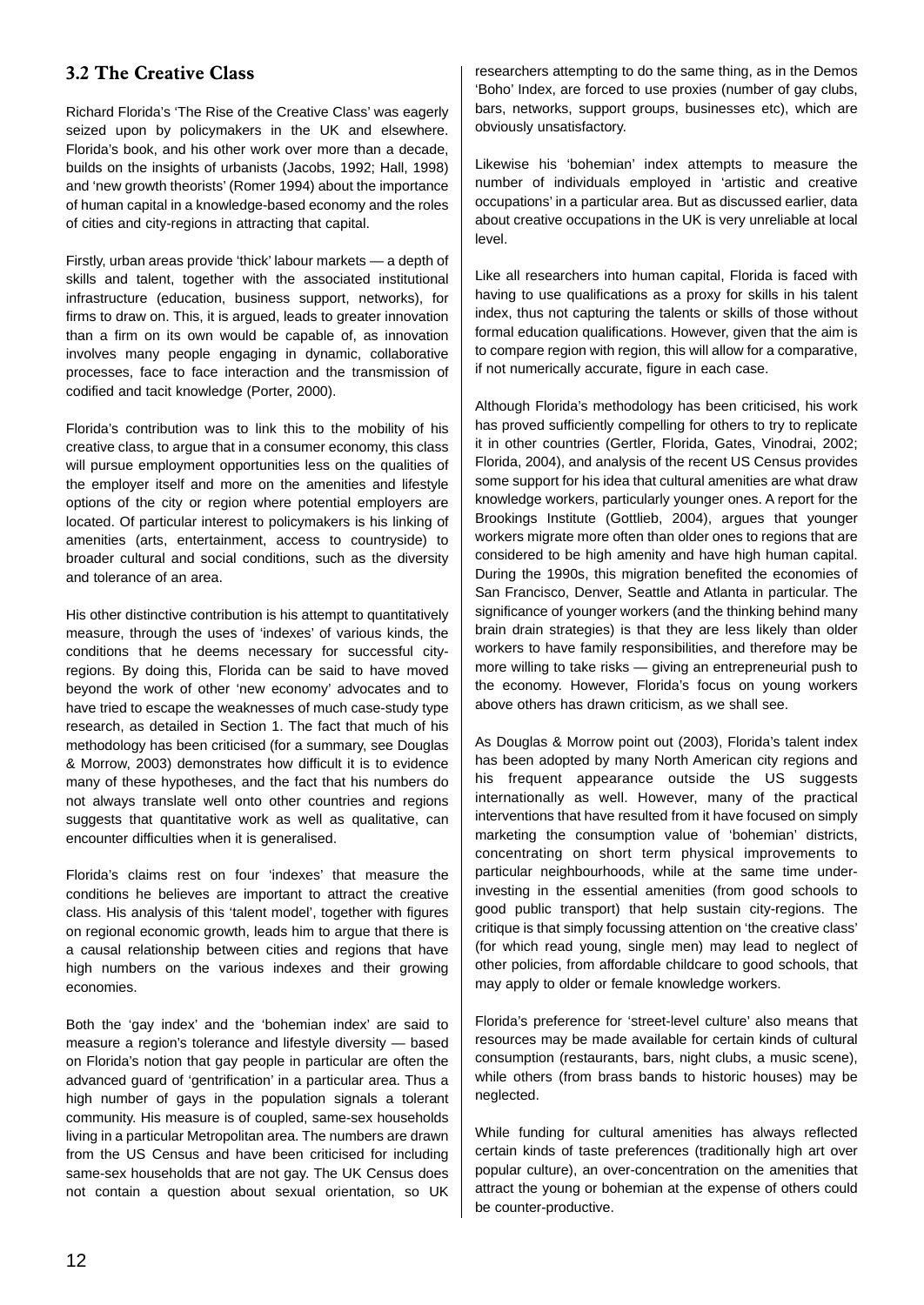In particular, we do not yet understand how the mix of publiclyfunded culture, community arts and commercial creative industries that exist in most cities work together. It seems likely that in countries with a relatively strong public culture (most West European countries), there is some cross over between those who work in the publicly funded sectors and those in creative industries. One only has to think of actors (moving from the subsidised theatre to commercial TV or film) or artists (working on public art or for private commissions) to realise that there is a degree of leakage of skills and talent between sectors. Indeed, Stern & Siefert's research (2002) suggests that although artists and other cultural workers move freely between non-profit and commercial sectors — the institutional links between these sectors are not strong, and that in policy terms we need to focus on these structural holes. Similarly, it may be that the development of audience and consumers for creative industries takes place in community arts spaces or via public education. The point is that this is a complex ecology and one that we need to understand better before we start altering the habitats.

Florida, himself has recently conceded that it appears that many of us value the existence of cultural amenities, even if we do not actively participate in them. Thus the presence of (in his terms) 'old economy' big-ticket investments such as major museums and galleries or professional sports stadia may contribute to feelings of civic pride, as much as a lively music scene does.

In addition, care must be taken not to conflate tolerance with cultural consumption. An interest in ethnic food or world music is not the same as genuine racial or religious tolerance. Before declaring a place as being 'tolerant,' other indicators need to be taken into account, such as racial divisions in the labour force, or the number of attacks on racial or religious minorities.

When that does happen, a less optimistic picture of Florida's creative economy appears, as he himself admits in more recent writings, (Florida 2004). His colleague Kevin Stolarick, has developed an index of wage inequality which compares the wages of the creative class to others and reveals that, in the US at least, city-regions that rank highest in terms of creative economic strength, also rank highest in economic inequality. This builds on the findings of Robert Reich and others, that polarisation is increasing in knowledge-based economies (Reich, 2000).

In response to this, Florida and others are working on a series of new research projects, which aim to capture the relationship between economic inequality, racial segregation and social exclusion on one hand, and 'creative economy' growth on the other — presumably providing policy prescriptions that lean more towards sustainable social outcomes.

Florida's work has been intensely influential and from the point of view of this paper, valuable in that it demonstrates both the effectiveness and the limitations of seeking to measure complex social phenomenon. His attempt to get away from case-study type generalisations and put some numbers on his findings appeals to policymakers with good reason. But translating those findings back into policy is inherently problematic. This is in part because it confuses means with ends. Having a large gay population may be the result of having a long-term liberal culture (as in the case of say, San Francisco or Brighton) and that liberal culture is likely to be the outcome of generations of political and social struggle. Creating those conditions in the short term is difficult to say the least, while confusing them simply with lifestyle amenities is simplistic, even dangerous.

#### **3.3 Wider economic impacts**

In addition to Florida's work; there is a wide variety of 'economic' impact studies which examine the economic contribution of culture, both in terms of the cultural sectors themselves and in the wider economy (particularly leisure industries and tourism). Many of these studies (Monteray 2002; Locke, Shepherd & Felt 2000,) are one-off snapshots or studies of the impact of particular events; or are focused solely on the arts (Kopczynski & Hager, 2003) or sporting events (Halifax, 2002).

More recent work, such as Essex County Council's Creative Consequences report (2003), often conflates the two terms talking about 'the arts' on some occasions and the wider culture on others. In fact what has happened, as the Essex report demonstrates, is that the definition of 'the arts' has been expanded, from the publicly-subsidised sectors only, to encompass sectors such as crafts or new media.

As Andy Pratt (1997) has noted, much attention in these studies focuses on the indirect impact of the arts and cultural industries — predominantly via participation figures (ie. consumer behaviour) and secondary impacts on sectors such as shopping, tourism and transport. Yet the notion of economic impact remains a disputed one, with little agreement (other than at the most basic level) about what constitutes an economic impact.

The European Task Force on Culture and Development attempted, in 1997, to sum up the contribution of culture, both economic and social. Its depiction of economic impacts were divided into direct and indirect and included arguments such as:

- **Culture serves as the main source of content for the cultural industries, media and the value-added services of the telecommunication industries.** This argument has recently found favour in the debate over the cultural aspects of globalisation and is developed further by Venturelli (2002). He argues that the cultural assets of a particular nation or society are one of its primary economic assets, as our ability to 'continually create content, or new forms of widely distributed expression' is the source of future competitive advantage.
- **Cultural institutions, events and activities create locally significant economic effects, both directly and indirectly through multipliers.** This use of multipliers and the stream of case studies that focus on specific events, is one of the most widely criticised aspects of economic impacts studies, as we shall see shortly.
- **Works of art and cultural products create national and**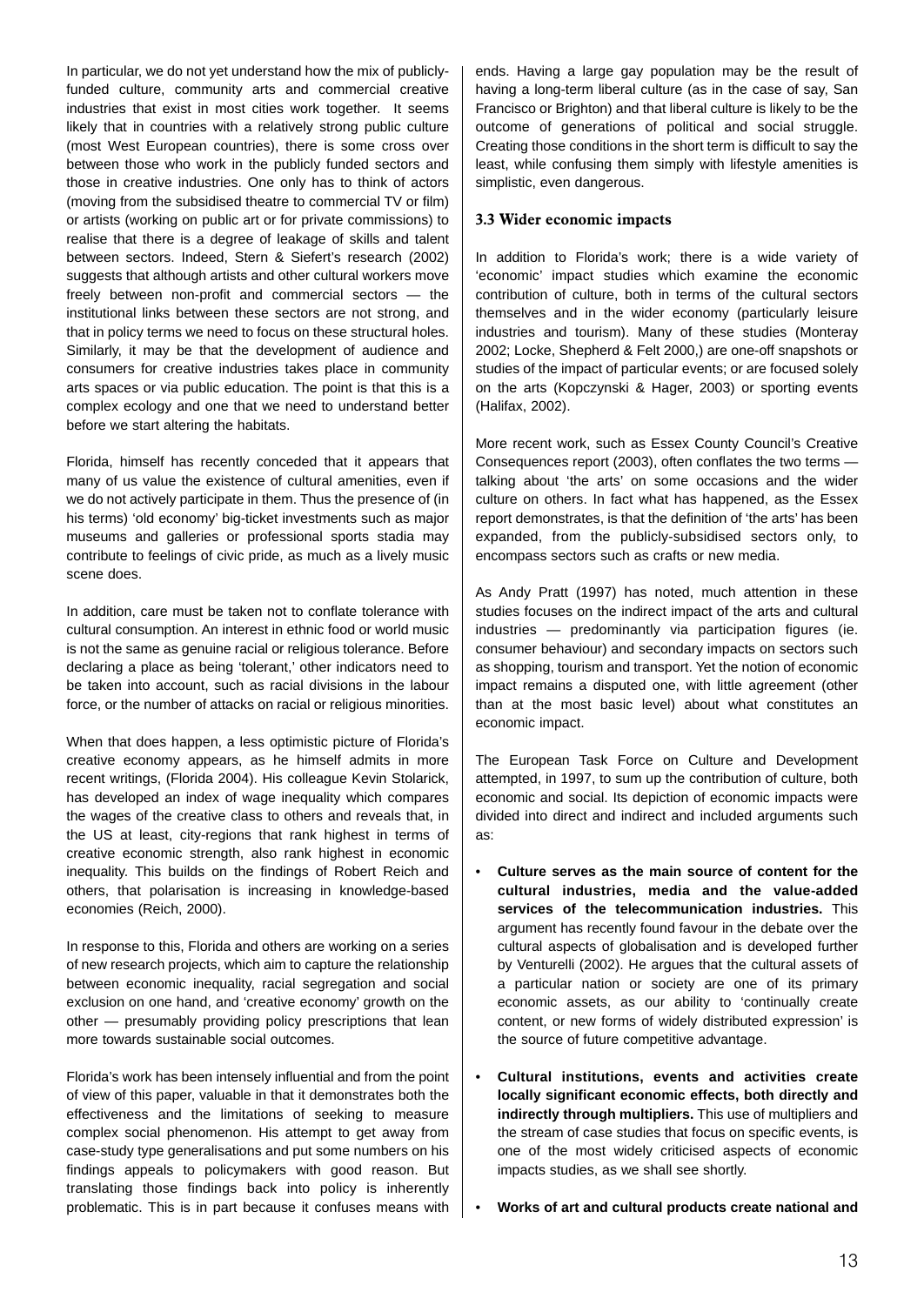**international stocks of idea or images, which can be exploited by the creative industries.** This argument has been given particular focus by digitisation (see for example, Xamax/Content Strategies 2003).

In addition, the Task Force featured more marginal claims, such as the economic benefits that accrue to sponsors of arts and cultural institutions from increased esteem, and the benefits of additional value-adding markets, such as gallery sales and fine arts auctions.

It is the second argument and the use of multipliers that have drawn most criticisms of economic impact studies. There is often confusion over how to define a multiplier (Johnson & Thomas, 2001) and practice varies widely. Second, there is the problem of opportunity costs again — if a festival generates spending in the local economy, is that more or less spending than would be generated by another type of event? And finally there is the problem of long-term studies. In practice, multiplier effects are often used in bid documents to estimate economic benefits, but as Adrian Ellis points out (Ellis 2003), 'estimates used for funding proposals are almost never compared against actual outcomes, so that some empirical basis can be built up to test assertions.'

It should also be recognised that answering the question, 'what difference has this event/festival made?' is not the same as answering the question, 'what difference would it make if it was taken away?' The economic effects of say, the Edinburgh Festival, could be calculated; but it would be harder to come up with a measure of the potential costs, including reputational costs, of canceling the Festival. Similarly however, the opening of a new venue in a particular area (say a gallery) may be associated with other venues opening up around it (say bars). But that is not to say that the bars would close if the gallery did, because the businesses concerned might diversify and seek other markets.

The criticisms above point yet again to the problem associated with one-off impact studies. Yet as Michelle Reeves, in her paper for the Arts Council (Reeves, 2002), points out, economic impact studies continue to thrive with a variety of methods being used. Among the more promising of these and the one used in both recent work for the South West (Joining the Dots, 2003) and Essex (Creative Consequences, 2003), is the production or value chain model (O'Connor, 1998; Pratt, 1997). The advantage of this approach is that it develops an understanding of the whole process of cultural activity and thus directs our attention to the consumption end of the spectrum, which has often been neglected in previous approaches. Given the widespread hypotheses that consumption helps drive innovation in the creative industries (for example, recent changes in digital content distribution as a reaction to illegal copying), this is a crucial area for policymakers to understand. If done well, the production chain approach should also be able to act as a diagnostic tool revealing where the weaknesses are — in production (with implications for training and skills), in distribution (do we need more venues?) or in consumption (do we need more local markets?)

#### **TOURISM**

As Guetzkow points out (Guetzkow, 2002), one of the major problems in economic impact studies of tourism has always been distinguishing between revenues from locals versus tourists, and determining to what extent 'culture' was the reason for the tourists' visits. In the case of individual venues, a museum say, or an art gallery, it is generally assumed that the reason people visit them is that they are museums or galleries (rather than, say, to get in out of the rain). But the argument becomes more complex when applied to a whole city or region — where a variety of reasons may exist simultaneously.

As the GLA's recent report on London's leisure economy demonstrates, (GLA, 2003) official statistics can make it difficult to get at the actual patterns of tourist activity and still more to make clear causal connections. For example, if a trip to the theatre is followed by dinner in a West End restaurant; to what extent is that a cultural spin-off? If the same people had not visited the theatre, they may have patronised a local restaurant instead, for example.

Thus, although tourism remains one of the more studied areas of the wider cultural economy, the extent and nature of its connections with other cultural sectors is still hard to unpick from current research. As Victor Middleton notes in his report for the LGA and British Resorts Association (Middleton, 2002), although far more local authorities (often aided by regional bodies) are now measuring the impacts of local tourism than previously, the quality of management information available to them has not improved dramatically.

This is largely because of the difficulty of representing national data at the requisite spatial level. Where 'bottom up' statistics are required, visitor surveys are often commissioned, but as these are rarely repeated in the same form (as they are expensive to carry out) they do not provide the kind of trend analysis that is needed. Instead most agencies use models (generally the Cambridge model), the aim of which is to identify key parts of the picture from the data available and fill in the gaps using a series of average or imputed variables.

Given the difficulty in unpicking tourist spend from retail, transport, cultural facilities and leisure (to name just a few sectors), several countries have experimented with what is known as the 'Tourism Satellite Account.' Initiated in Canada and the US, satellite accounts make use of national input/output tables, to better capture the demand side of the equation (who spends what) as well as the supply side. Since then the OECD and World Travel & Tourism Council (WTTC) have produced satellite accounts for a number of countries, and in December 2003 Minister Richard Caborn announced the importation of the model to the UK. Experts from Cardiff, Nottingham and Limerick Universities have been commissioned to create the pilot TSA, which it is hoped will pull together a variety of benchmarking information on tourism into one comprehensive package of statistical information. The aim, in addition to providing details on the structure and economic value of tourism, is to help the development of economic models for tourism – to test how policies or external events impact on tourism growth, employment or industry productivity.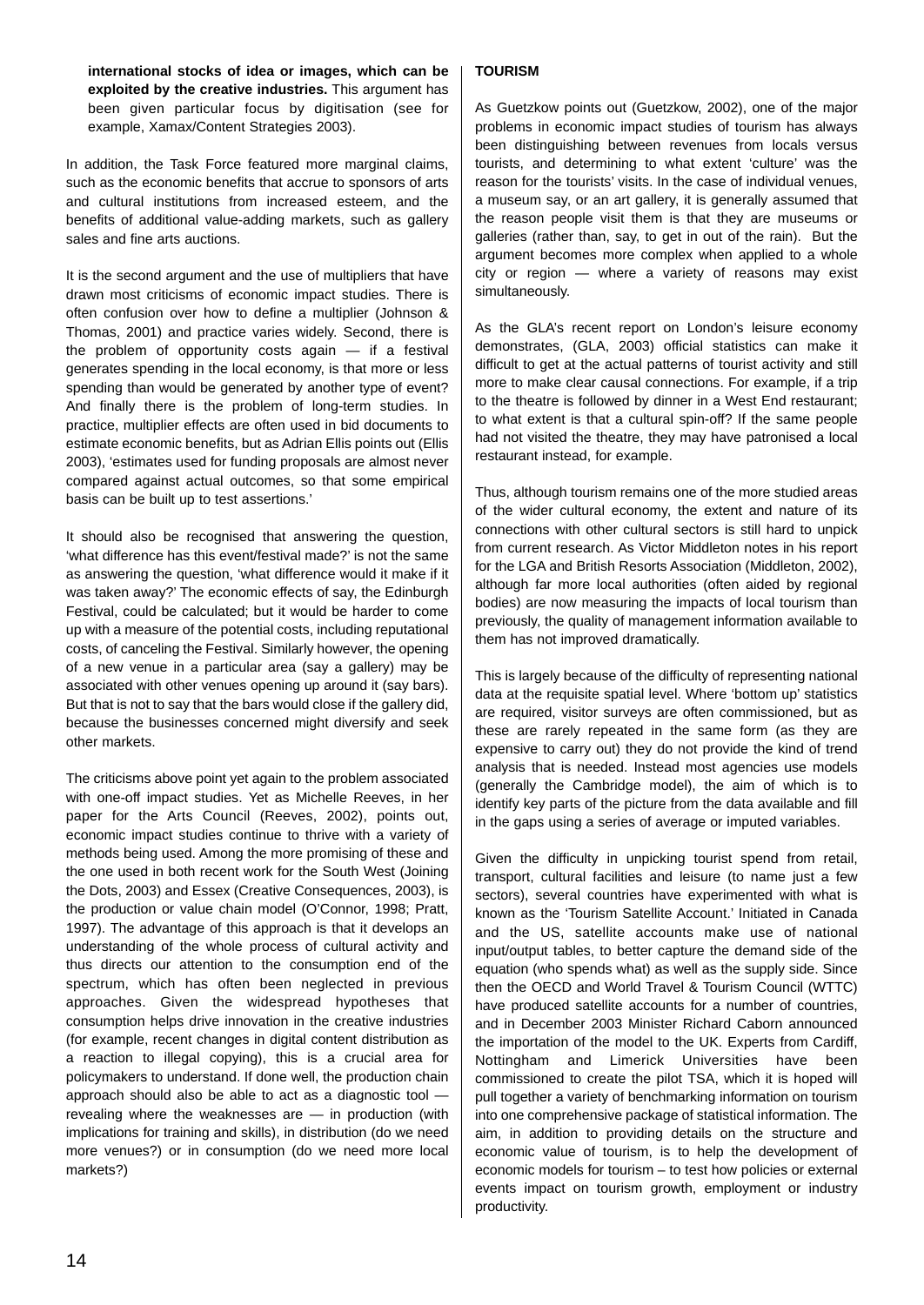# **3.4 Conclusions**

The economic arguments for investments in culture at the regional level revolve around three basic arguments:

- that the sectors themselves are growing and deserve enhanced support;
- that a good cultural infrastructure will attract new firms and help retain skilled workers;
- that cultural events of various sorts have a wider economic impact — particularly in related sectors.

In the first instance, what data we do have seems to point in the same direction, and although the different creative sectors are growing at different rates, it seems fair to assume that (combined with the data we have on consumers) growth will continue and may continue to outstrip the rest of the economy.

SEEDA's strategy of supporting networks and clusters in the creative industries would also seem to be borne out by data which suggests that the differences between regions (Hepworth, 2003) is getting stronger. In other words, concentration effects are significant.

At the local level, data quality becomes noticeably weaker and has an effect on our ability to plan specific investments at the sub-regional or local level. In the medium term, it seems likely that publicly-available statistics will need to be supplemented by private or trade data. In the longer term, primary research will almost certainly be needed to improve the evidence base at this level. Given that this is a common problem across the country, it would seem sensible for RDAs to invest jointly in future primary research, probably using the RCDF or some development of it, as a framework.

The evidence that cultural investments attract knowledge workers, particularly younger ones, and that this can contribute to building an enterprise culture, is persuasive, even if the claims made for this effect have, on occasion, been overstated. What seems likely is that cultural and leisure amenities are important in retaining highly qualified workers and that this labour pool is what attracts firms. Having said that, very little high quality research has been done on this argument in the UK, and relying on data from overseas is problematic. Given the intense interest aroused by Richard Florida and others, it seems likely that we will see more and hopefully better research in this area in the UK in future.

The third area of claims is perhaps most problematic. It seems highly likely that investments in the cultural industries and in cultural events and services will drive other economic activity. However, much of the work that has been carried out in this area is poor and relies too much on one-off economic impact studies. Future research should concentrate on the culture cycle or value chain approach and needs to be done on a systematic, not sporadic footing. Again, this could be a case for collaboration between RDAs or SEEDA and other agencies.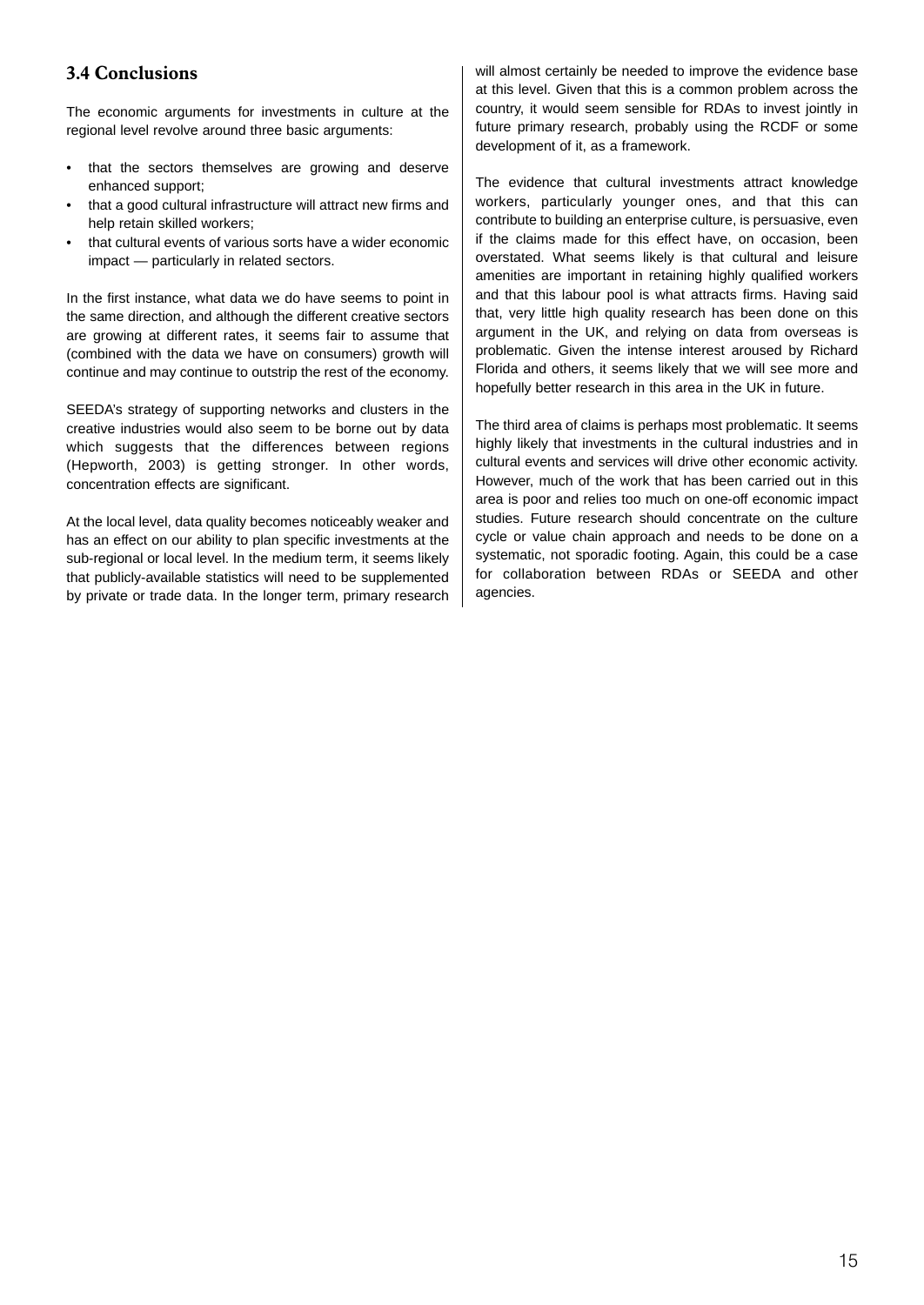# 4. Successful People

## **4.1 Introduction**

As SEEDA's RES states, the relative success of the South **LEast's economy conceals two major issues:** 

- Variation in GDP per head, employment rates and level of education across the region
- Failure to translate skill levels into improved productivity

Tackling this requires tackling some of the underlying inequalities in education and training, as well as taking steps to improve the productive capacity of firms — via better management education and workplace learning, and by trying to develop the knowledge base of firms through links with universities and so on.

Significant inter-regional disparities were the subject of a SEEDA study, published at the end of last year (Structure and Dynamics, 2003), and in the skills arena both demand and supply side show marked variations. Both the schools' performance and the demands of the local labour market were seen to be lagging in the 'poorer periphery' of the region. Key to improving this therefore is improving the innovative capacity of firms and re-engaging sections of the labour force in learning.

This is a huge topic, much of which is beyond the remit of this paper, but in this chapter I will concentrate on the evidence that:

- Cultural participation and arts-based education can improve educational outcomes
- 'Creativity' is a valuable skill, can be learned, and is linked to greater innovation

There is also a large literature on the benefits of participation in the arts throughout life. Some of this accrues to individuals and some to communities, though as much current research appears to be focused on the collective benefits of participation, I will look at this in the next chapter.

As might be expected, the evidence of beneficial impacts is strongest in both pre-school and early education. This is partly because longitudinal studies have been able to track cohorts of students over time, and also because the educational attainment of students is easy to track within the education system — as least as it translates into exam results. Once outside the educational system, adults pose a more difficult problem for those seeking to measure impacts. This is partly because the attrition rate means that longitudinal studies are harder to conduct, and partly because the discussion about 'creativity' as a skill set has a tendency to become abstract, and producing effective measures of creativity in adults is more contentious.

## **4.2 Culture and education**

The nineteenth century myth of the creative genius has, in recent years, been widely debunked and the focus of educationalists and economic policymakers has turned to the need for creative problem solving skills throughout the workforce.

The National Advisory Committee on Creative and Cultural Education (1999), argues that creativity is simply the capacity for original ideas and action. In their book 'The Creative Age' (1999), Kimberly Seltzer and Tom Bentley define it equally broadly; 'We argue that creativity is not an individual characteristic or innate talent. Creativity is the application of knowledge and skills in new ways to achieve a valued goal.'

Public and private investment in education and skill development is perhaps the single most important contribution that can be made to this, but there is some evidence that broader investment in the arts and sports has a role to play in developing the capacity for learning.

Some of the most compelling evidence comes, not surprisingly, from studies of early education and indeed from pre-school development. The OECD's 2001 PISA study, which looked at 15 year olds, found that cultural possessions in the home (books, art, music) was closely linked to literacy levels, explaining 8.2% of the variation in literacy levels across the population of OECD countries in general. Likewise, cultural communication and parental interest explains almost 6% of variation in student literacy. Other than echoing Bourdieu's observation (Bourdieu, 1993) that 'the scholastic yield from educational action depends on the cultural capital previously invested by the family,' this could lead policymakers to the rather depressing conclusion that the educational benefits of coming from a household that reads and talks about culture are likely to be repeated across generations with little room for public intervention.

However, the study also reveals that participation in cultural activities accounts for increased reading performance, in this case 5.7% of the variation. For the UK, there was a 70-point difference between the average literacy performance of students in the bottom national quarter of cultural participation and those in the top quarter. This suggests that participation in cultural activities in school can have a marked difference on literacy, even if it is unlikely to fully compensate for differences in home environment.

A similar argument was put forward by Catterall (1999) who, based on a sample of 25,000 children, claimed that learners could attain higher levels of achievement through their engagement with the arts. Although socio-economic status was the most important factor influencing learning, the effect of the arts was most marked among children from low-income families. Research like this also suggests, as most educationalists seem to have concluded, that if one wants to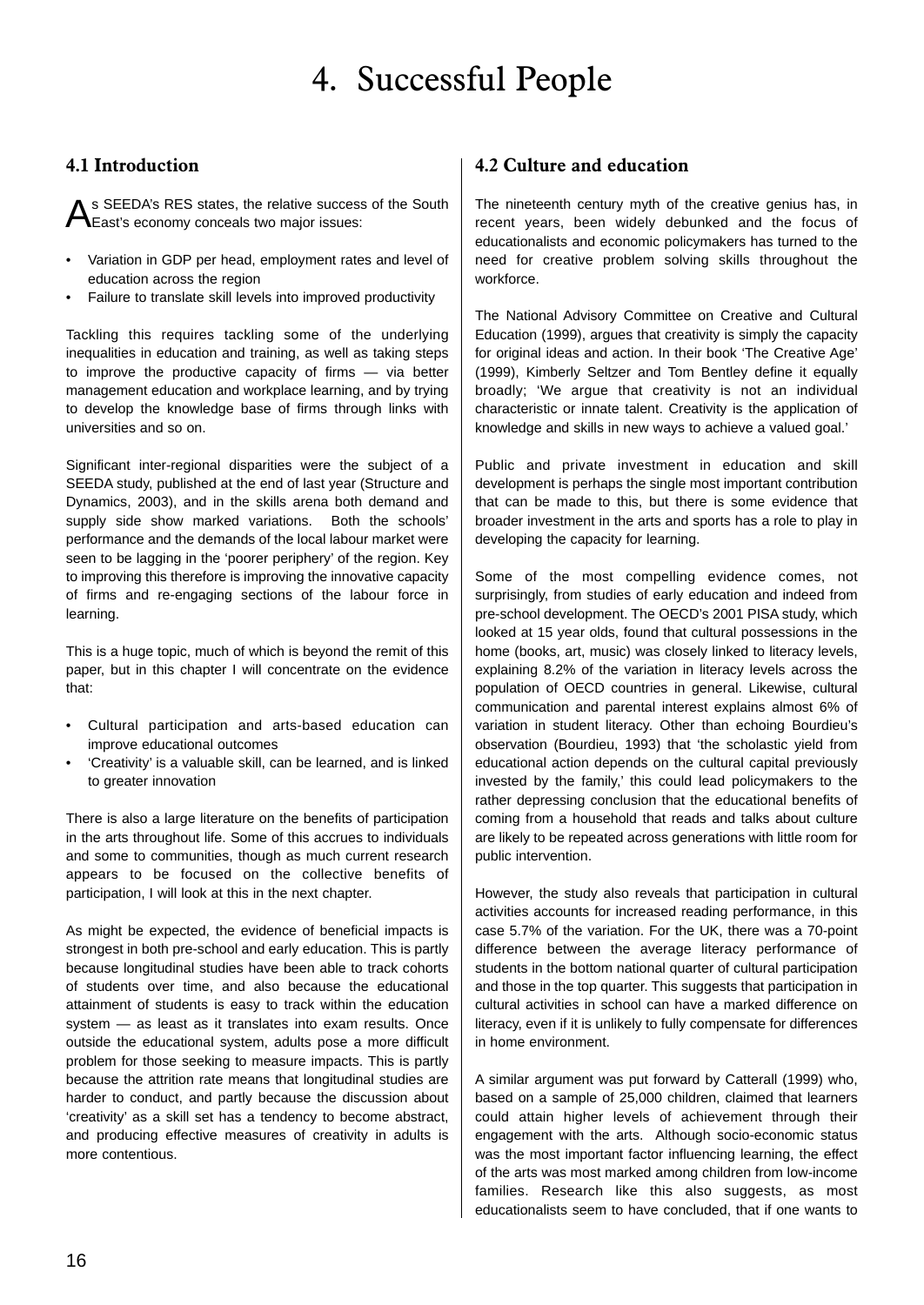improve life chances via the educational system, the earlier the intervention, the better.

At secondary school level, what evidence there is seems to be most favourable for specialist schools, though the evidence in this case needs to be taken with great caution. The OFSTED (2001) report on the performance of all specialist schools (since 1995) showed that the linear trends increase in GCSE/GNVQ points scores was fastest in Arts Schools and Sports Schools (over other maintained schools) respectively. However, as with other 'league-table' type data on schools questions need to be asked about intake and in particular, the children who are refused entry, or not encouraged to take exams.

Significantly, the National Foundation for Educational Research (NFER, 2000) found 'no sound evidence to support the claim that the arts boost general academic performance at GCSE,' though its case studies of specific schools with good reputations in the arts produced a variety of claims (by students) from the banal: 'dance offered increased awareness of the body' — to the bewildering: 'drama nurtured empathy and the valuing of others.'

Similarly, research by Leeds Metropolitan University (2002) found that evidence of improved educational outcomes tends to be in aspects of personal development (motivation, selfesteem, interpersonal skills), rather than in examination outcomes.

Others would argue, with some justification, that simply taking the exam performance of students as evidence of favourable outcomes is insufficient — especially as education policy in recent years has often been criticised for what is seen as the destructive narrowness of the curriculum, early specialisation and focus on exam results as the sole aim. The National Advisory Committee on Creative and Cultural Education reports: 'All our Futures' (2000) was influential in alerting commentators to the discrepancy between the economic challenges as laid down in successive White Papers and the educational response. In other words, while the economy requires highly skilled, flexible, self-learners, the need to raise standards in education has led to greater emphasis on outputs and targets, perhaps at the risk of experimentation. In addition, the number of tests has increased, though we know that much testing emphasises simple recall at the expense of higher critical thinking. And while commentators stress that the ability to fail is part of the vital training for entrepreneurship and creativity, schools can no longer afford to fail (or have pupils that do) for fear of falling down the league tables of performance.

It may therefore be that the additional benefits of participation in, or study of, the arts, do not show up in improved GCSE or A level results but in improved personal skills, communication skills and 'emotional literacy.' If this is so, it is not insignificant. A recent edition of Labour Market Trends (2002) argues that the most sought after skills by employers are communication skills and team working, while the Institute for Employment Research (IER, 2001) reveals that problem solving, team working, communication skills and IT skills are key areas of skills shortages. Jermyn (2001) suggests that there is a

'growing body of opinion' that believes that arts-based projects develop these kinds of skills, but admits that the evidence so far is somewhat limited.

Research, however, is increasing, partly because since the publication of the Policy Action Team 10 Report (1999) and All our Futures (2000), activity in this area has increased, notably with the launch of Creative Partnerships in 2000. Creative Partnerships, which brings together school children in deprived areas and cultural professionals in a variety of projects, will be subject to a relatively comprehensive research and evaluation strategy. Significantly, it hopes to go beyond simply audience development measures (counting increased attendance at events as an output) and hopes to capture improved educational outcomes, including improved ability to learn. As Gerald Lidstone comments (Lidstone, 2003), capturing such benefits depends crucially on defining and agreeing on what is meant by improved learning outcomes but suggests they should be measurable across a range of skill sets, including subject specific skills personal development and general cognitive skills.

## **4.3 Creativity and innovation**

Beyond school, there is a growing interest in the notion of 'creativity' as a core skill set and one that is increasingly valuable in the workforce. A knowledge-based economy, it is argued, requires flexible learners, risk takers and those who can challenge conventional wisdom, all of which seems to point to notions embedded in the term creativity. Not only are creative types more valuable in the economy for their work in the cultural industries, but also other sections of the economy, from public services to manufacturing, are deemed to be in need of greater 'creativity' to improve competitiveness.

Much of the research on creativity however, has been conducted either in the psychological domain or in the field of management, and both literatures are packed with works discussing human creativity and how it can be facilitated in the workplace. From a public policy point of view however, much of this research is too specialised or too focused at the individual or firm level, to be of much use. Despite widespread interest in this field and large-scale consensus on the need for a more creative workforce, little high-quality research on creativity in a social context has been conducted up to now.

The Rockefeller-sponsored report 'Beyond Productivity' (Mitchell, Inouye, Blumenthal, 2003) looked at the links between creativity and information technology (IT), arguing that if we want to get beyond mere incremental productivity improvements, we need to link creative and artistic processes more directly to our use of IT. Its message, along with that of many modern commentators, is that creativity can be developed through education, that it is an attribute of teams and groups as well as of individuals, and that the supporting environment matters. In other words, as Howard Gardner argues (1993), creativity exists in the relationship between an individual, the discipline in which he or she is working, and the surrounding field or environment.

The arguments that creativity can be developed through education and training are currently widely supported among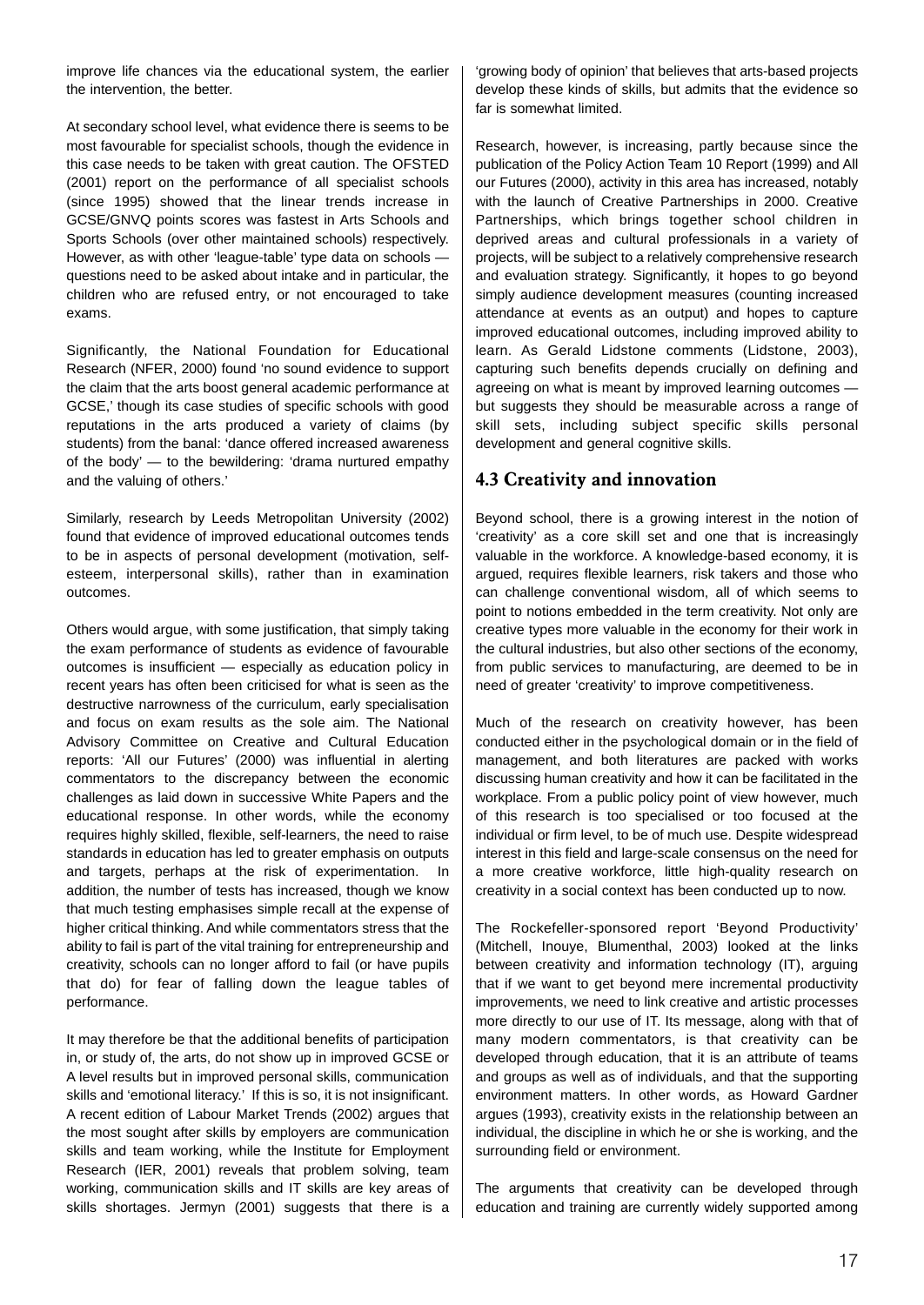policymakers. This has led to an increasing emphasis on the informal educational sectors, both to encourage life-long learning and more specifically to offer second chances to those who did not achieve their potential in the formal educational system. This is what Sefton-Green (2004) calls 'the wider ecology of education, where schools, homes, playtime, the library and the museum all play their part.' As he notes however, there is very little systematic research on informal learning, including the learning that takes places either in cultural institutions such as museums or galleries, or at home via a variety of media, including digital media. Many evaluations of specific programmes by broadcasters, or projects in museums, for example, provide only a broad statistical picture — for example, in an UK Online centre, number of users, gender, age and how long they use ICTs but little that analyses the learning going on in such contexts. He commends the Orr Vered study of ICT in after-school care in Australia (2002), but argues that there is little similar qualitative work in the UK. What qualitative work has been done, he argues, tends to focus on those who are motivated to learn, and the absence of control groups means that such work is not particularly useful for policymakers trying to grapple with the issue of how to engage reluctant learners via informal learning.

The development of creative hubs, clusters or incubators is likewise supported enthusiastically by policymakers from the more formal 'lab-type' scientific incubators to the informal creative industries hub, which exists primarily to create a community of creative companies. The methods by which knowledge transfer and learning take place in these informal environments are much less well understood than in sciencebased industries, but it seems likely that a combination of:

- the potential to share technology/ equipment (and potentially space);
- suitable properties in terms of cost, size, flexibility, scalability, image and location;
- appropriate social venues to share ideas, knowledge and so on, including sharing it with consumers;
- a focus for, and access to, finance;
- availability of cheap broadband

can be helpful in the development of young creative companies. DCMS is currently investigating the role of incubators for creative industries, but there has been very little research on them (as opposed to traditional incubators) up to now.

Indeed, as Steven Jay Tepper argues (Tepper 2003), we have very little research and indeed relatively few theories that help us understand the social context for creativity. He asks: 'What working conditions lead to higher levels of creative output? What is an innovation milieu and what type of local infrastructure fosters higher degrees of creative work?' He then points out that in order to answer these questions, we need better strategies for measuring innovation in the first place. How would we know, he asks, if one city, or firm, or sector was more or less innovative than another?

This is in part because traditional research on innovation may be not be looking at the whole picture. It continues to focus largely on science, technology and manufacturing, despite the fact that the bulk of economic activity, employment and output is taking place in the service sectors of the economy. What are sometimes called the 'knowledge consumption services,' (business services, plus education, leisure and entertainment, communications and the media) in fact make up the bulk of economic activity in most developed economies. Not only do such sectors innovative themselves, but they are vital in turning 'technical potential into socially useful practice' (Lengrand 2002) via their generation of managerial and marketing skills, organizational, social, economic and administrative knowledge.

As Stuart Cunningham argues (Cunningham 2003), innovation and R&D policies are evolving, based on ecological more than systems paradigms, and there is now talk of 'third generation' innovation policy. These policies stress interconnectedness (between producers and consumers, joint ventures, collaborative research groupings and so on), which reflects the more web-like nature of innovation in creative industries, as opposed to the traditional value 'chain.' Yet the evidence base on which these policies rests, remains underdeveloped. This may be changing (see for example, Cutler & Co, 2003; Hirsch, 2000), and there is considerably more work on service innovation for example (Andersen and Corley, 2002). But how innovation takes places within creative industries, how we would measure it and how policies can be developed to encourage it, is an 'evidence-light' zone at the moment.

## **4.4 Conclusions**

In looking at the effects on individuals from participation or cultural education, we have concentrated on skills and personal development. There is some strong evidence that, from an educational and particularly from a literacy point of view, early exposure to a variety of cultural forms can have beneficial effects. Home influence remains dominant, but cultural influences via early education can be very influential. In later years, the evidence seems to point more towards improvements in social and personal skills, than specific educational gains. Given the nature of personal or social skills, they are harder to measure than say, improved literacy, but much of what we learn from employers is that these are the kinds of skills that are in demand.

The notion of creativity as a broad skill set and of its links to innovation and economic growth is attracting a lot of policy attention at the moment and research is increasing rapidly, despite the fact that in the UK at least, innovation policy still refers largely to science and technology. Yet we need considerably more research into how innovation is developed in the creative industries, what kinds of organisational and social structures facilitate it and which policy regimes can support it.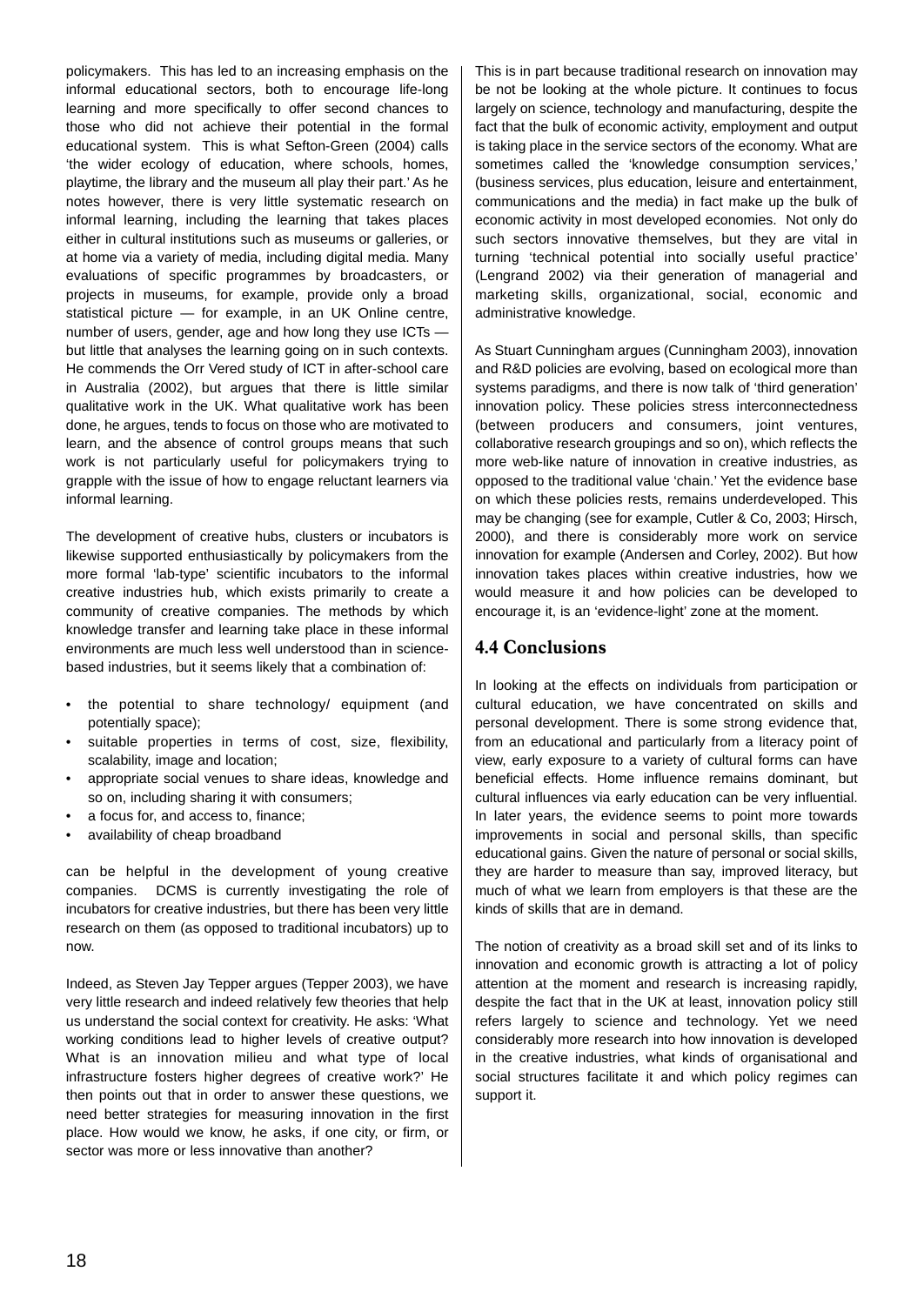# 5. Vibrant Communities

## **5.1 Introduction**

Vork on culture, community development and social capital is one of the most active areas of current cultural research and much of it speaks directly to SEEDA's goals for 'vibrant communities.'

The South East is a relatively prosperous region, but it is marked by growing inequality, and its community development objective is to narrow the gap between the most deprived parts of the region and the rest over the next decade. To do this, it seeks to:

- Develop community participation and local leadership
- Develop an urban renaissance•
- Harness the ethnic and cultural diversity of its communities and link this to increased prosperity
- Develop community services that recognise the links between prosperity, health and community safety

Much of the traditional research into culture and social exclusion focuses on excluded groups and presents the results of projects — often undertaken with specific groups such as young people at risk of offending (Randall, 2002) or those suffering from poor mental health (White, 2003).

In addition, the last decade has seen a growing body of work around regeneration, culture and the built environment. The 1990s saw a sea change in policy on urban regeneration when the focus shifted from bricks and mortar improvements to social interactions and processes. It also shifted from people as 'targets' for regeneration to people as 'assets' for regeneration. This shift was paralleled by a rise in the profile of cultural assets as part of the regeneration process. Cultural infrastructure projects (such as the Laban Dance Centre, Baltic Mills in Newcastle, Walsall Art Gallery) are often at the heart of physical regeneration projects. This is in part for their economic effects as described earlier, but also for their 'aspirational' impacts — the belief that they can change the perception of a place, both for visitors and for residents.

Alongside this, and in line with the focus on social interactions and relationships, there has been an explosion of research into social capital, and more recently into cultural capital as assets which can be built on to improve social and economic well-being. Much of the research on this is in its infancy, but it offers us the basis of a theoretical framework that can perhaps begin to address some of the weaknesses of previous research in this field.

This chapter looks at the evidence base in three sections:

- Work on social exclusion and specifically excluded groups
- Work on the built environment and culturally led regeneration
- Work on social and cultural capital and the benefits of participation in cultural activities

### **5.2 Cultural participation and the socially excluded**

In her review of evidence on the arts and social exclusion for the Arts Council, Helen Jermyn (Jermyn, 2001) noted that 'the term social exclusion is commonly used in the arts sector, but not with consistency.' Any web search on the term social exclusion will reveal several explanations still in use, just in UK government circles. But the one quoted in a recent Resource document — 'multidimensional disadvantage, which is of substantial duration, and which involves dissociation from the major social and occupational milieux of society' (Room, 1993) — crystallizes why many have argued that cultural participation may offer an opportunity to address exclusion. Rooted as it is in 'the major social and occupational milieux of society,' participating in cultural activities can be seen as participation in society — though this immediately raises a set of questions about 'whose culture?' and what is meant by participation.

Nevertheless, addressing social exclusion has found its way into the heart of cultural policy in the UK, with DCMS and the Arts Council now having impacts on social exclusion as a core priority. Much of this work takes place in specific settings (such as schools, prisons, community centres) and with specific target groups, and it is here that most of the research evidence has been gathered.

One of the most comprehensive studies of the arts (most social exclusion projects focus on the arts) in prison settings is over a decade old (Peaker & Vincent 1990), but includes a literature review, a survey of arts activities in prisons and indepth case studies of five prisons. The authors argue that these methods produce wide agreement between groups that arts activities are beneficial, though these benefits are largely self-determined. For example, 'they gave individuals the opportunity to engage in creative activity, explore their own and others' motivations and produce valued and admired objects.' It is not to dismiss the importance of these findings to say that they would be stronger if combined with data that showed lower re-offending rates post-release.

The Arts Council (2003) reports on research in California, which does claim to measure re-offending rates. A study of parole outcomes compared two samples of people leaving secure establishments. The first sample contained people who had participated in an arts programme at least once a week for a minimum of six months. The second sample contained all people leaving secure establishments in California over a period of five years. The comparison found that those who had participated in the arts programme were less likely to re-offend than those who had not. Two years after release 69% of those who had taken part in the arts programme had not returned to custody, compared with 42% of all those released. However, the sample size was not large enough to demonstrate a causal link between attendance at arts programmes and re-offending rates.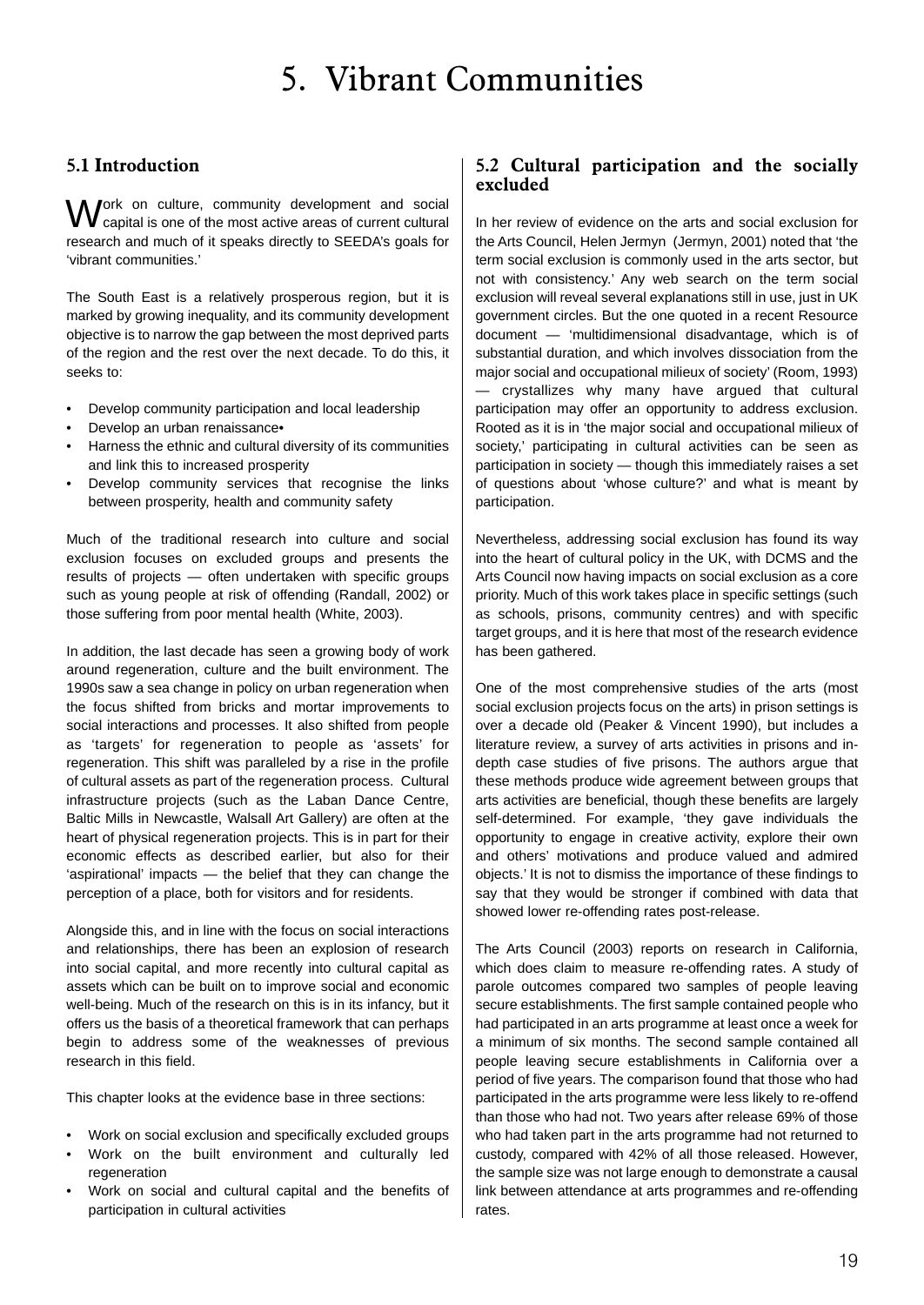Similarly, not withstanding the enthusiasm of some policymakers towards arts programmes as a way of working with young offenders and those at risk of offending, a report on the first national conference on the arts in preventing youth offending (Randall 2002) admits that, despite the wealth of anecdotal evidence, 'the effectiveness of arts interventions in this context is not yet underpinned by a robust evaluation and research base.'

#### **HEALTH**

Research into health and well-being is relatively developed with some evidence that specific projects can have a beneficial impact on those suffering from mental health problems (including depression, anxiety, low self-esteem and so on). In terms of physical health outcomes, the results (with the exception of participation in sport) are less clear, though more recent research indicates a possible link.

In 2000, the Health Development Agency published Arts for Health, which looked at good practice in community-based arts projects and their impacts on the broad notion of health and well-being. The report presented many case studies, which attested to an improved sense of well-being and selfesteem as well as enhanced motivation, a reduced sense of fear, isolation and anxiety. But it also admitted that it was very difficult to give 'precise details of improved health,' as very few projects had formally measured physical health outcomes.

A study currently underway at Chelsea and Westminster Hospital aims to address some of these shortcomings (Arts Council, 2003). Its aim is to produce, for the first time, a quantitative analysis and critical evaluation of the effects of the arts on patients, staff and visitors at the hospital. As well as data on perception, stress levels, mood and so on, the project is also investigating whether the integration of arts into healthcare induces physiological changes.

There is some suggestion that it does. Live music in the waiting area of the high-risk antenatal clinic was effective in lowering blood pressure levels of patients waiting for their appointments compared to the levels of patients who waited in absence of live music. The study also found that for patients receiving chemotherapy treatment, visual art was more effective in reducing levels of depression, while music was more effective in reducing levels of anxiety. In this case, the sample sizes were relatively small, but it does suggest that measurable clinical outcomes can be recorded.

Other work (Leather et al, 2000) has looked at the impacts from new environmental designs in both in-patient and outpatient areas. Results included the self-reported, such as reduced levels of stress and increased levels of positive environmental stimulation, together with measurable outcomes such as shorter post-operative stay and reduced post-operative drug consumption.

In his review of mental health and the arts (White 2003), Mike White suggests a number of possible explanations as to why the arts might have beneficial impacts on mental health. One, he suggests 'is that it allows people to regain or hold on to a life that has meaning for them', in addition, arts based interventions are seen by patients as non-medicalised and non-judgmental. Arts based interventions can help people to develop self-confidence and in turn to develop social networks, which as White notes, some commentators now argue has a positive impact on improved heath (Pahl, 1999).

In general, evidence on the impacts of culture on specific types of social exclusion still relies heavily on self-reporting and anecdotal evidence. In areas such as mental health, it is hard to see how this could not be so and it is not necessarily a limitation of arts-based approaches that they need to rely on the same kind of evaluation as other non-clinical approaches, such as counseling or psychotherapy.

But the problem remains that the evidence base in this area relies too often on leaps of logic, unsupported by hard data. Thus a report on young offenders will claim that participation in cultural activity improves self-esteem. And that there is evidence that low self-esteem is linked to offending behaviours. These factors are then combined to produce an argument that says, 'participation in the arts reduces offending,' with very little support, such as data on re-offending rates.

As Mike White (2003) points out, much of this confusion comes about, because of 'a mismatch between the aims of practitioners and the expectations of those requesting the evidence.' Again, this points to a lack of understanding on what can and does constitute evidence-based policy and what can and cannot be 'measured.' While self-reporting may suffice in some cases, such as mental health, in others there are and can be measurable outcomes, which need to be factored in if claims of improved social outcomes overall are to be sustained.

#### **5.3 Build it and they will come — culture and the built environment**

For many people the notion of culturally-led regeneration is firmly tied up with the idea of iconic or destination buildings. The Guggenheim in Bilbao is perhaps the best example of this in Europe, and it is one that many other cities have tried to emulate in the past decade.

As Beatriz Garcia (Garcia 2003) points out, the legacy of the Barcelona Olympics and the Seville Expo meant that Spain in the early 1990s saw urban regeneration very much as an outcome of flagship, high profile capital projects. The Guggenheim — a cultural icon in a depressed, post-industrial city — fitted this picture exactly and was joined by other major infrastructure projects, notably a high quality subway system, designed by Norman Foster. As she suggests, the short-term benefits were impressive; a worldwide transformation of the city's image, indicated by a large rise in tourism. Overseas tourism was up 42.7% between 1994 and 2000, and Spanish tourism up even more, by 58%.

But in recent years questions have been asked about the sustainability of such high-profile initiatives — does the tourism impact last beyond first time visits? Does it translate into other local jobs (in Bilbao's case unemployment is still growing)? And in the case of an overseas investor like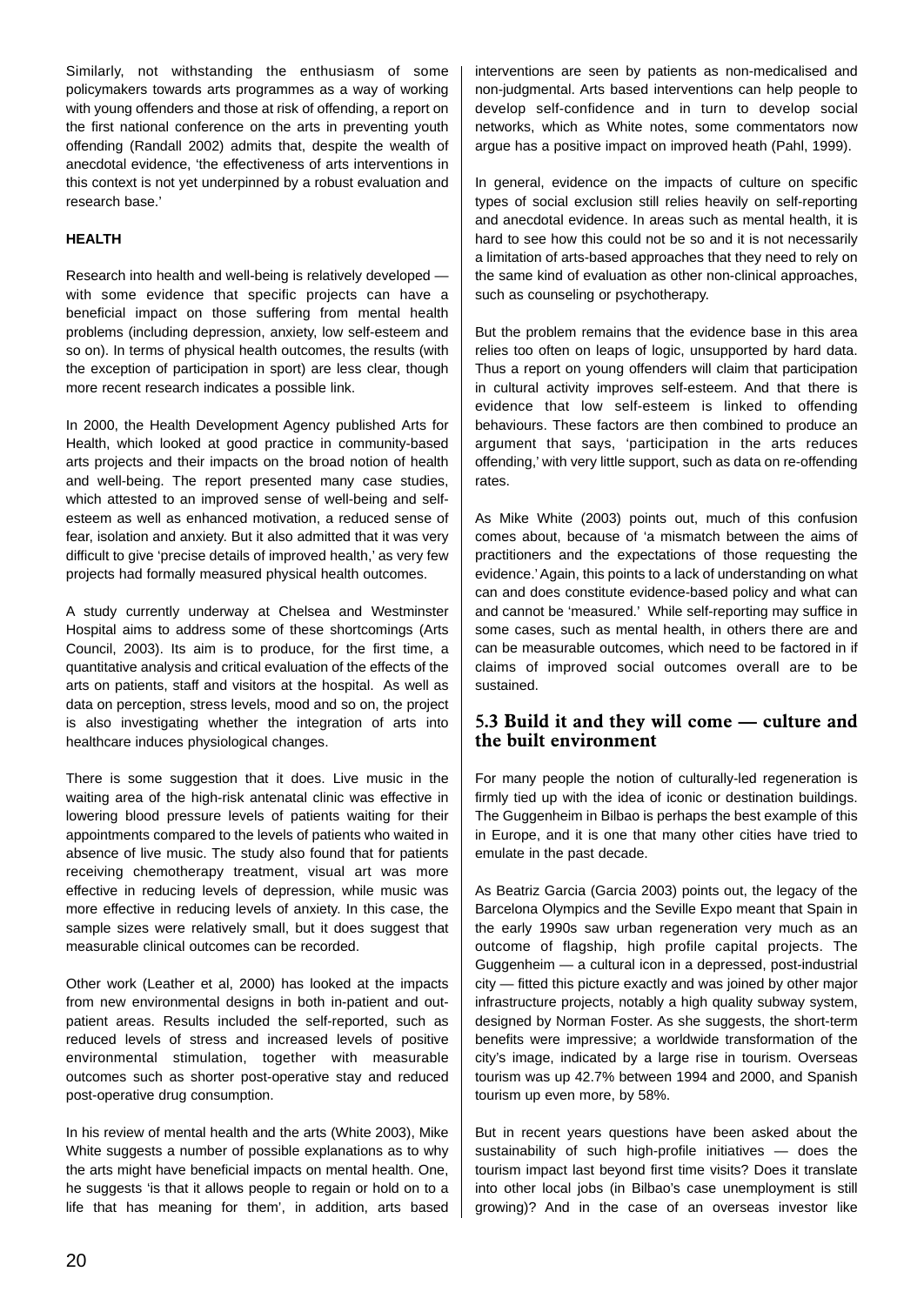Guggenheim — does it provide a platform for local artists or simply act as a franchise of the US parent institution?

In addition, as Charles Landry points out (Landry 2003), partly because large-scale projects are intended to serve regional or national populations, they may produce mixed feelings among local people. Some will see them as siphoning off funds that could have been used locally, and the contrast between the favoured area and the surrounding neighbourhoods, particularity in depressed economies, can appear stark.

Thus, the challenge of sustaining such high profile initiatives (and natural limits to the number of iconic buildings) means that the policy focus is instead shifting towards supporting smaller, more community-focused regeneration projects though these may not escape the problem associated with gentrification entirely.

Researchers from Toronto's Ryerson University (Jones & Lea, 2003) have recently carried out three intensely detailed case studies of these smaller, neighbourhood-based cultural regeneration projects. They compared three neighbourhoods — one in Vancouver (near a newly renovated theatre) and two in Toronto (with artists live /work space) — with two neighbourhoods in Toronto that had no specific community of artists and with data for the city of Vancouver as a whole. Rather than using multipliers, they used a combination of geomatics and other spatial data to look at the effects on a very specific area (500 metres around the arts faculties in question). The researchers took into account factors such as how many building permits had been applied for, turnover of retail businesses, sales generated by square foot of retail space, rents and property values in the neighbourhood and the employment rate. In addition, they looked at social indicators such as crime and the age, ethnicity and education of residents — as well as polling residents about how they felt about their neighbourhoods.

The results were mixed, but did provide some ammunition for supporters of culturally-led regeneration. In general, property values, number of renovations and retail sales were up and by a larger amount than those in the control areas. In the Vancouver example, major crimes fell, but car and motor thefts went up. And both residents and businesses in all three places supported the presence of the arts facilities in their midst and saw them as a positive change in the neighbourhood, although they also complained about increases in traffic. It also appears to be the case that while 'churn' of local business went up around the time that cultural facilities were developed (suggesting changes in type of businesses), this settled down after a few years, with between 20% and 30% of new businesses being in culturally related activities.

The argument that this is just gentrification however, also receives some support. Improvements in income, the presence of more managerial and professional jobs and higher educational levels in the population, were largely associated with people moving into the neighbourhood, rather than with changes in the circumstances of the people who already lived there.

The impressive aspects of this research are its attention to

detail, its use of control areas and the modesty of the claims made for it. As the researchers admit, this approach requires a lot of quality data, which is expensive to collect and clean, and the interpretation of which requires specific skills and knowledge. Despite this, the sample size is still too small to claim a causal relationship between arts facilities and wider improvements, although they did demonstrate a strong association.

The researchers hope to continue this work, increasing the number of study areas and using more diverse types of cultural facility and a wider variety of neighbourhoods. Assuming the data is available at the neighbourhood level (a big assumption), it is the kind of work that could be replicated in the UK and that would benefit enormously from international comparisons.

#### **5.4 Joining in — the benefits of participation**

The evidence in this section draws largely on North American research — where the last decade has seen a number of large research projects in this area, notably the Social Impact of the Arts project (SIAP) at the University of Pennsylvania, and the work of the Urban Institute, also in the US.

As Mark Stern and Susan Siefert note (Stern & Siefert, 2000), even in a society as individualistic as the US, social researchers have devoted increasing attention to the context — communities and networks — in which individuals live in recent years. The study of public participation in the arts, they argue, is one area that can benefit from research into social context. In other words, rather than just looking at why individuals participate in cultural activities (as visitor surveys and such like do), we need to understand the role of contextual variables such as the amount of cultural opportunities, or the peer pressures that encourage or discourage participation.

Their own research suggests that neighbourhood effects are in many cases as strong as individual characteristics in determining who will participate in cultural activities. Just as individual prosperity influences participation, individuals who lived in more prosperous neighbourhoods were also more likely to attend cultural events, regardless of their own economic status. In addition, the researchers found that respondents who lived in areas with more cultural institutions were more likely to participate in cultural activities and that those who live in neighbourhoods that are more diverse (economically and ethnically) have higher rates of cultural participation than those in more homogenous urban neighbourhoods.

Their conclusion is that cultural participation 'needs to be seen as a form of collective behaviour,' and that we cannot just rely on data about individuals, and particularly individuals who do participate, to tell us what we want to know. In this light, planned UK research initiatives such as those in the museums, galleries, and archives sector, which look at nonusers as well as users of these services, are to be welcomed.

But a more important question, beyond what influences participation, is what good participation does, either for individuals or their communities. Beyond the data on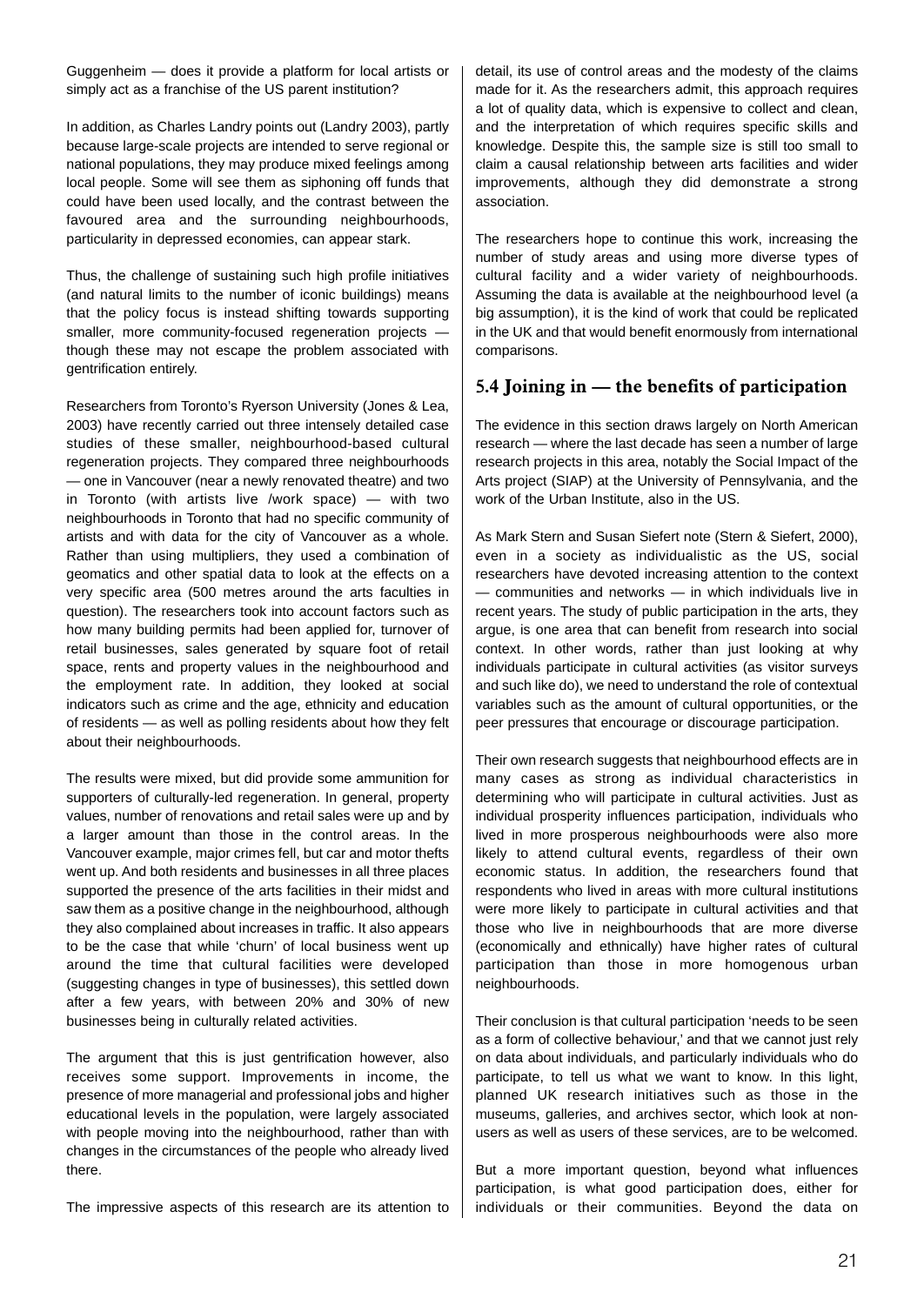educational attainments and skills (see Chapter 4), recent research has focused on the benefits of cultural participation for communities. In other words, to what degree does participation in culture develop social capital?

Jeanotte (2003) argues that those who participate in cultural activities are more likely to volunteer in other capacities, (often used as a measure of social capital). This is a finding supported by Bourdeau (1998), who argues that this finding remains solid even after controlling for socio-economic and demographic factors such as gender, income and education.

Other researchers suggest that participation in cultural events has more influence than other kinds of events when it comes to developing other elements of social capital such as trust and tolerance (Stolle and Rochon, 1986).

As even Robert Puttnam, social capital's primary advocate admits, however, 'the causal arrows among civic involvement, reciprocity, honesty and social trust are as tangled as well tossed spaghetti' (Putnam, 2000). Add culture into the mix and it gets even more complicated. In other words, data on association is strong, but we are no closer to understanding if there is a causal link between participation in cultural activities and attributes such as trust, or what the nature of that link would be.

Before policymakers rush to prescribe 'more culture' as the cure for social ills, however, we need to better understand whose culture we are talking about. The longstanding debates between supporters of 'high art' and 'popular culture,' between public and private investments, old and new cultural institutions, is given fresh perspective by the notion that culture feeds into and can influence levels of social well-being. Many commentators (Mercer, 2002; Murray, 2002; Baeker, 2000) argue for a broader definition of culture in which many more voices participate. Before we conclude that this debate has been won, however, it is as well to remember Tessa Jowell's prescription (Valuing Culture, 2003) for her poorer constituents in Peckham and Brixton. This consisted of more trips to arts galleries as substitutes for the tennis lessons and ballet lessons that their more affluent counterparts enjoyed. Little recognition there that the streets of Brixton and Peckham have produced their own culture, simply a notion that what they need is more 'access' to high culture.

Similar debates can be had about the nature of social capital. As Mathews (2003) points out, UK definitions of social capital tend to focus on 'shared norms, values and understandings' a focus on social cohesion, rather than a more dynamic understanding of how different values, norms and understandings can co-operate and be harnessed. This debate is not merely theoretical. As SEEDA's goal is to harness the diversity of its communities, we need to better understand how those communities see themselves, how they understand culture and how it feeds into the community relationships they wish to construct.

# **5.5 Conclusions**

Social exclusion is now at the heart of UK cultural policy, to an extent unmatched elsewhere. Developing an evidence base to support interventions has thus taken on an importance, not to say an urgency. The evidence that exists, rather inconveniently, does not necessarily support the more optimistic claims for inclusiveness.

Much of the earlier work looked at specific types of social exclusion — at crime, illness or educational deprivation. In many cases this work suffers from a single methodological approach and an over reliance on self-reporting or anecdotal evidence. The need for anecdotal evidence — for the voices of the excluded, in other words — is probably never greater than when looking at these issues. But this does not explain the discrepancy between what the research demonstrates and the claims made for it. Research of this type increasingly needs to find ways to combine the experience of participants with harder data on the desired outcomes.

Work on culturally-led regeneration has only just started to develop an evidence base and the Toronto work points to a workable methodology that can provide us with a more reliable picture than in previous studies. It is very early days, but the picture so far is not encouraging. Making culturally-led regeneration into anything more than physical improvements and gentrification will involve a much clearer understanding of who benefits from what kinds of cultural investments. Notions of social and cultural capital may provide a theoretical background for this understanding, and a considerable amount of research is being developed in this area. Encouragingly, much of that makes use of multi-method approaches — combining data from several sources. While we have yet to reach a consensus on the nature and utility of social capital, a rigorous and substantive core of research will help in its development.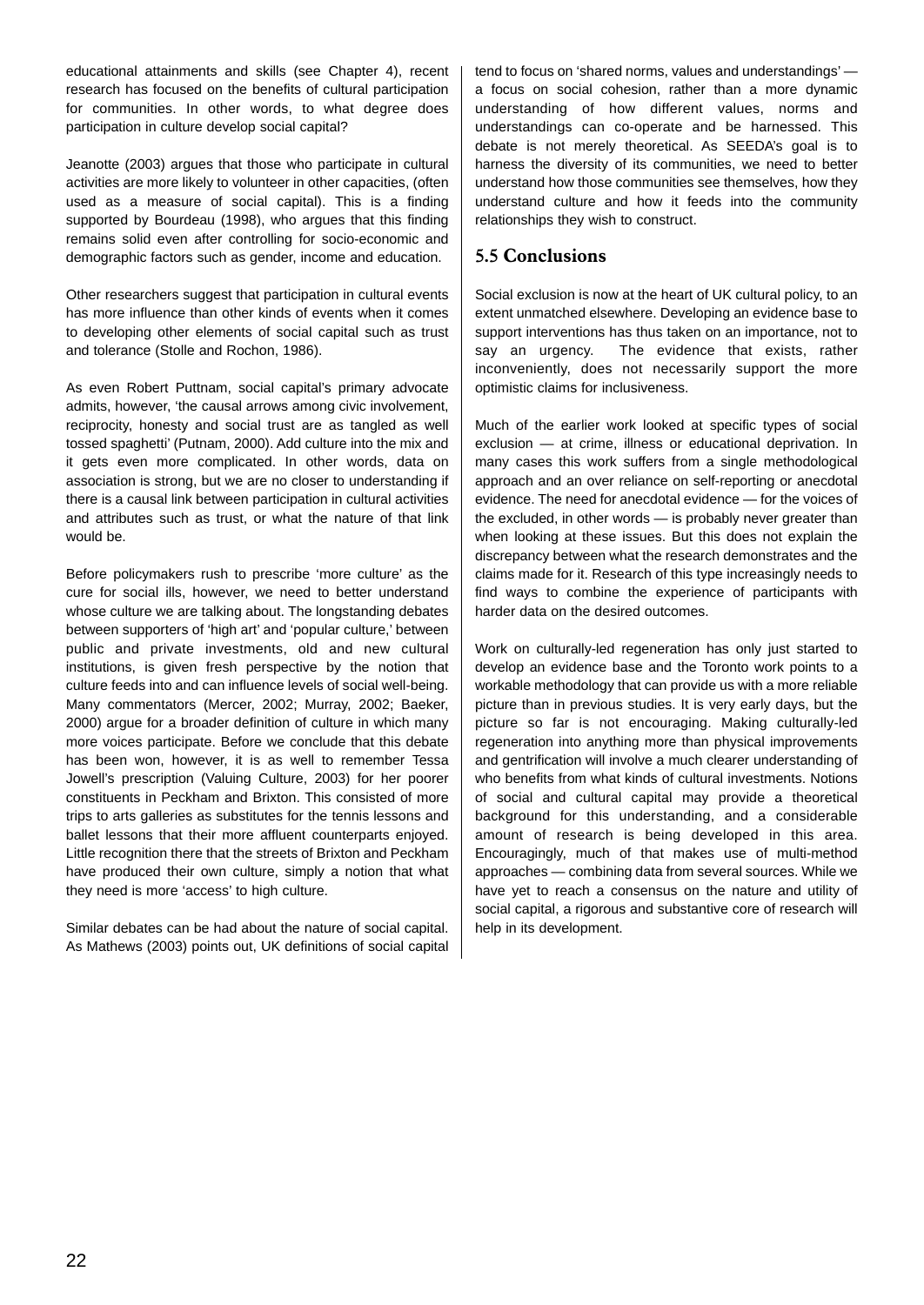# 6. Effective Infrastructure

## **6.1 Introduction**

This short section on infrastructure will focus on broadband.<br>As a relatively new technology and one in which the UK lags behind other counties in adoption, the evidence base for the role of culture in driving broadband take-up is limited. It seems clear that downloading films, swapping music files, paying video games and indeed the creation of new cultural content is driving the take up of broadband. Yet there has been surprisingly little research in the UK on the actual contribution of cultural products and services, as opposed to faster email, social software or work-driven applications of broadband.

We will thus focus on overseas evidence — where the take-up of broadband is more widespread (eg. Korea) or where using cultural content as a driver is a specific aspect of Government policy (Canada).

## **6.2 What's driving broadband take-up?**

According to the Broadband Stakeholders Group, the UK has around 3 million broadband subscribers. This is a figure which, although it has grown of late, puts it well behind countries such as South Korea, Canada, Denmark or the Netherlands. Given the lack of internationally comparative work in this area, it is difficult to say if the same factors are driving broadband takeup across countries, but it is clear that policy in different places has emphasised different aspects of broadband's appeal.

In the UK, goals around the take-up of digital technology tend to be expressed in terms of business or economic benefits. UK Online and other initiatives have clearly been directed at bridging the so-called digital divide, but the benefits of being online have rarely been expressed in cultural terms.

Culture Online is a break with this — a clear initiative designed to widen 'access' to a variety of cultural products and services, using digital technology. The first projects were launched in October last year, so there is as yet no research on take-up or effectiveness (however that is to be judged).

Other countries, notably Canada, have taken a different perspective on the promotion of broadband, stressing both community benefits (and geographic inclusion in such a vast land) and the potential for Canada's interactive content industries. CANARIE, the advanced internet development organisation, channels public R&D funds into supporting the development of broadband content, with a focus on Canadian online content, including that of Aboriginal and First People's. In addition, and in line with many other countries, public funds have been made available for the digitalising of Canadian museum collections and other cultural material.

South Korea, the world's most developed broadband economy took yet another track, taking advantage of its high density population to massively subsidise the construction of the network, and then ensuring that competition between suppliers resulted in low costs and heavy consumer demand. In terms of content (the linking of education content to broadband technology was seen to be important as a public policy tool) the remainder of the enthusiasm has been driven by entertainment, notably gaming. Online games rooms, or 'PC baangs,' as they are called, have become major social spaces, and even though similar bandwidth is available at home, the combination of social and virtual interaction seems to have proved irresistible.

The old notion that content was king, therefore, is partly discredited. As a US survey of online behaviour (Pew, 2002) found, despite concern that lack of compelling online content would retard take-up, there was little evidence that this was the case. 'Broadband users are as likely to go online to get job training, as they are to get a video,' they conclude.

Having said that, a large number in the Pew survey had used broadband for entertainment or cultural activities — 63% has at one time downloaded games, videos or pictures (though these figures may include a high percentage of pornographic content) and 50% had downloaded music files. But as the Work Foundation's recent report on broadband concludes (Crabtree & Roberts, 2003), 'absorption is best understood not as the consumption of content…. but as dynamic social processes of creative interaction between families, friends and work colleagues.'

# **6.3 Conclusions**

SEEDA's concern is to promote the development of broadband, both via the development of local and regional information services and portals and via development of infrastructure, particularly in rural areas. The focus of much of this activity is on enabling remote working and on promoting educational benefits via schools.

Cultural content is undoubtedly a major driver when it comes to personal adoption of broadband. Entertainment services are widely accessed by home users, but the links between this and public policy for broadband are less clear. At the UK level, development of digital content industries and public funding for the digitisation of cultural heritage (art collection, libraries, etc) have both been public priorities (as they have been in other countries), but the actual drivers of broadband take-up may be about communication as well as culture. The potential of broadband and other technologies to enable users to become producers is perhaps the most fertile area in which public policy could make a difference.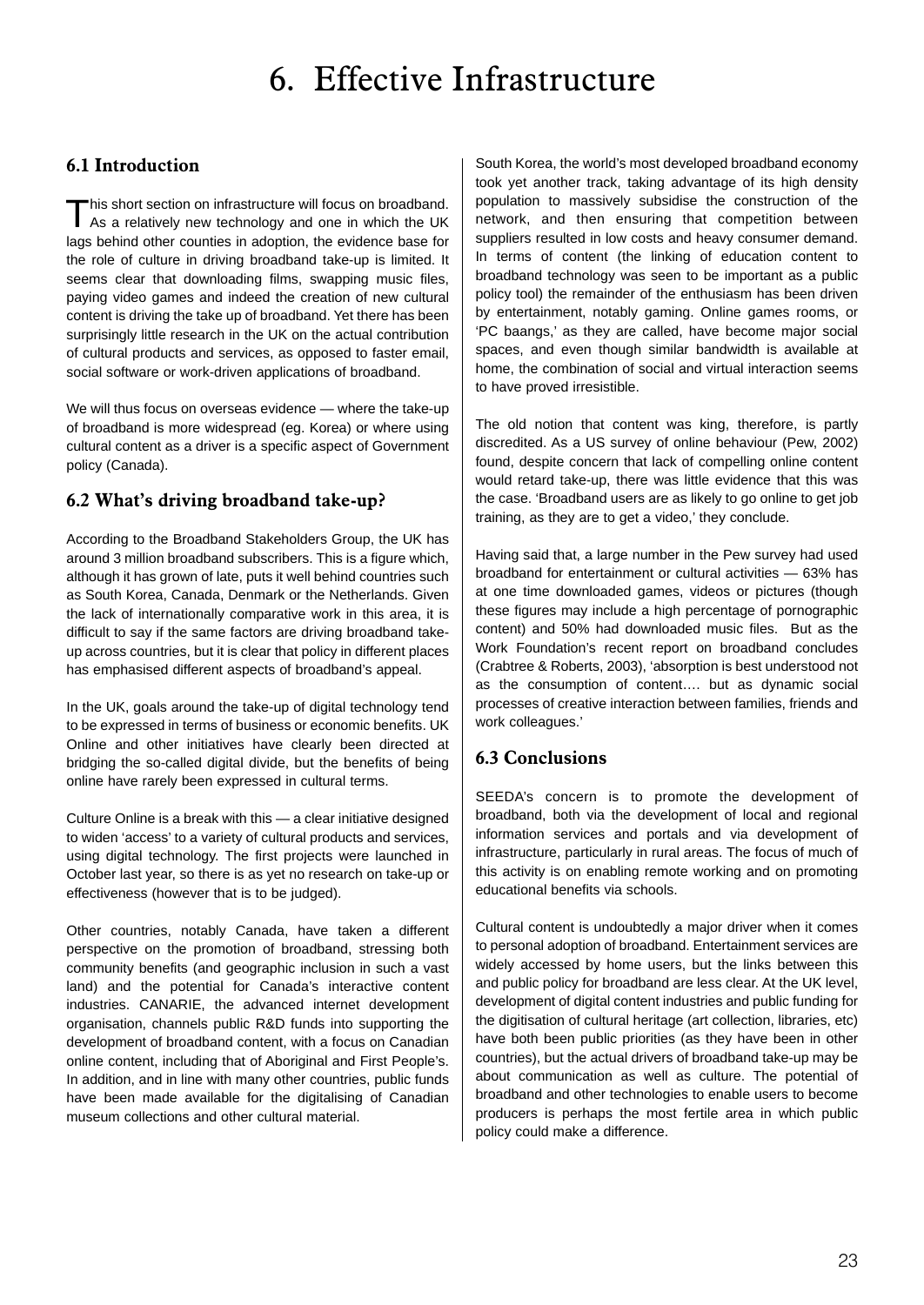# 7. Sustainable use of Natural Resources

# **7.1 Introduction**

SEEDA's objectives for the sustainable use of natural<br>Second the notion of environmental capital, included in which is the natural, built and historic environment. It is in these links to the built environmental and, in particular, the historic built environment, that work on culture comes closest to providing an evidence base (and the potential for an improved evidence base in future), that can be used to support environmental objectives.

In this short section, I will concentrate primarily on work on heritage and the built environment and at how we can both measure its value and assess the success of our attempts to maintain that value.

# **7.2 Natural and Environmental Capital**

Both the built and natural environment can be characterised as a kind of capital — an asset which has been inherited from the past and which yields value to those who enjoy it in one way or another, both now and in the future. As Throsby notes (Throsby, 2002), heritage items (whether it be a Van Gogh painting or the Pyramids) derive the majority of their economic value from their cultural content — that is, a Van Gogh as such is worth considerably more than the canvas, paint and so on that comprise it. It also gives rise to a flow of goods and services over time, which in themselves may have cultural value. This is what Throsby and others refer to as 'tangible cultural capital,' (as opposed to intangible cultural capital such as ideas, tradition, beliefs, customs etc).

Maximising that value in the longer term invokes the notion of sustainability — preserving that asset for future generations rather than 'using it up' in the short term. In another parallel with natural capital, Throsby also argues that diversity, vital in the natural world, has an equally important role to play within cultural systems. Many cultural goods, he argues, derive their value from their uniqueness (or distinctiveness) — an original Van Gogh is worth more than a reproduction, the Taj Majal gains some of its value from its uniqueness, and so on. This distinctiveness also means that there is no ready substitute. The services of shelter, amenity and so on that are provided by say, the Chrysler Building, could be provided by another office block with no (or little) cultural value, but the unique cultural value of the Chrysler building means that the two are not directly substitutable.

As Mourato and Mazzanti (2002) argue, given that both the natural and in some cases, the built environment is a nonmarket good (that is, people do not necessarily pay to use it), we need to measure non-use values. These include option values (I want to know something will still be there if I choose to visit it in the future); existence values (I'm glad it is there); bequest values (stewardship for future generations) and identity values (it represents a symbolic link to history or religion).

These notions of value are generally used to support public funding for heritage, without which many would be destroyed. Of course, actual use of such sites can also be destructive congestion, wear and tear, vandalism and pollution can result. On the other hand, under-use of specific resources can also lead to destruction. Preservation of historical monuments can only be justified in some cases if people visit a site and pay, either through taxation or through entrance fees.

However, apart from what can be inferred from data on visitors and from the degree of public expenditure, we know very little about the absolute value of cultural resources and how changes in their quality can affect this value. This could lead, in some cases, to failure to preserve assets appropriately. If an asset is over-used, it may deteriorate, but if we leave it until it deteriorates so far that it ceases to attract visitors, for example, it may be too late.

Hence survey methods like contingent valuation (CVM) have been developed and are used in both the natural and built environment to assess the economic value of changes that are external to markets. Contingent valuation surveys measure people's hypothetical willingness to pay (WTP) for a good.

The majority of such studies of the built heritage have been conducted in the UK, and in general have found that people attribute a significantly positive value to the conservation or restoration of cultural assets. The amount varies from place to place and from asset to asset, but in many cases (Mourato and Mazzanti, 2002) the positive values are driven by a minority of the population — generally the richer and better educated sections of the population. One example is a CVM survey on improving the landscaping around Stonehenge, by tunneling a proposed road (still under discussion). This received a positive valuation from 35% of those surveyed, who were found to be on average wealthier and more educated than the 65% who were not willing to pay anything. However, the same survey showed that those who were willing to pay, were driven mostly by non-use values, in this case, the desire to protect the site for future generations. Rising income and education levels therefore, could indicate that future generations will be even more willing to pay for preservation (particularly as scarcity value may have increased).

Though they can clearly be useful in arriving at some measures of value, very few commentators advise relying solely on CVM to shape policy on preservation. Like most surveys, they can be subject to bias, such as information bias (where framing of the question influences the answer), or anchoring bias (where the valuation depends on the first bid presented in a dichotomous choice). Many environmentalists, it should be noted, also object strongly to the notion that the non-human world is valuable only insofar as it contributes to the wellbeing of humans (Hamilton, 2003).

Alternative methods such as hedonic pricing (indirect influence of the value of non market effects from market data) or travel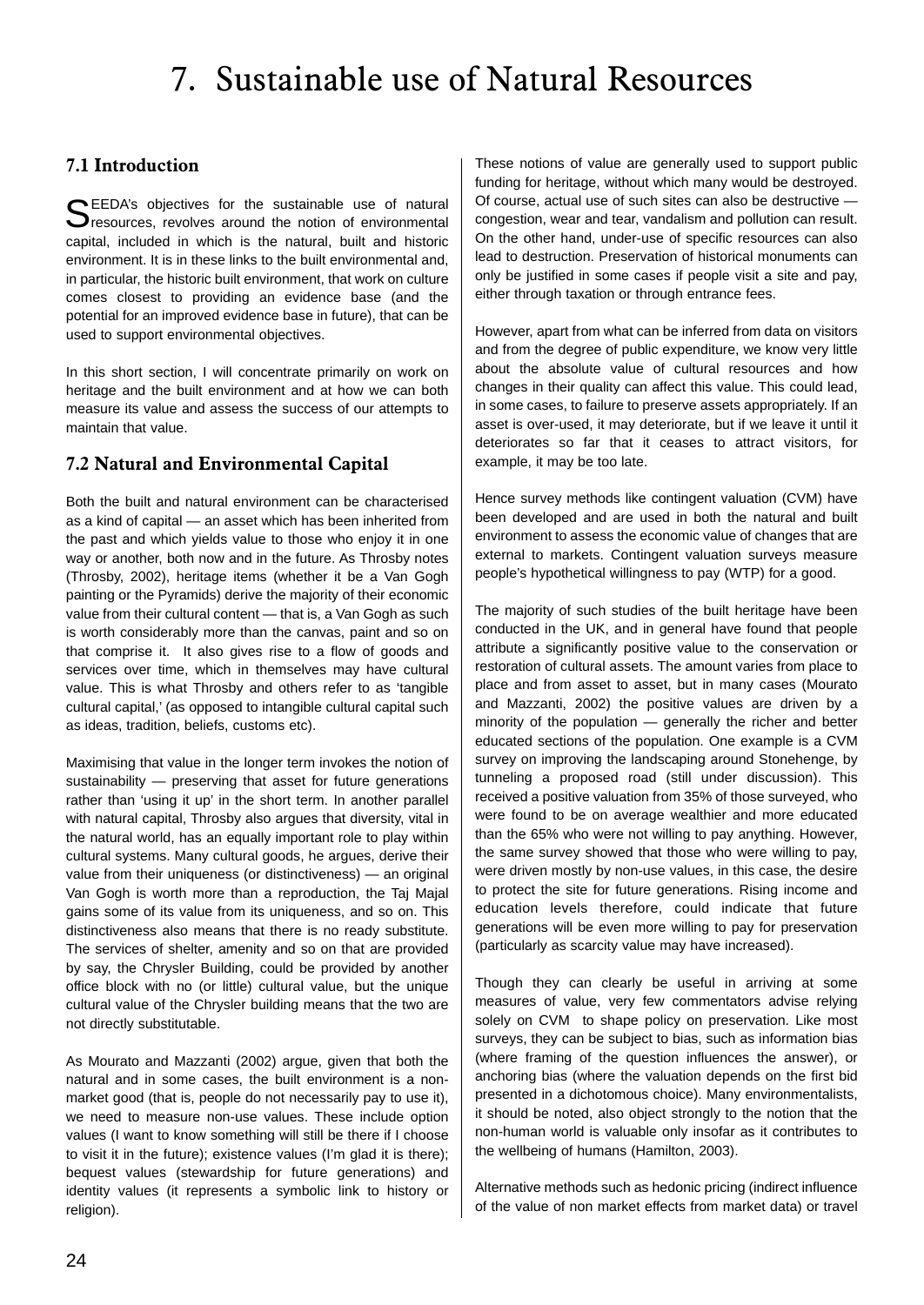costs methods (how much will people pay or how far will they travel to visit something?) can also be used, but all have their limitations.

Furthermore, although the Stonehenge survey is positive in this respect, a legitimate concern is how to take into account future values of something — since one cannot survey generations yet to come. This can be a particular problem with the arts (where this generation may not value something as much as future generations will) or where a very long term prospective is needed (many issues in the natural environment).

It is important to remember that what all of these methods capture is the economic value of a cultural 'object,' not its cultural value. And important though this is in allowing us to reach an agreed way to measure relative values, it cannot be used in isolation, and can be criticised for imposing a purely consumer-led view on what are, after all, public goods. As Cass Sunstein has argued (Sunstein, 2002), 'Government should not be taken as a maximising machine, with the goal of aggregating preferences in accordance with the market model.' The educative function of culture, it can be argued, helps shape our preferences and tastes, thus should not just cater to existing tastes.

While CVM is useful in a limited way therefore, we need to find ways of capturing our preferences as citizens, not just as consumers. In order to do this a variety of other assessment measures have been tried, though none are yet in widespread use. Social assessment methods have been developed by the World Bank and generally include extensive consultation (of both directly and indirectly affected groups). Stated preference methods are another approach — derived in this case from experimental psychology and designed to uncover motivation, as well as stated values. Rather than just relying on a single answer or set of answers taken at one time, stated preference methods generally seek to compare data on beliefs and attitudes held by respondents (to spot inconsistencies) or, in some cases, test actual behaviours against stated behaviour. A classic example of this is the comparison of actual voting behaviour against stated values.

## **7.3 Conclusions**

It is clear that there are parallels between the built environments and the natural environment and that it is a legitimate tool of cultural policy to seek to preserve both. Evidencing how people 'benefit' from the preservation of their cultural heritage however, is difficult, so researchers have instead sought to demonstrate the value that people attribute to this heritage. Visitor surveys, membership of heritage organisations (the National Trust is one of largest membership organisations in Europe) and, in countries with local taxation, willingness to pay local levies for preservation, can all be used to demonstrate 'consumer' behaviour.

But the non-market nature of many of these goods, is such that alternative methods, such as contingent valuation, are also becoming popular. Most of these indicators seem to point in the same direction — people value their cultural heritage and are willing to pay to see it preserved. How much they are willing to pay and how it compares with other goals they have for society is a more vexed question. What we now need is an extension of such research, in order to understand better the values that different demographic groups attach to heritage and what it means to them.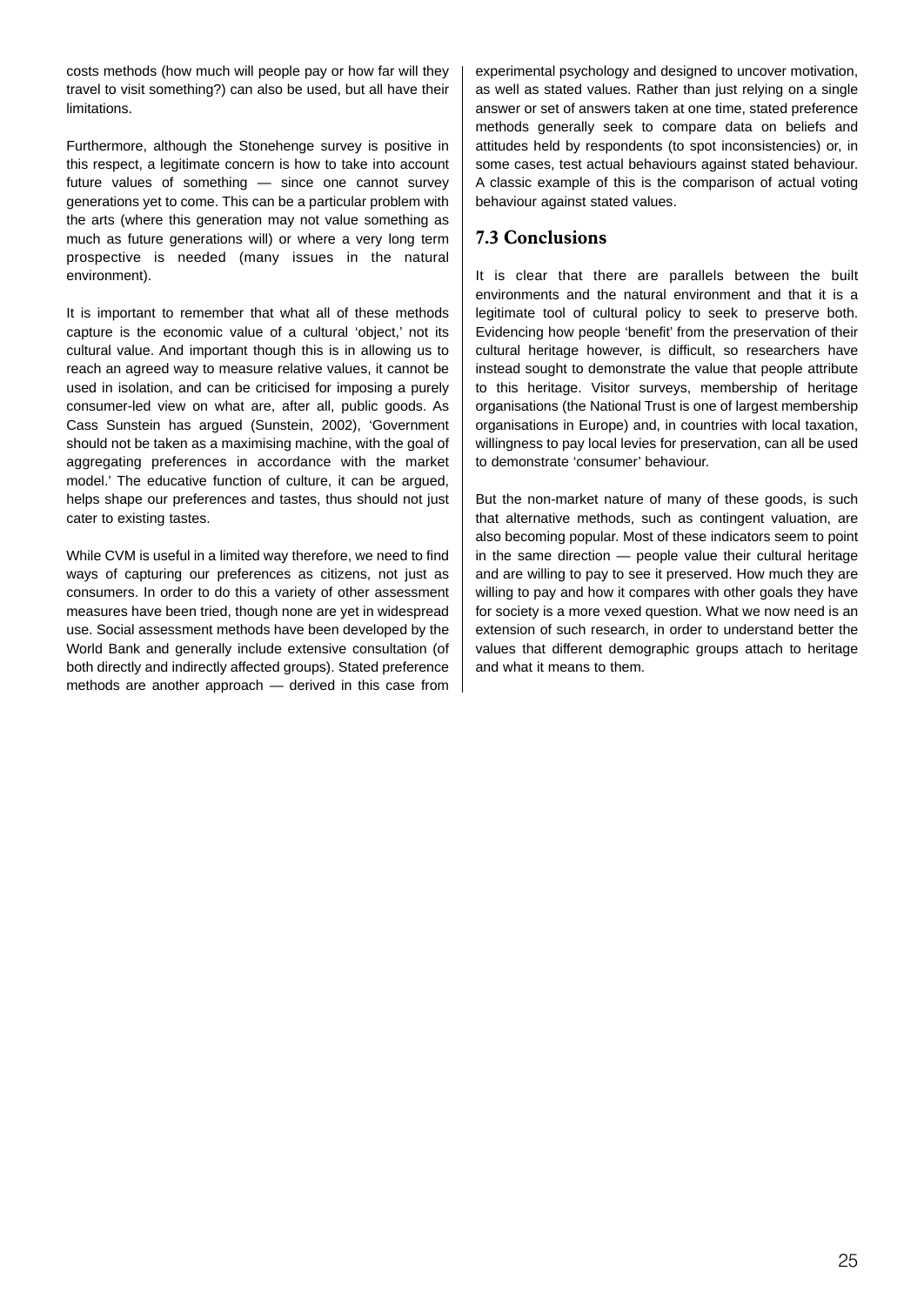# 8. Conclusions and Recommendations

## **8.1 Introduction**

The aim of this report has been to help SEEDA and SEECC<br>develop a better evidence base to assess the value of their cultural investments and to help inform future policy development. It is the first stage in what will be a developing process. My aim was to look at the major evidence bases as they relate to SEEDA's economic and social goals and to assess their fitness for evidence-based policy development.

At a later stage, SEEDA and the SEECC may wish to develop guidance and methodologies for the appraisal of economic projects, which they may share with cultural agencies.

This final section will provide some indications of the form that guidance may take — partly by pointing out the weaknesses in the current evidence base, but also by indicating more promising strands of research that can either be used as they are, or form the basis of future primary research. Finally, I will provide some indication of the kind of primary research I think is necessary and how it might be approached.

## **8.2 Evidence-based policy in the cultural arena**

The current DCMS Research Strategy calls for an increase in the amount of relevant socio-economic policy research and evidence that can be used as part of the policymaking processes.

In the last twenty years or so, the cultural sector has become accustomed to measuring inputs such as spending and outputs, and the number of education sessions or workshops. Meanwhile, work on measuring outcomes and effects (the kind of work that is need for evidence-based policy) remains in its infancy.

This is no different (and no more sinister) than many other policy areas, but in the cultural arena there is a relative lack of longer term, more academic research, funded by independent sources. As Colin Mercer noted in his work for the South West, the expert panel responsible for assessing cultural research in universities for the last Research Assessment Exercise (RAE) in 2001 commented on this very issue:

'Independent work in this field for government or other major clients requires significant resources and it was noted that very little work of this kind had been conducted' (Mercer, 2003).

The panel argued that 'only universities' are able to undertake policy research that is independent of the source of funding, and while one might take issue with that particular argument (independent Observatories, organisations like Regional Intelligence Units etc may do so), it is hard to disagree with their conclusions that the lack of policy-relevant academic work in this field is detrimental to the development of evidence-based policy.

DCMS is currently investigating the possibility of a dedicated research centre, and the AHRB is similarly considering the establishment of one when it becomes a full research council. It is to be hoped that both will help to establish a body of more independent research and analysis.

The need now is to acknowledge the weaknesses in the evidence base and to move on to develop more robust methods — longer-term, more systematic research and a more realistic appraisal of the spillover effects of cultural investments. This will involve being more explicit about the role of research vis-à-vis other sources of information, as well as greater clarity about the relative strengths and weaknesses of different methodologies. We should not expect case studytype work to diminish in this area and we are likely to see a growth in qualitative work — surveys, and so on. This is all to the good. But where claims are being made for particular effects, we should not be afraid to demand some harder evidence of these effects.

It is likely that research in the cultural arena will continue to feature a plurality of research methods — improved statistical data, surveys, cases studies and so on. It is therefore important that policymakers at local, regional and national level are made aware of what methods are appropriate in which case, what constitutes 'evidence' as opposed to argumentation, and what the limits of evidence are. This is not to suggest that they need to become methodological experts; simply that a greater appreciation of the possibilities and limitations of research is necessary in evidenced-based (or influenced) policymaking.

Finally, we need to understand that, in the well-worn phrase, 'lack of evidence is not evidence of lack.' Many of the arguments that have been advanced for the social and economic benefits of investments in culture have been neither proved nor disproved. In most cases, the 'evidence' points to both welfare gains and welfare losses. It is the job of policymakers, not researchers, to decide how to act upon evidence and how competing interests can be balanced.

#### **8.3 Strengths and weaknesses of the current evidence base**

I have looked at the evidence base under a variety of headings, chosen to reflect SEEDA's economic strategy and major interests.

There is widespread agreement that the base statistics that underlie work on culture are inadequate. In particular, the shortcomings of official classification systems and the lack of standard definitions and methodologies used by agencies are problematic. The most commonly perceived gaps and problems are in the areas of employment (particularly freelance employment), participation, and in the coverage of specific sectors, particularly those with large numbers of selfemployed. At regional level, the adoption and use of the RCDF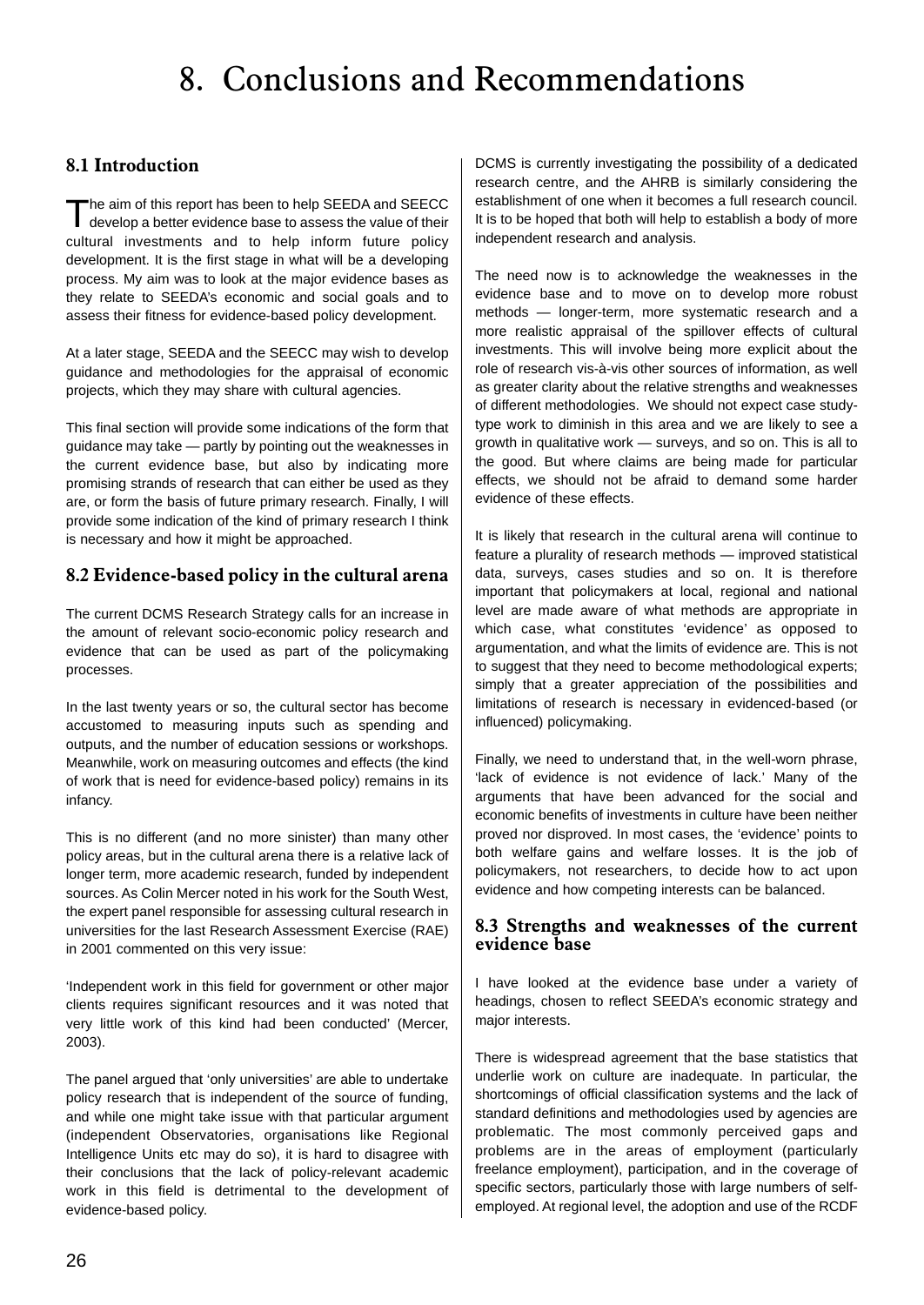offers a way forward — allowing RDAs at least to use standard methods of data collection in a common framework. In the meantime, and particularly at sub-regional or local level, work with trade and industry bodies and the use of private sector data, where affordable, will be necessary to supplement data gaps.

Despite these weaknesses, there is strong evidence that the cultural economy is growing and at a generally faster rate than the rest of the economy. The increasing premium on knowledge and skills and its links to productivity is also supported by research findings. Many argue that innovation in future will be more closely linked to creative skills and that we need to look at how these sectors, as well as science and technology, contribute to innovation and productivity growth. Work on this has tended to concentrate on the individual, or on studies of specific firms and there is less research on creativity and innovation in a social context. The evidence base is thus under-developed here, but is currently the subject of much scholarly interest.

Alongside work on the knowledge economy, research into talent (and what attracts talent) points to cultural investment as a major asset and attractor. Much of this work has been done in the US and while there is no reason to suspect that the UK is utterly different, we need better evidence on the UK context. In addition, the sometimes 'boosterish' presentation of research on culturally-led economic development can disguise the fact that welfare gains from investments in culture are not evenly spread across the population, and thus policy prescriptions drawn from this research need to be more balanced.

There is strong evidence which reflects much of what we already know about education, that early intervention and promotion of cultural participation can influence basic skills and literacy acquisition. The evidence base is less convincing later in life; but it appears that a variety of social or softer skills may be connected to participation in arts and cultural activities. This is any area of current interest and clearly needs more research — in particular, the issue of causality is important but as yet, little of the research is sufficiently largescale to allow this to be measured.

Much of the research on social exclusion has historically been done with specific groups — offenders, young people at risk, the disabled and so on. This is a hugely contested area and while there should be no presumption that cultural participation cannot have an effect here, it has to be said that much of the research that has been done is not sufficiently robust to provide evidence. It is a field that needs much more 'multi method' research, which compares qualitative findings such as 'improved self-confidence' with harder data on outcomes such as re-offending rates.

#### **8.4 Cultural Indicators and broader social frameworks**

It seems likely that much of the future improvement will come, as in other countries (Duxbury, 2003), when better cultural indicators are developed, and as they are systematically embedded with broader frameworks.

Nancy Duxbury (2003) argues that there is a conceptual shift underway to complement qualitative, objective measures with more subjective, opinion-based measures and indicators. She believes this is likely to be reflected in the move to develop more nuanced evidence-based policy that recognises the validity of 'anecdote,' without completely surrendering the ground of demonstrability.

The government's current 'bonfire of targets,' suggest crude indicators are being curtailed, not least because of their potential to distort policy — though that can happen even with relatively sophisticated research, as our discussion in Section 3.2 demonstrates.

In the US, Duxbury gives particular credit to the Urban Institute's National Neighbourhood Indicators project, which included arts and culture indicators in its work with 12 cities across the US. She argues that there is also an increasing network of individual research projects and multi-city research projects (eg, the Boston Foundation), which allows researchers to develop comparative indicators.

The UK noticeably lags behind in this respect, but has a variety of opportunities to catch up. The Audit Commission's work on Quality of Life indicators, a new version of the IMD, and the ONS's developing work on Neighbourhood statistics, all offer spaces for the inclusion of better data on culture and its effects.

## **8.5 Recommendations**

SEEDA's and SEECC's work in this area and particularly the development of an evidence base, cannot be carried out in isolation. Higher-quality research is likely to come from a combination of academic institutions, regional observatories and national policymakers. Thus, while these recommendations are directed primarily at SEEDA, many involve collaboration or support of broader initiatives.

**More, longer-term research**. Both DCMS and the AHRB have recognised the need for a national centre for cultural research with independent funding and a brief to develop the evidence base. Regional agencies should support any such development. We can make better use of the research we currently have, but in the longer-term, relatively expensive primary research (beyond the budget of RDAs alone) is needed. It is possible that a university based in the South East may wish to become the centre of expertise (the OU has great strengths here and Oxford is said to be considering this area), so SEEDA needs to keep a watching brief.

**Use the RCDF and enhance the quantitative baseline.** THE RCDF should be used as a common 'minimum template' across RDAs. Given its acknowledged gaps, it may need to be supplemented by locally collected data, particularly on participation (available from SEMLAC; Tourism South East, Local Authorities), employment (particularly freelance employment), skills and training needs. In addition, an audit should be undertaken of research resources at sub-regional and local levels. Much of this data will be collected independently and may be of variable quality — it would however, be useful for SEEDA and SEECC to know what baseline data is being used to support bids etc.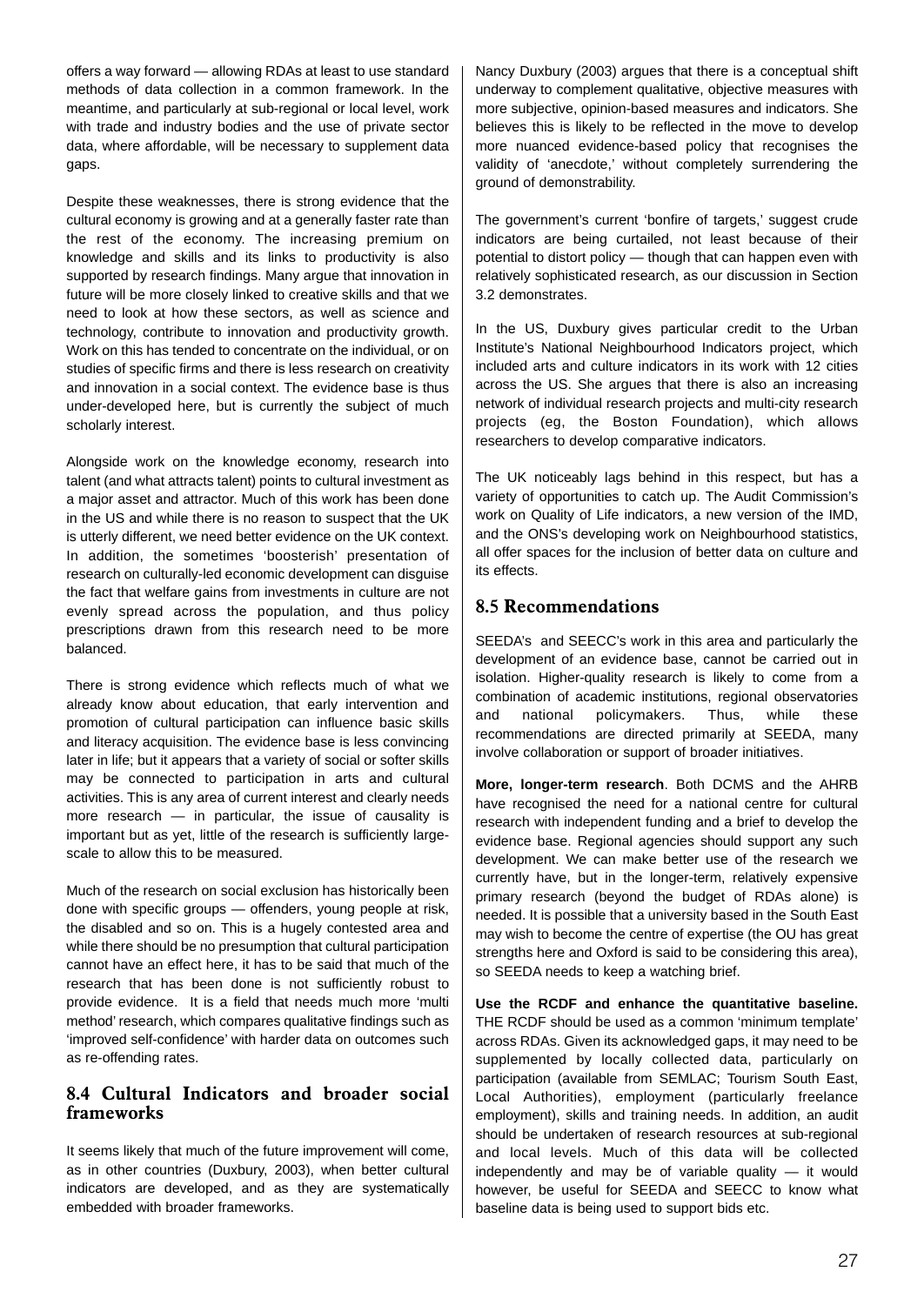**Improvements to the qualitative research base.** This is a long list and resources are likely to be severely constrained. For that reason, it would be useful to draw up a 'shortlist' of qualitative research topics that need to be addressed. This should reflect this paper's arguments about the strengths and weaknesses of existing research and the RES goals. Based on this paper, priority topics may include aspects of social inclusion (particularly crime or perceptions of crime), public response to the built and physical environment (which could in turn be linked to a sustainable cultural tourism strategy), and research into innovation in creative industries.

**Recommend improved training for staff in cultural agencies.** Evidence-based policymaking is relatively new in the cultural arena and many agencies are (for very understandable reasons) keener to assemble advocacy material than evidence. Advocacy and argumentation are vital parts of the policy development process, but staff need to be more aware of what constitutes acceptable evidence in specific cases.

**Collaborative research efforts with others RDAs.** Most RDAs now have staff dedicated to the creative industries and to sport or tourism. There is no common formula across RDAs and there is divergence in the amount of resources devoted to these areas — but collaborative meetings have taken place between agency staff. A cross-RDA research sub-group could be established to pool research resources, commission collaborative projects and share existing research.

**Consider development of a Cultural Observatory/Link to other regional observatories.** Many RDAs have established observatories in a variety of fields, such as health or the economy, and others are considering Cultural Observatories. SEEDA is already represented on the South East England Intelligence Network and should consider developing its cultural indicators as part of this grouping. In the longer term, the development of a South East Observatory could offer a better framework for the inclusion of cultural statistics, or a cultural module could be developed, as is the case in the South West (which has modules including public health, the environment, skills etc). In the early stages, Observatories are no better than the quality of data available to them, but they can be used to reveal specific research needs and thus act as a base for commissioning etc.

**Develop a South East Cultural Research Panel.** This would bring representatives of cultural agencies together with Higher Education and representatives of industry bodies. The idea is, where possible, to share material and develop collaborative learning. As a first step, SEEDA and SEECC should engage Higher Education South East (HESE) to provide an overview of relevant research and research centres in the South East who are working in this area.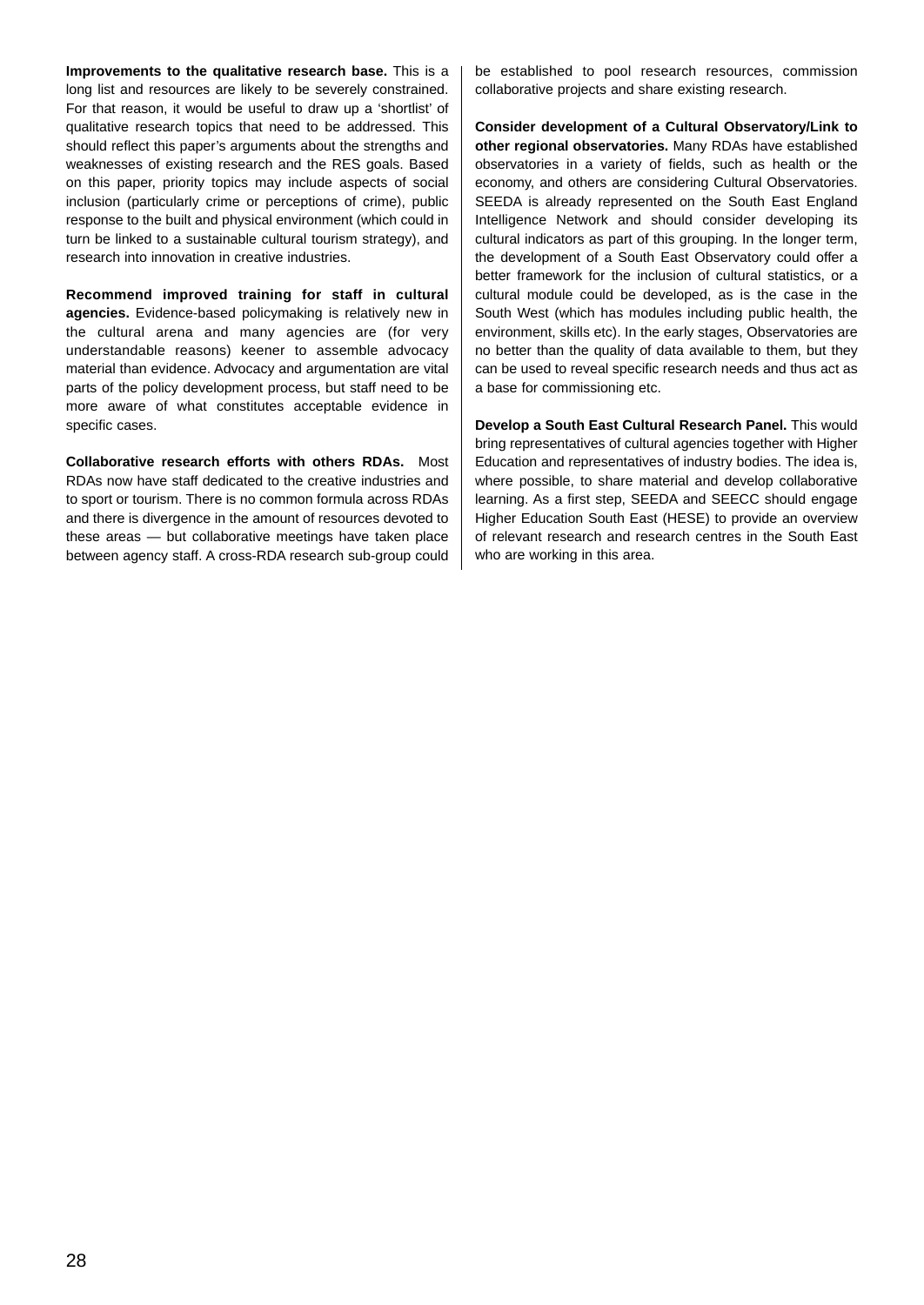# Bibliography

Addressing youth offending: Arts Council England's contribution to the Splash Extra Programme 2002, (March 2003), Arts Council, and London.

Alakeson.V, Aldrich.T, Gooman.J, & Jorgensen, B (2003) Making the Net Work: Sustainable Development in a Digital Society, Xeris Publishing, Middx.

All our futures: Creativity, Culture and Education, (May, 1999) National Advisory Committee on Creative and Cultural Education.

Arts Council England (2003), The arts and social inclusion: evidence on impact.

Baeker, Greg (2000) Cultural policy and Cultural Diversity in Canada, Dept of Canadian Heritage.

Bennett, T., Emmison, M., & Frow, J (1999) Accounting for Tastes; Australian Everyday Cultures, Cambridge University Press, Cambridge.

Bestwick, Deborah (2002) Valuing Culture, Speech by Deborah Bestwick, at Demos seminar of the same name (see Demos.co.uk).

Bourdeau, Jean-Pierre, (2002) Bowling Alone — Cross Indicators of Social Participation and Local Community Belonging in Canada, SRA, Dept of Canadian Heritage.

Bourdieu, Pierre (1993) The Field of Cultural Production; Essays on Arts and Literature, Polity Press.

Bridgwood, Ann (2002) Social inclusion: policy and research in the arts, Paper presented to the Second International Conference on Cultural Policy Research, Wellington, New Zealand, 22-26 January 2002.

Carpenter, E (1999) The Arts and Inclusion: Evaluation of the London Arts Board's 1998/9 Regional Challenge Programme. London Arts Board.

Catterall, J.S. (1999) Champions of Change - The Impact of the Arts on Learning. The Arts Education Partnership.

Chatterton, Paul & Hollands, Robert (2003), Urban Nightscapes: Youth cultures, pleasure spaces and corporate power, Routledge, London.

Count Me In: The Dimensions of Social Inclusion through Culture, Media and Sport (2002) Leeds Metropolitan University, Centre for Leisure & Sport Research.

Creative Consequences; The contribution and impact of the arts in Essex, 2001/1 (2003), Local Government Association.

Cunningham, Stuart (2003) The Evolving Creative Industries (see

www.creativeindustries.qut.com/research/cirac/reading.jsp).

DCMS (2003), A Research Strategy for DCMS, Technical Paper No 3, June 2003, London.

DTI (1998) Our Competitive Future: building the knowledge driven economy.

DTI & Office of Science & Technology (2000) Excellence & Opportunity: a science and innovation policy for the 21st century.

Donovan & Halpern, (2002) Life Satisfaction: The State of Knowledge and Implications for Government, Strategy Unit, London.

Donald, Betsy & Morrow, Douglas (2003), Competing for Talent: Implications for social and cultural policy in Canadian city-regions, SRA, Quebec.

Douglas & Morrow (2003) Competing for Talent: Implications for Social and Cultural Policy in Canadian City-Regions, SRA, Dept of Canadian Heritage.

Duxbury, Nancy (2003), Cultural Indicators and Benchmarks in Community Indicator Projects: Performance Measurement for Cultural Investments? (see http://colloq.ccrninfo.net).

Ellis, Aidian (2003) Valuing Culture, Paper presented at Demos seminar of the same name (see Demos.co.uk).

Florida, Richard (2002) The Rise of the Creative Class, Basic Books, New York.

Florida, Richard (2004) Creative Class War, How the GOP's anti-elitism could ruin America's economy, Washington Monthly.

Gardner, Howard (1993) Creating Minds: An Anatomy of Creativity seen through the Lives of Freud, Einstein, Picasso, Stravinsky, Elliot, Graham and Gandhi, Basic Books, New York.

Gertler. M, Florida, R, Gates, G & Vinodrai, T (2002) Competing on Creativity, see competeprosper.ca/research.

Guetzkow, J (2002) How the Arts Impact Communities: An introduction to the literature on arts impact studies (Centre for Arts and Cultural Policy Studies, Working Paper Series 20).

Hall, Peter (1998), Cities in Civilisation, Weidenfeld & Nicholson, London.

Hamilton, C (2003) Growth Fetish, Pluto Press, London.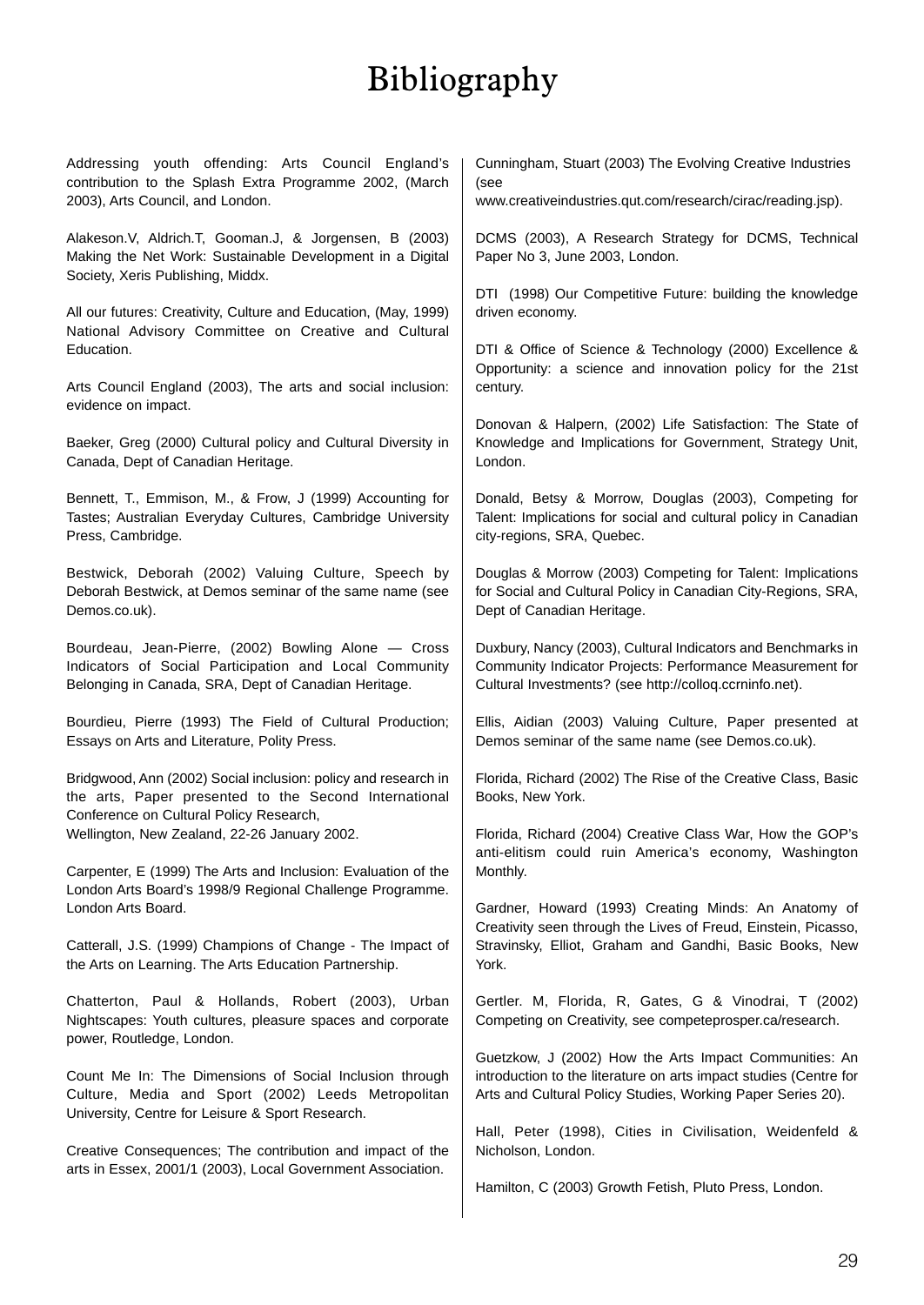Hartley, J., Cunningham, S., Jones, J., Hearn, G. (2002) Response to the Queensland Strategy R&D paper, (see www.creativeindustries.qut.com/research/cirac).

Huggins, Robert (2003), Market Development of the Creative Industries In London, LDA, Robert Huggins Associates.

Howkins, J (2001) The Creative Economy, Penguin, London.

Impact (2003) Time For Measuring Culture: Road-Testing the Indicators, Prepared for Culture East Midlands by Impact Research Limited.

Isar, Yudhishthir Raj (2003) Toward an Inter-American Observatory of Cultural Policy (unpublished).

Jacobs, Jane (1992) The Life and Death of Great American Cities, Vintage Books, New York.

Jeanotte, M Sharon (2003) Just Showing Up: Social and Cultural Capital in Everyday Life, SRA, Dept of Canadian Heritage (see http://colloq.ccrninfo.net).

Jermyn, Helen (2001) The Arts and Social Exclusion: a review prepared for the Arts Council of England.

Johnson, Peter & Thomas, Barry (2001) Assessing the Economic Impacts of the Arts, University of Durham.

Joining The Dots, Cultural Sector Research in the South West of England (Culture South West, October 2003).

Jones & Lea (2003) Beyond Anecdotal Evidence: the Spillover Effects of Investments in Cultural Facilities (presentation by the authors).

Kelly & Muers (2002) Creating Public Value, Strategy Unit, London.

Klein, Naomi (2000) No Logo, Harper Collins, London.

Leather, P. et al (2000), A comparative study of the impact of environmental design upon hospital patients and staff, Institute of Work, Health & Organisations, University of Nottingham.

Lengrand (2002), Innovation Tomorrow, Innovation Papers No 28, DG Enterprise EUR 17052.

Lidstone, Gerald (2003) The arts and Educational Inclusion: A Discussion Paper, IPPR seminar on Education and the Arts.

London, Analytical Report, (July 2003), Strategy Unit, London.

MacGillivray, Alex (2001) The Glue Factory, Social Capital Business Innovation and Trust, Association of Chartered, Certified Accountants, Unpublished.

Matarasso, F (1997) Use or Ornament? The social impact of participation in the arts, Comedia.

Mercer, Colin (2002) Towards Cultural Citizenship: Tools for Cultural Policy and Development, Stockholm, Bank of Sweden Tercentenary Foundation.

Mitchell, Inouye, & Blumenthal, (2003) Beyond Productivity: IT, Innovation and Productivity (see http://bob.nap.edu/html/beyond\_productivity).

Mourato, S & Mazzanti, M (2002) Economic Valuation of Cultural Heritage: Evidence and Prospects.

Murray, Catherine (2003) Cultural Participation: Towards a Cultural Participation Paradigm (see http://colloq.ccrninfo.net).

National Advisory Committee on Creative and Cultural Education, All Our Futures, 2000.

National Foundation for Educational Research (2000), Arts Education in Secondary Schools; Effects and Effectiveness.

Noonan, D (2002) Contingent Valuation Studies in the Arts and Culture: An Annotated Bibliography (see http://culturalpolicy.uchicago.edu/CVMpapers/Noonan.html).

Nutley. S, Davies. H,& Walter,I (2002) Evidence-Based Policy and Practice: Cross Sector lessons from the UK (see www.evidencenetwork.org).

Oakley, K (2003) Promoting Innovation and Risk in Creative Businesses, Issues Paper for NESTA, unpublished.

Orr Vered, K (2002). Computer play looks like a good thing. Flinders Journal, April 2-14.

Pahl, Ray (1999) Social Trends, the Social Context of Healthy Living, Nuffield Trust and Judge Institute.

Pawson, Ray (2003) assessing the quality of evidence in evidence-based policy: why, how and when? ESRC Research Methods Working Paper No 1.

Peaker, A & Vincent, J (1990) Arts in prisons: Towards a Sense of Achievement, Home Office Research and Planning Unit London.

Porter, Michael (2000), Locations, Clusters and Company strategy in Clark, Feldman and Gertler eds, The Oxford Handbook of Economic Geography, OUP, Oxford.

Powell, David (2003) Creative and Cultural Industries, An economic impact study for South East England, David Powell Associates.

Pratt, AC (1997) The cultural industries production system; a case study of employment change in Britain, 1984-91, Environment and Planning, Vol A27: 1953-1974.

Putnam, Robert, (2000), Bowling Alone: The Collapse and Revival of American Community, Simon and Schuster, New York.

Randell, Nick (2002), Including the Arts, Preventing Youth Offending, Nick Randell Associates.

Reeves, Michelle (2002), Measuring the economic and social impact of the arts: A Review, Arts Council, London.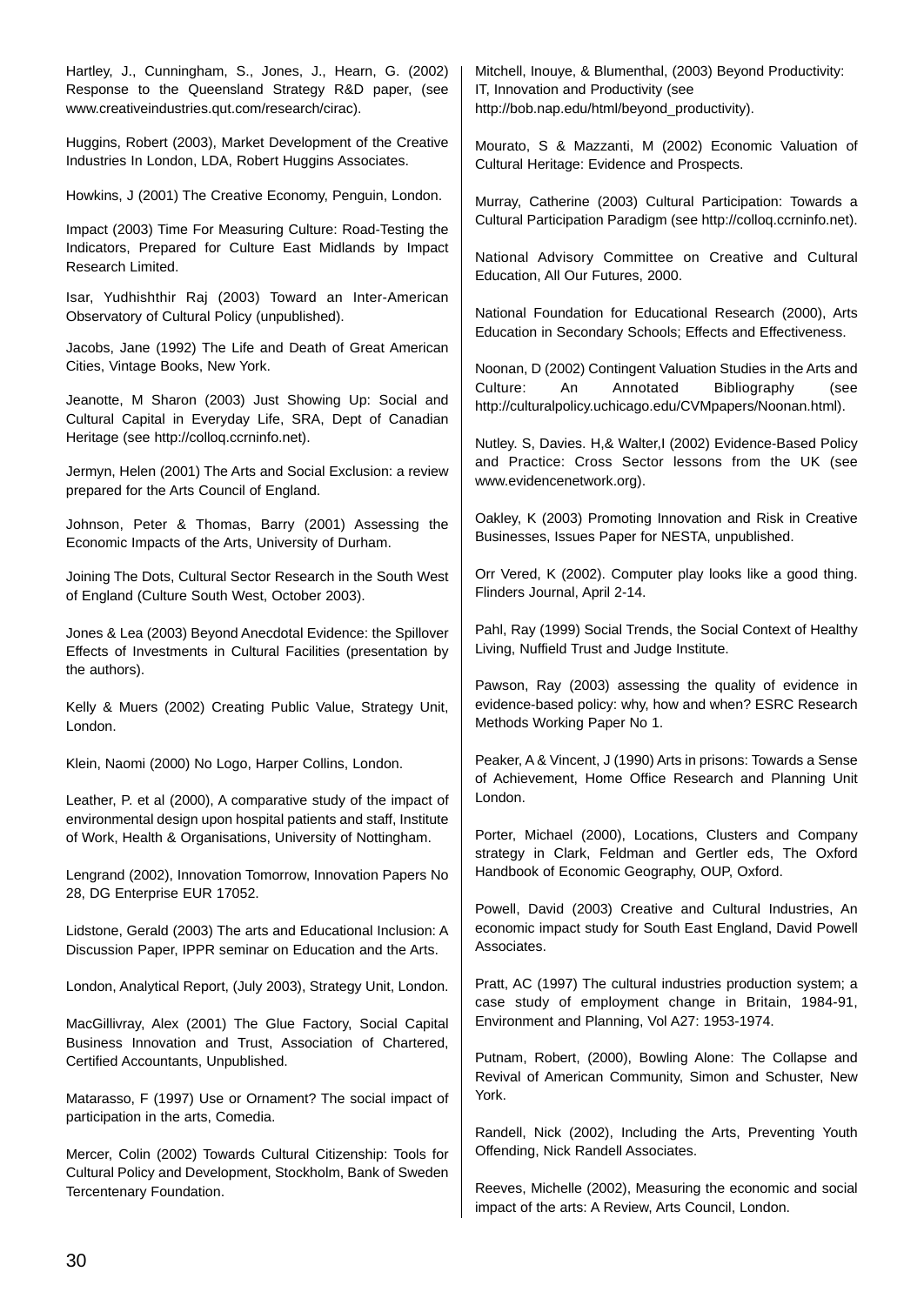Regional Cultural Data Framework, Final Technical Report, November 2002, DCMS, London.

Regional Economic Strategy for South East England, 2002 –2012, SEEDA.

Reich, Robert B (2000) The Future of Success, Raqndom House, New York.

Romer, Paul (1994), 'The Origins of Endogenous Growth', Journal of Economic Perspectives, Vol. 8, No. 1, Winter, pp. 3- 22.

Sefton-Green, Julian (2004) Informal Learning with Technology outside school, a report for NESTA Futurelab (www.nestefuturelab.org).

Seltzer, K and Bentley, T, The Creative Age, (1999.), Demos, London.

Selwood, S (2002) Measuring Culture (see www.spikedonline.com).

Sen, Amartya (1999) Development as Freedom, OUP, Oxford.

Stern, Mark J & Siefert, Susan C (2002) 'Culture Builds Community,' Evaluation Summary Report, SIAP, University of Pennsylvania.

Stern Mark J & Siefert, Susan (2000) Cultural Participation and Communities: the Role of Individual and Neighbourhood Effects, Working Paper #13, SIAP, University of Pennsylvania.

Stole, D & Rochon, T (1998) Are All Associations Alike? Member Diversity, Associational Type and the Creation of Social Capital, American Behavorial Scientist, Vol 42, No 1.

Strom, Elizabeth (2001) Strengthening Communities through Culture, Center for Arts & Culture, Rutgers University, New Jersey.

Structure & Dynamics of the South East Economy, Reducing Inter-Regional Disparities (2003), Arup, MSC & Robert Huggins Associates.

Solnit, R & Schwartzenberg, S. (2000), Hollow City, The Siege of San Francisco and the Crisis of American Urbanism, Verso, London.

Stanley, Dick (2003) The Three Faces of Culture, (see http://colloq.ccrninfo.net).

Sunstein, C (2002) Coherent and Incoherent Valuation: A Problem with Contingent Valuation of Cultural Amenities (see http://culturalpolicy.uchicago.edu/projects/cvmconf.html).

Throsby, David (2002) Cultural Capital and Sustainability Concepts in the Economics of Cultural Heritage.

Venturelli, Shalini (2002) From the Information Economy to the Creative Economy: Moving Culture to the Centre of international Public Policy, Center for Arts and Culture, Washington DC.

White, Mike (2003) Mental Health and the Arts: A Discussion Paper, IPPR.

Williams, Raymond (1976) Keywords, London, Fontana.

Xamax & Content Strategies (2003) Economic Benefits from Cultural Assets, NOIE, Australia.

Zukin, Sharon (1982), Loft Living, Culture and Capital in Urban Change, Rutgers University Press, New Jersey.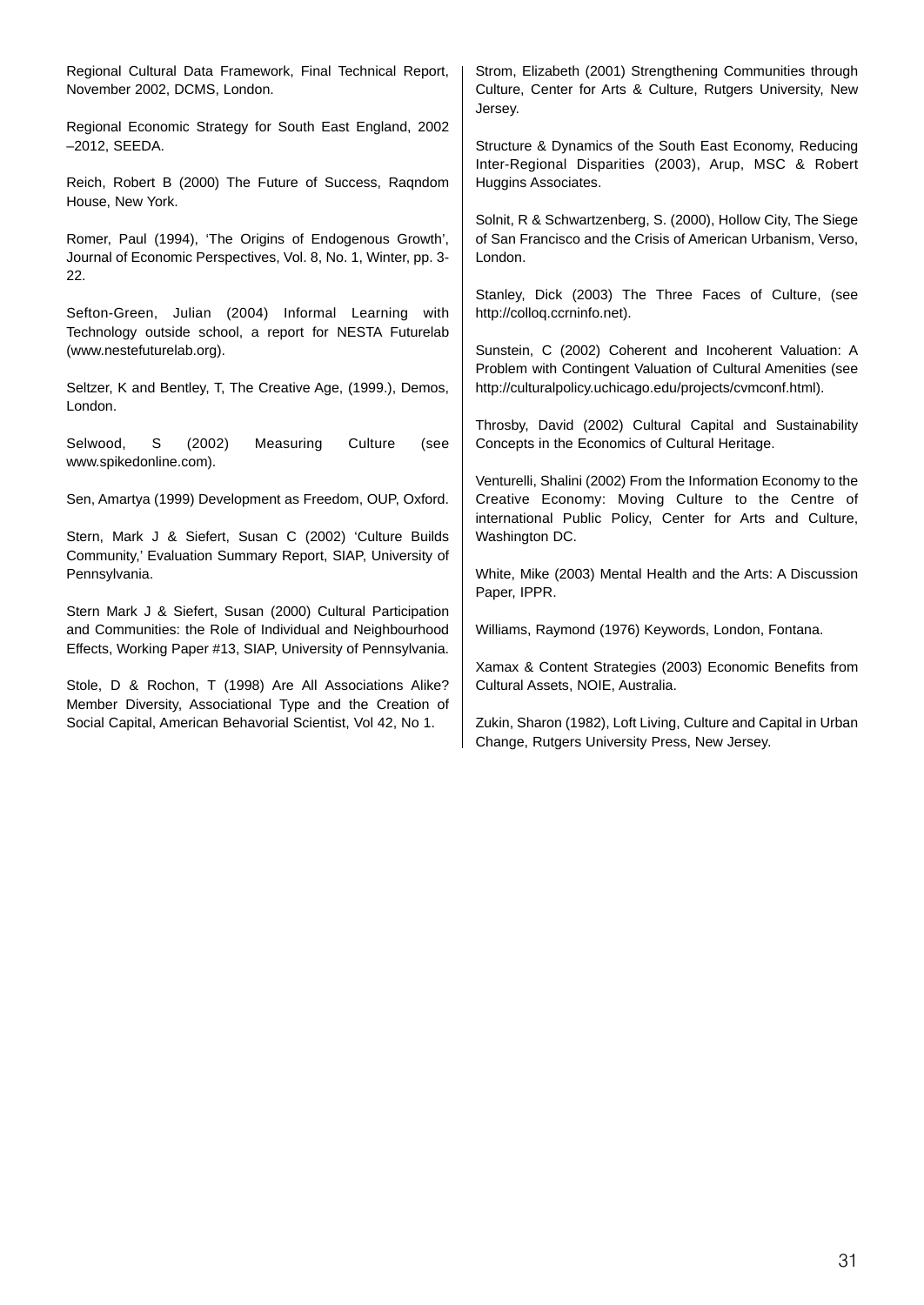# Abbreviations used in this Report

| ABI         | <b>Annual Business Inquiry</b>                                 | <b>ONS</b>  | <b>Office for National Statistics</b>                 |
|-------------|----------------------------------------------------------------|-------------|-------------------------------------------------------|
| <b>CVM</b>  | <b>Contingent Valuation Method</b>                             | <b>NFER</b> | National Foundation for Educational Research          |
| <b>DCMS</b> | Department for Culture, Media and Sport                        | <b>RCDF</b> | Regional Cultural Data Framework                      |
| <b>GDP</b>  | <b>Gross Domestic Product</b>                                  | <b>RDA</b>  | Regional Development Agency                           |
| <b>GLA</b>  | <b>Greater London Authority</b>                                | <b>RES</b>  | <b>Regional Economic Strategy</b>                     |
| <b>IDeA</b> | Improvement and Development Agency                             | <b>SCRI</b> | Street Crime and Robbery Initiative                   |
| <b>IMD</b>  | Index of Multiple Deprivation                                  |             | SEECC South East England Cultural Consortium          |
| 1/O         | Input/Output tables                                            | SEEDA       | South East England Development Agency                 |
| ICT         | Information and Communications Technology                      |             | SEMLAC South East Museum, Library and Archive Council |
| <b>LDA</b>  | London Development Agency                                      | <b>SIC</b>  | Standard Industrial Classification                    |
| <b>LFS</b>  | Labour Force Survey                                            | <b>SR</b>   | <b>Systematic Review</b>                              |
| <b>OECD</b> | Organisation for Economic Co-operation and                     | <b>TSA</b>  | <b>Tourism Satellite Account</b>                      |
|             | Development<br><b>OFSTED Office for Standards in Education</b> |             | Willingness to Pay                                    |
|             |                                                                | <b>WTTC</b> | <b>World Travel and Tourism Council</b>               |

# Acknowledgements

## **Many thanks to the following for giving their valuable time to be interviewed for this Report.**

| Peter Colling — Tourism South East                                                         | Professor Colin Mercer — Nottingham Trent University |
|--------------------------------------------------------------------------------------------|------------------------------------------------------|
| Katie Huane - Sector Head, EEDA                                                            | John Parry - Hampshire                               |
| Sarah Elderkin — Brighton and Hove Council                                                 | Calvin Taylor — Leeds University                     |
| Bruce Nairne - Economic and Business Research Officer,<br><b>Brighton and Hove Council</b> | Mary McAnally — SEEDA Board Member                   |
|                                                                                            | Gina Fegan - Screen South                            |
| Paula Murray — Head of Arts and Creative Industries,<br><b>Brighton and Hove Council</b>   | Dafydd Williams — SWDA                               |
| Robert Hutchison — Oxford Inspires                                                         | Henrietta Hopkins - ReSource                         |
| Nick Wilson - Head of Community Services, Surrey CC                                        | Nick Rowe — Head of Research, Sport England          |
| John Holden - Demos                                                                        | Beth Fowler — Research Officer, Sport England        |
| Adrian Brazier - DTI                                                                       |                                                      |